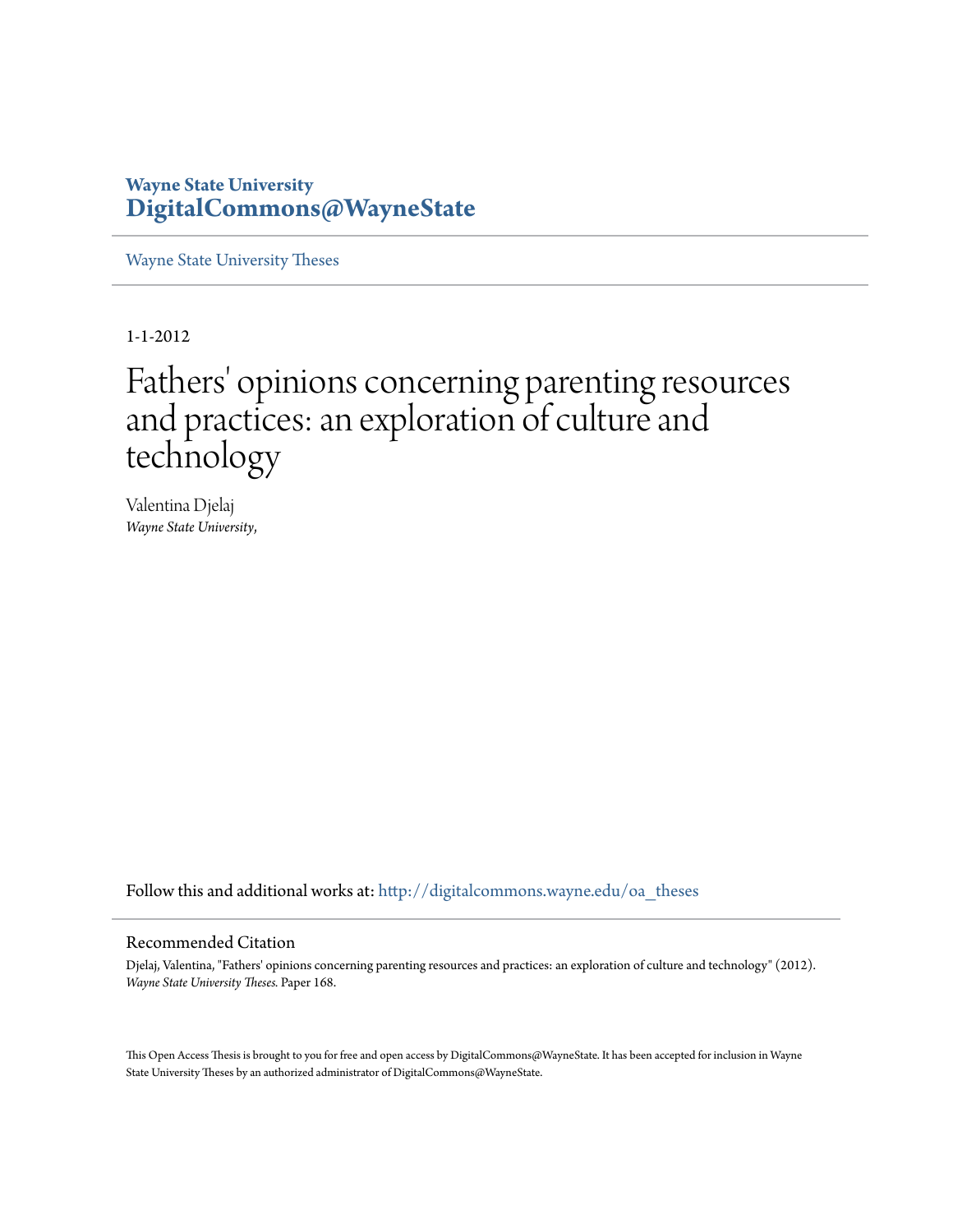### **FATHERS' OPINIONS CONCERNING PARENTING RESOURCES AND PRACTICES: AN EXPLORATION OF CULTURE AND TECHNOLOGY**

by

### **VALENTINA DJELAJ**

### **THESIS**

Submitted to the Graduate School

of Wayne State University,

Detroit, Michigan

in partial fulfillment of the requirements

for the degree of

### **MASTER OF SOCIAL WORK**

2012

MAJOR: SOCIAL WORK

 $\mathcal{L}_\text{max}$ 

Approved by:

Advisor Date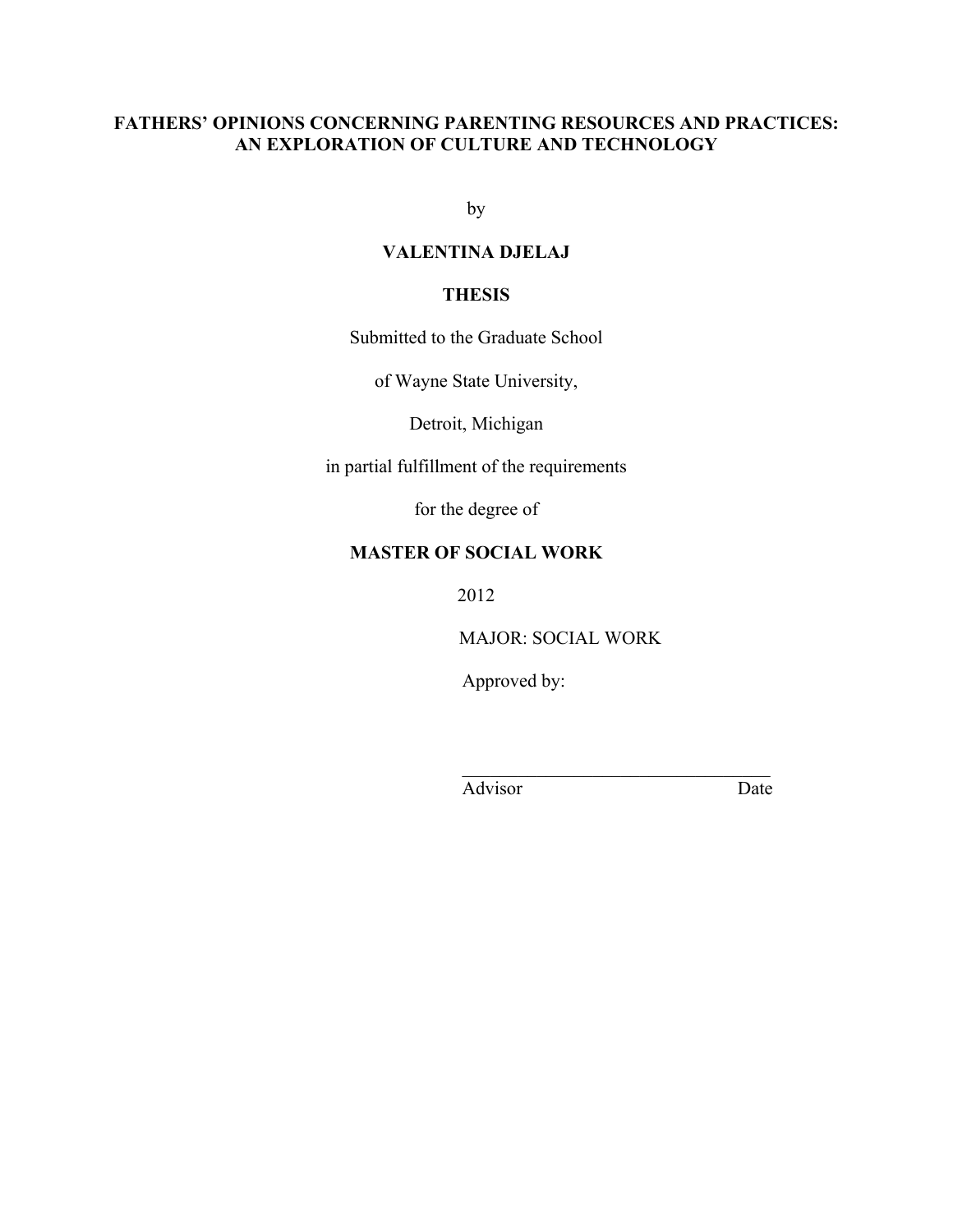### **© COPYRIGHT BY**

### **VALENTINA DJELAJ**

**2012**

**ALL RIGHTS RESERVED**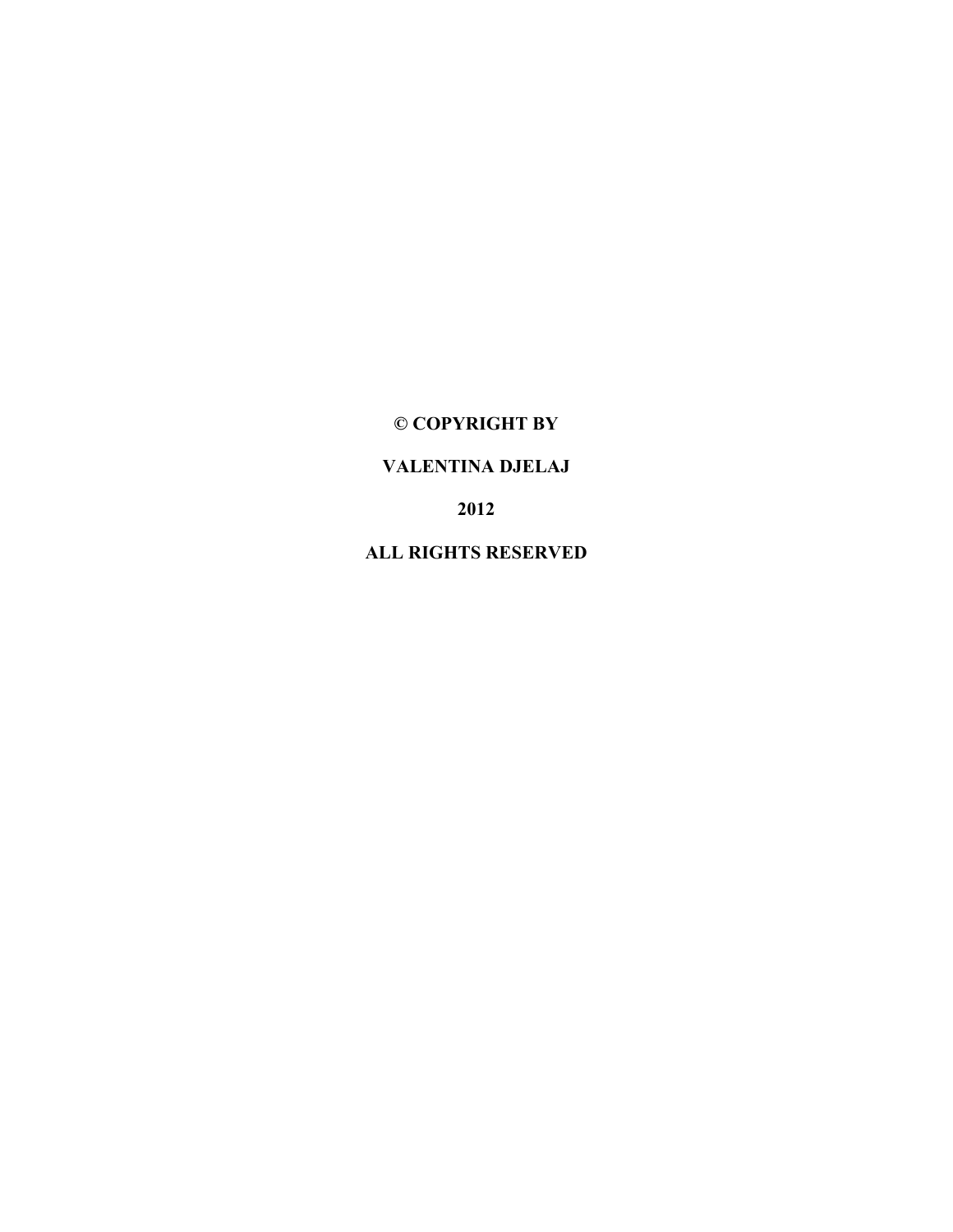#### **DEDICATION**

As with everything else I do in my life and in my career, I would like to dedicate my Thesis to my mother and my baby sister.

Kristina, everything I do is for you. If only you knew how much I look up you. Ironic, I know. Even though you are such a young girl, you may very well be the bravest person I know. I love watching you grow into a beautiful young woman. Your resiliency and motivation in life inspires me to pursue my dreams each and every day.

Mom, I would never be the person I am today if it was not for the strength and guidance you gave me for the first eighteen years of my life. Thank you for always looking after me and guiding me throughout life. Thank you for always encouraging me to get an education and supporting me in my efforts to "change the world". Thank you for being both my "father" and mother. Your strength and empowerment changed my world. I hope to amount to half the person you once were. Your legacy will forever live on in all the work I do.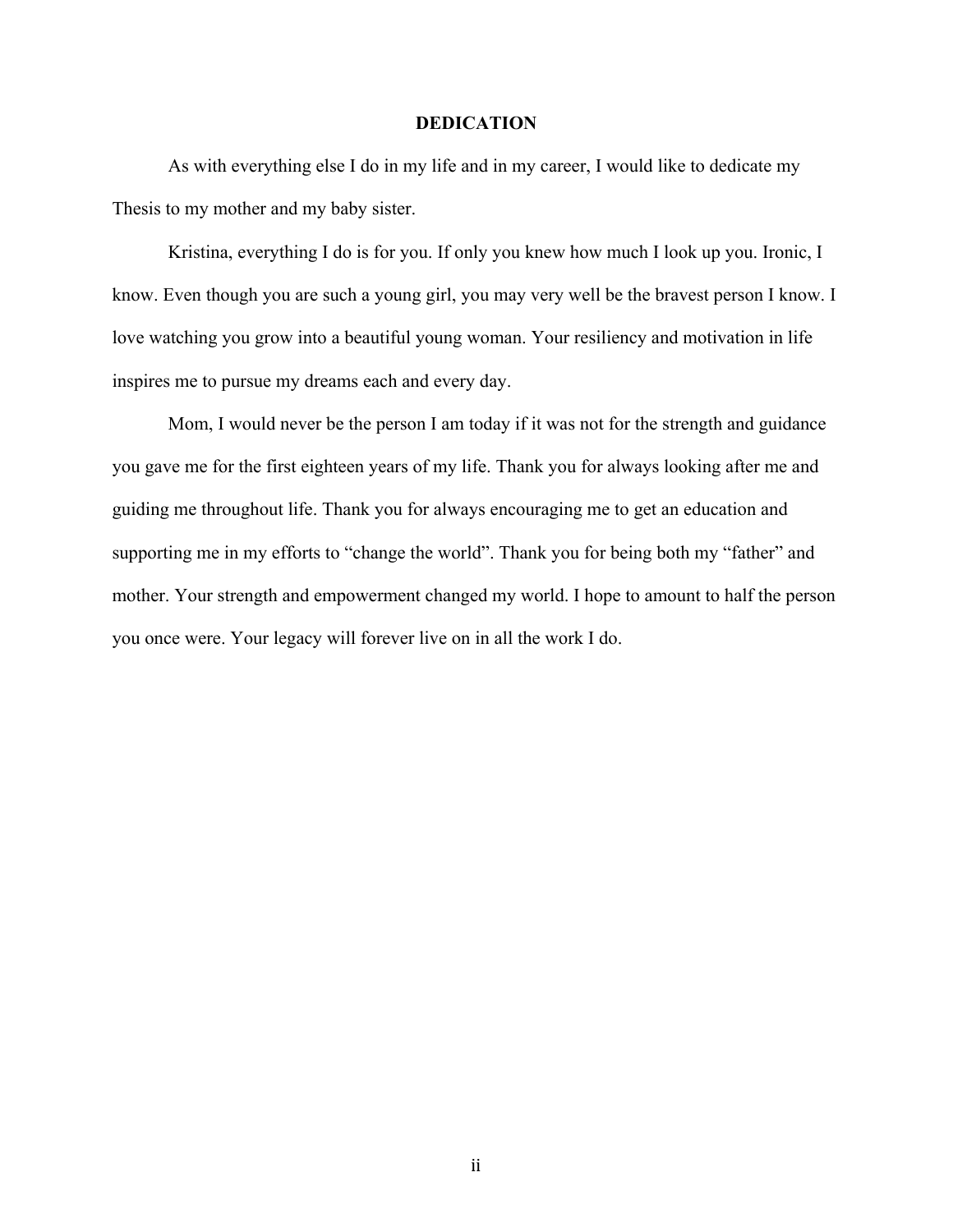#### **ACKNOWLEDGMENTS**

Thank you to my advisor, Dr. Shawna J. Lee for guiding me on this extensive but valuable journey. Your intelligence, patience, support, and dedication have truly been empowering. Thank you for opening up my mind to new areas of research. Your commitment and enthusiasm to my thesis is where I gained most of my motivation throughout this process. I thank you for all that you have taught me in this past year.

Thank you to all my professors throughout my graduate school career at Wayne State University that have brought me to understand and appreciate social work on an entirely new level (Dr. Hutson, Chad Allee, Charles Grose to name a few). Thank you Dr. Angelique Day for guiding me and reading through my thesis multiple times. I appreciate all the feedback and your dedication to my work. Dr. Debra Patterson, thank you for mentoring me on separate projects and supporting all the work I do in my career. I hope you know that you are an inspiring individual. I would also like to thank Dr. Debrenna Agbenyiga from Michigan State University for introducing me to the wonderful world of research during my undergraduate career.

Thank you to all the individuals at the Wayne State University Center for Social Work Practice and Policy Research for teaching me most of what I know in regards to social work research. I am extremely proud to be a part of this research community (little family) and assist this school in any way I can. Neva, Rachel, Cheryl, Patty, and Caitlin, you have all helped me open up my eyes to the wonderful field of social work research. Thank you all for your continuous help and guidance. The center has taught me to truly appreciate and value the academic work that is examined in our field.

iii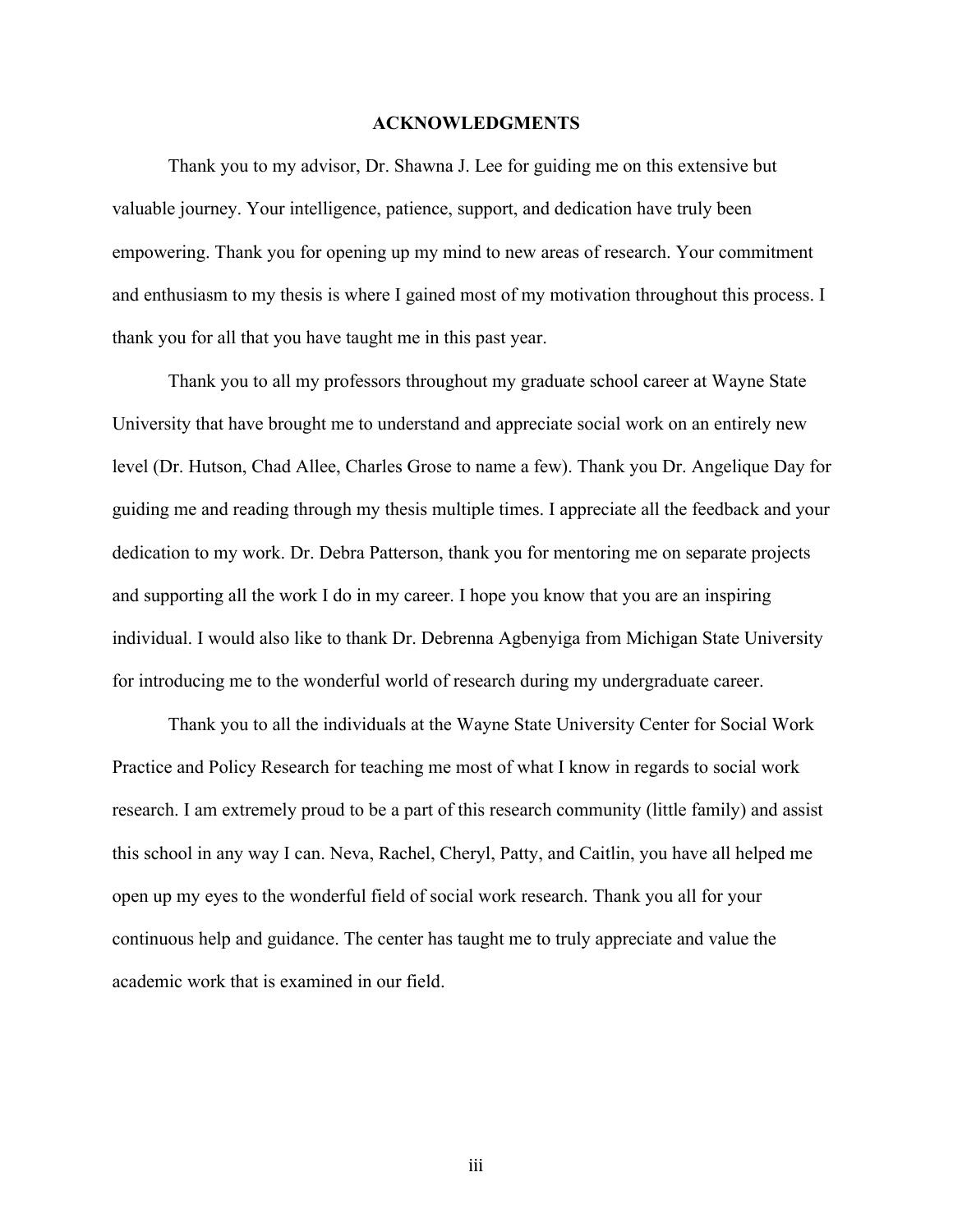Thank you to American Indian Health and Family Services for your participation in this study. Additionally, thank you Kelvin, Nick, Nate and all the other facilitators for assisting me in this process. I greatly appreciated all of your help.

Thank you to all of my true friends, the Gjolaj family, the Ruggeri family, my wonderful little sister and my amazing boyfriend for understanding the time that I needed to take away from all of you as I was enthralled in graduate school. The fact that each and every one of you supported me and gave me the strength to complete this program was the only way I would have ever been able to succeed. Additionally a special thanks goes out to all of my classmates within my cohort for all their help and assistance during this program. Last but certainly not least, thank you mom for inspiring me to be all that I can be.

Thank you all very much. I appreciate each and every one of you. I promise that one day I will return the favor. Please do not ever hesitate to ask for my assistance. Until that day, remember, even one person can change the world. Just as each and every one of you have changed mine for the better.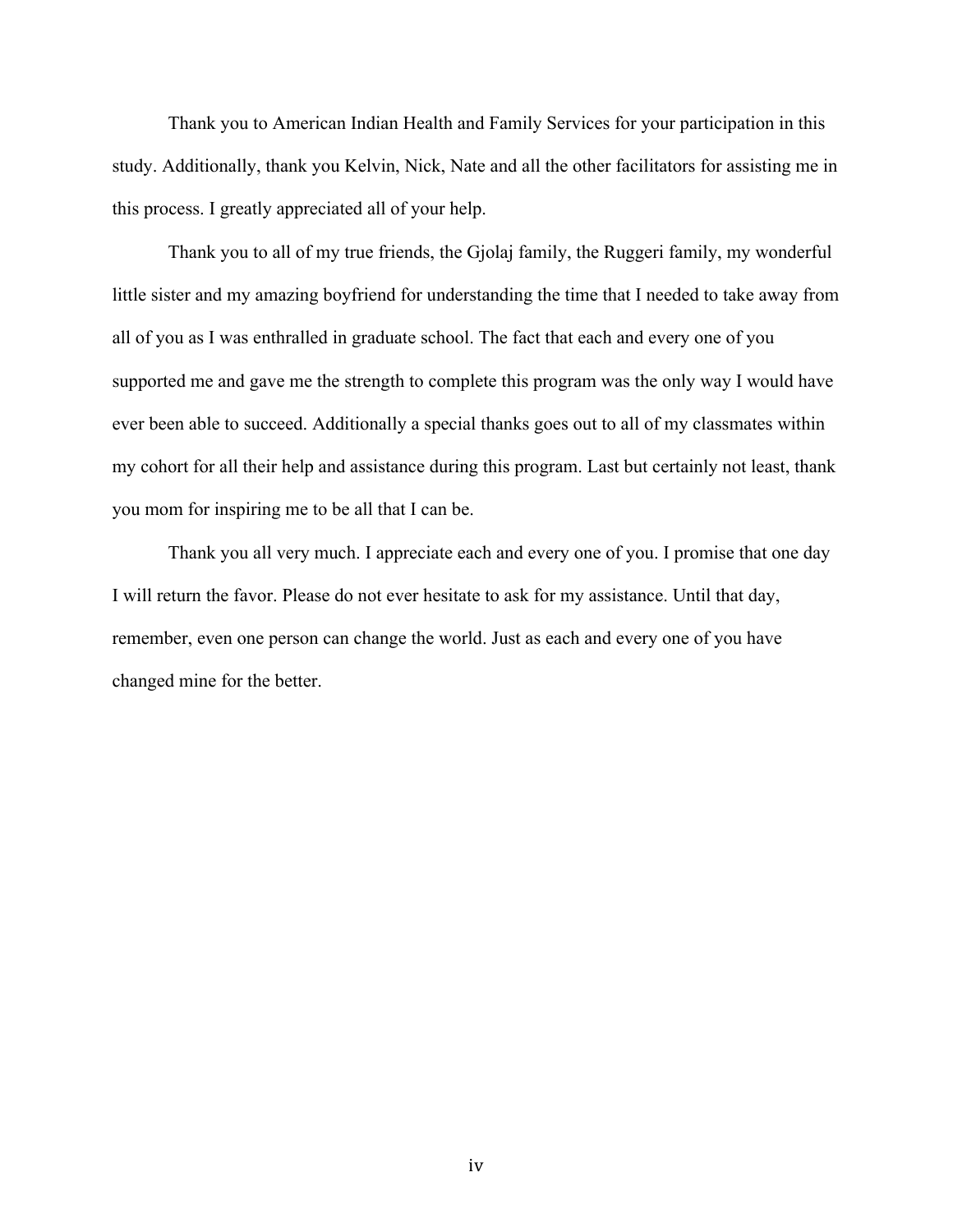### **TABLE OF CONTENTS**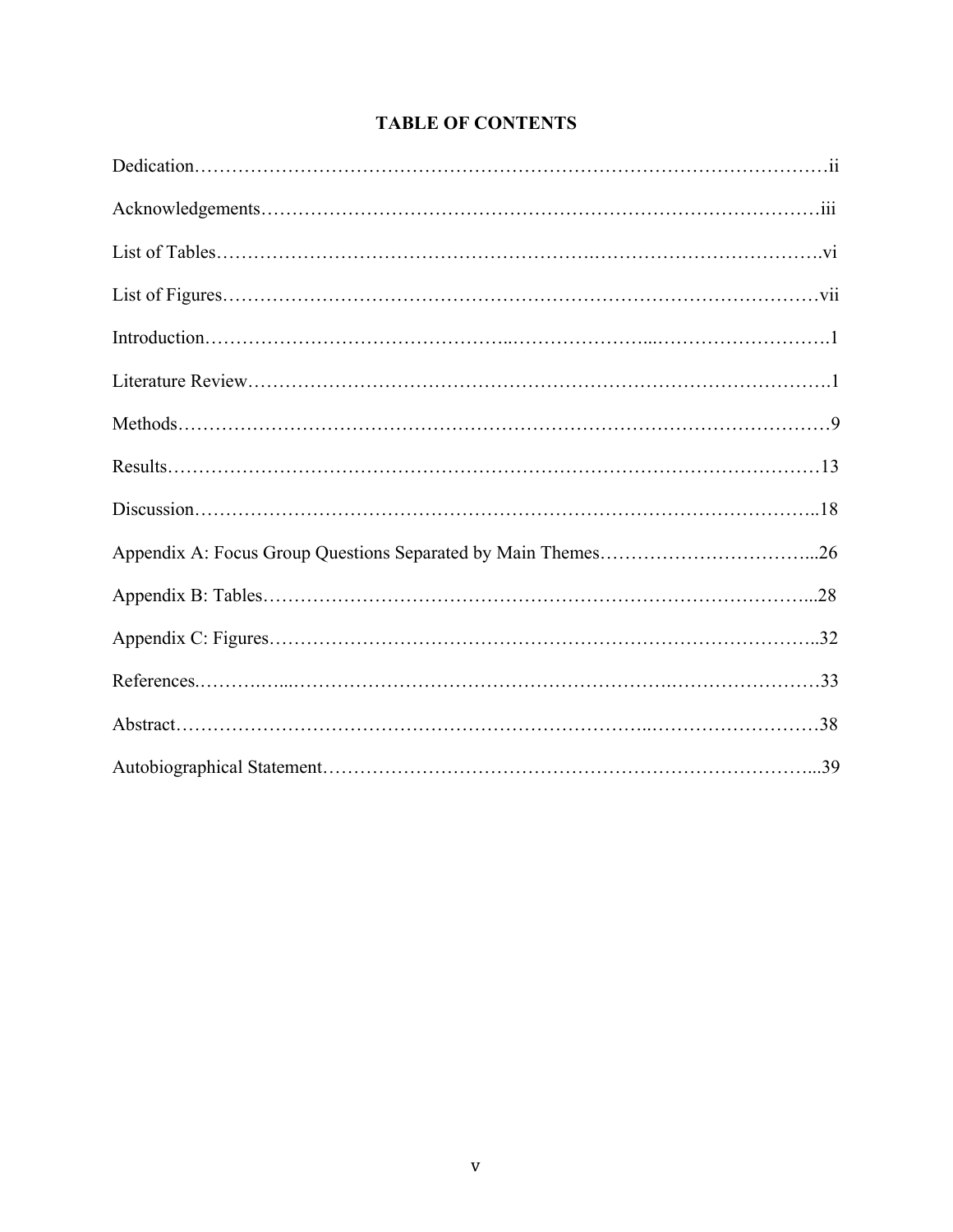### **LIST OF TABLES**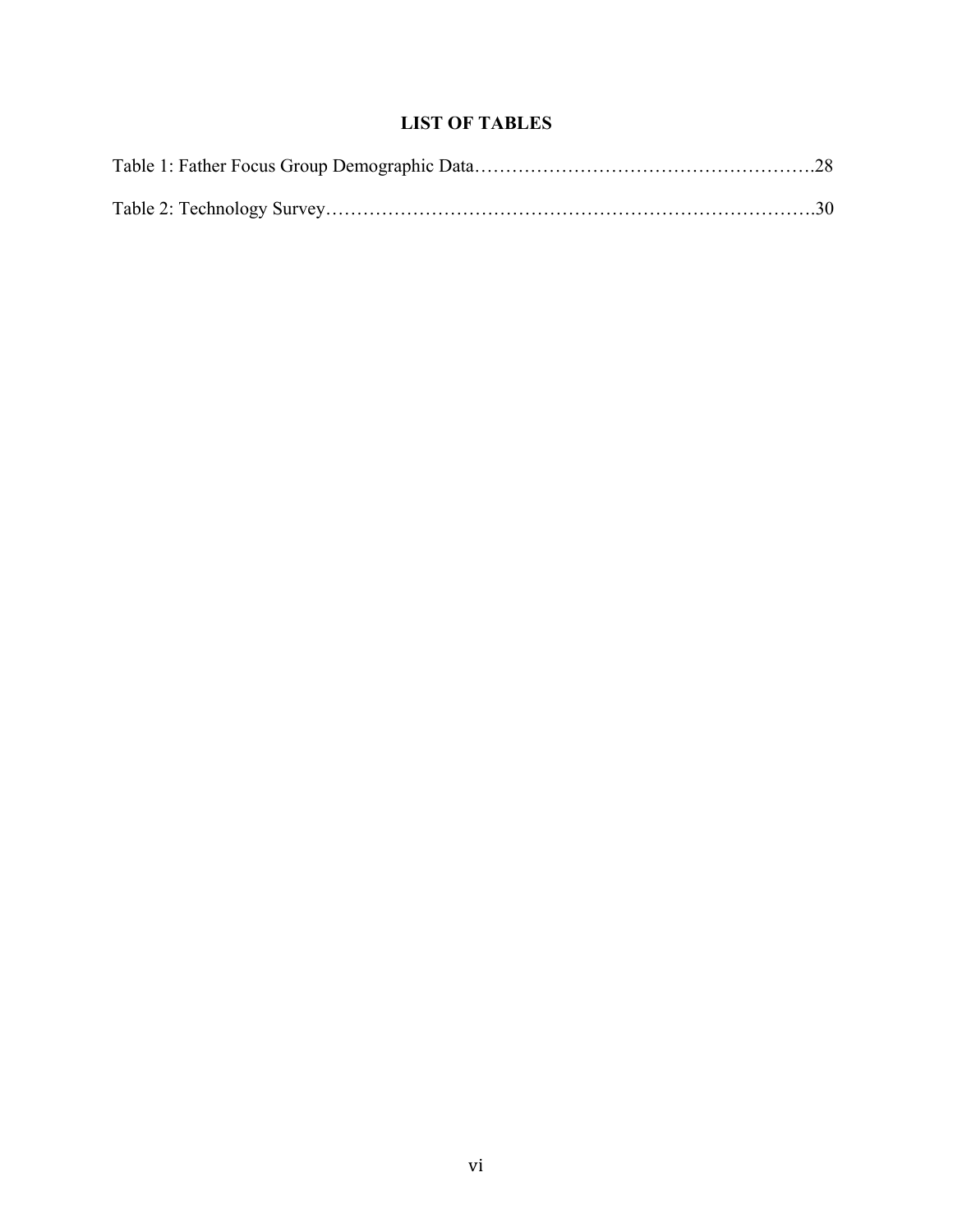### **LIST OF FIGURES**

|--|--|--|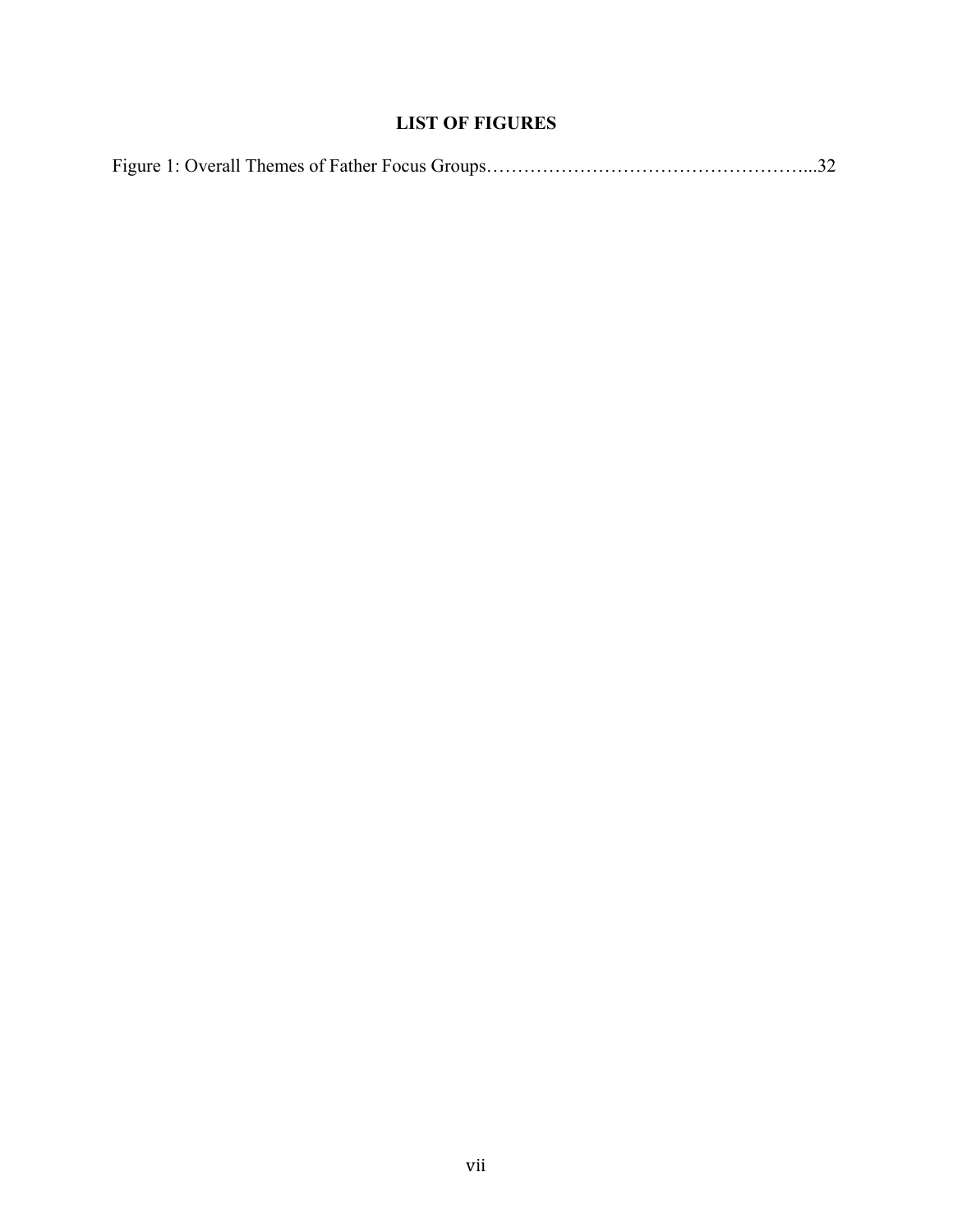# **Fathers' Opinions Concerning Parenting Resources and Practices: An Exploration of Culture and Technology**

#### **Introduction**

The purpose of this study is to explore fathers' opinions about the parenting resources they receive or would like to receive, whether or not culture influences fathers' involvement in parenting and if technology can be utilized to lessen the gap and barriers that exist in fathers' access to parenting services. Few studies have examined fathers' perspectives on the availability of father specific parenting resources and fathers' willingness to participate in parenting programs.

#### **Fathers and Parenting**

Many non-residential fathers want to be involved in the lives of their children. Research has indicated that approximately 80% of unmarried fathers-both residential and nonresidentialprovide support for the mother during pregnancy. Additionally, 70% of fathers also visit the mother and baby while they remain at the hospital (Mincy, Garfinkel, & Nepomnyaschy, 2005). Although fathers, particularly nonresidential fathers, are more likely to be involved in their children's lives within the first year, this involvement tends to wane over time for various reasons (Center for Research on Child Wellbeing, 2011).

One factor for the decline in fathers' involvement is the quality of the mother-father relationship diminishing over time. An additional barrier that currently exists for fathers' is that of "maternal gatekeeping". This occurs when fathers are unable to see their children due to biological mothers acting as "gate-keepers" and monitoring the time fathers have with their children (Fagan  $\&$  Barnett, 2003). Thus, the status of the mother-father relationship often times determines whether or not the fathers remain involved in the child rearing process. If the mother-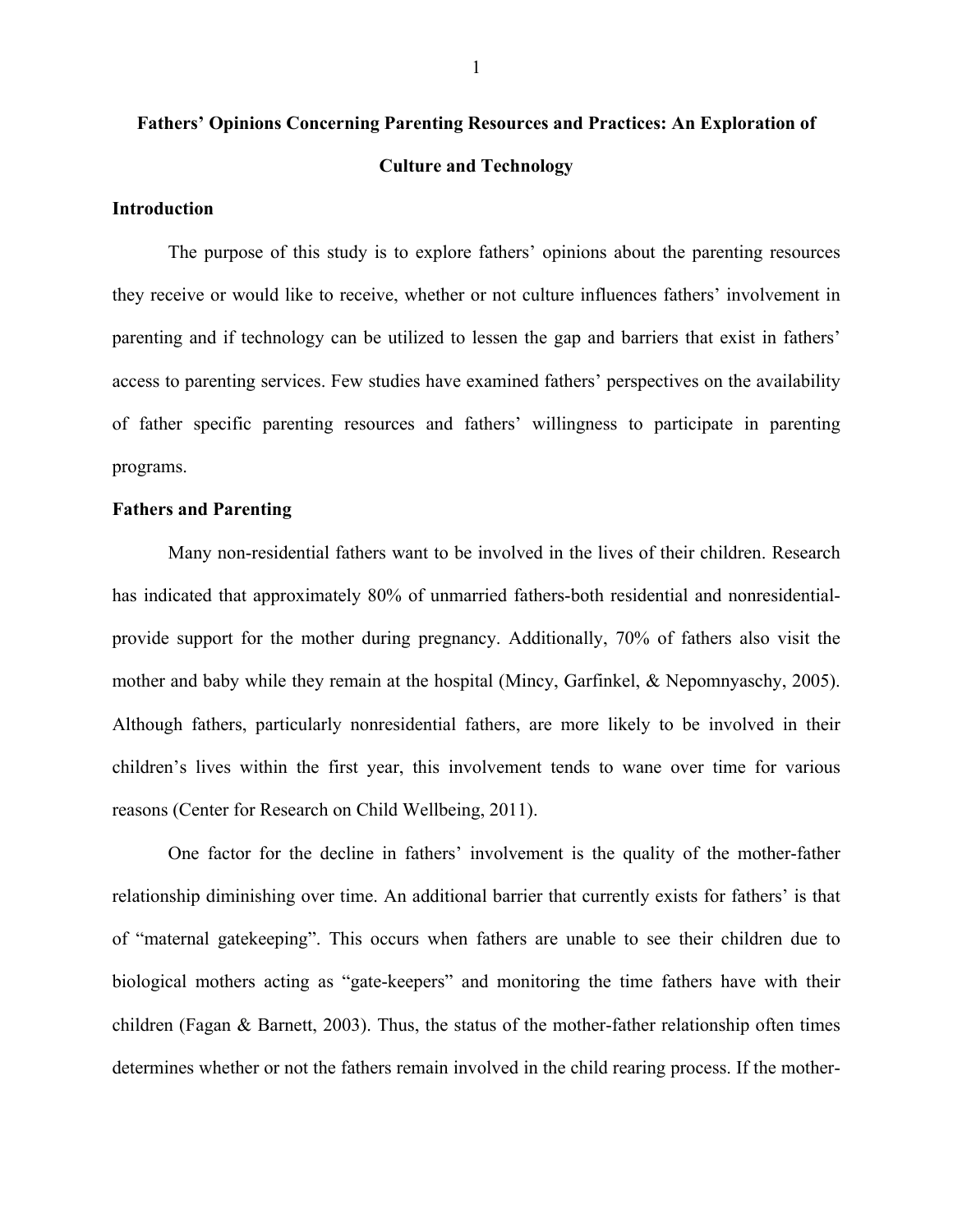father relationship is not a positive bond, mothers are more apt to decline or entirely reject paternal involvement in the lives of their children (Roy & Dyson, 2005; Fagan & Barnett, 2003).

Although there are presently many barriers that may make it difficult for nonresidential fathers in particular to stay involved, their involvement in child rearing is extremely beneficial to children (Bayley et al, 2009; Caldwell, Rafferty, Reischl, De Loney, & Brooks, 2010; National Child Welfare Resource Center for Family-Centered Practice, 2002). Positive paternal engagement in children's lives is strongly associated with the successful maturing of children. According to the National Child Welfare Resource Center for Family-Centered Practice (2002), children without fathers present in their homes are more susceptible to be suspended from school, drop out, commit suicide, be victims of abuse or neglect as well as be treated for emotional or behavioral problems sometime in their lifespan. The Center also highlights that paternal involvement positively impacts healthy child development, gender identity, responsible sexuality, emotional and social commitment, and financial security. In a study conducted with African American fathers in low-income, urban communities, children interacted more and had more receptive language skills and behaviors when fathers were attentively participating in their lives (Black, Dubowitz, and Starr, 1999).

#### **Parenting Services**

Fathers, including adolescent fathers, have acknowledged the importance of parental training services (Hendricks, Howard, & Caesar, 1981). Although fathers acknowledge that they would like to be involved in these types of services, not many father specific parent-training services exist. In general low-income fathers do not have access to services. However, lowincome fathers do somewhat have access to some programs such as Early Head start, Information and Insights about Infants, Minnesota Early Learning Design, and few others.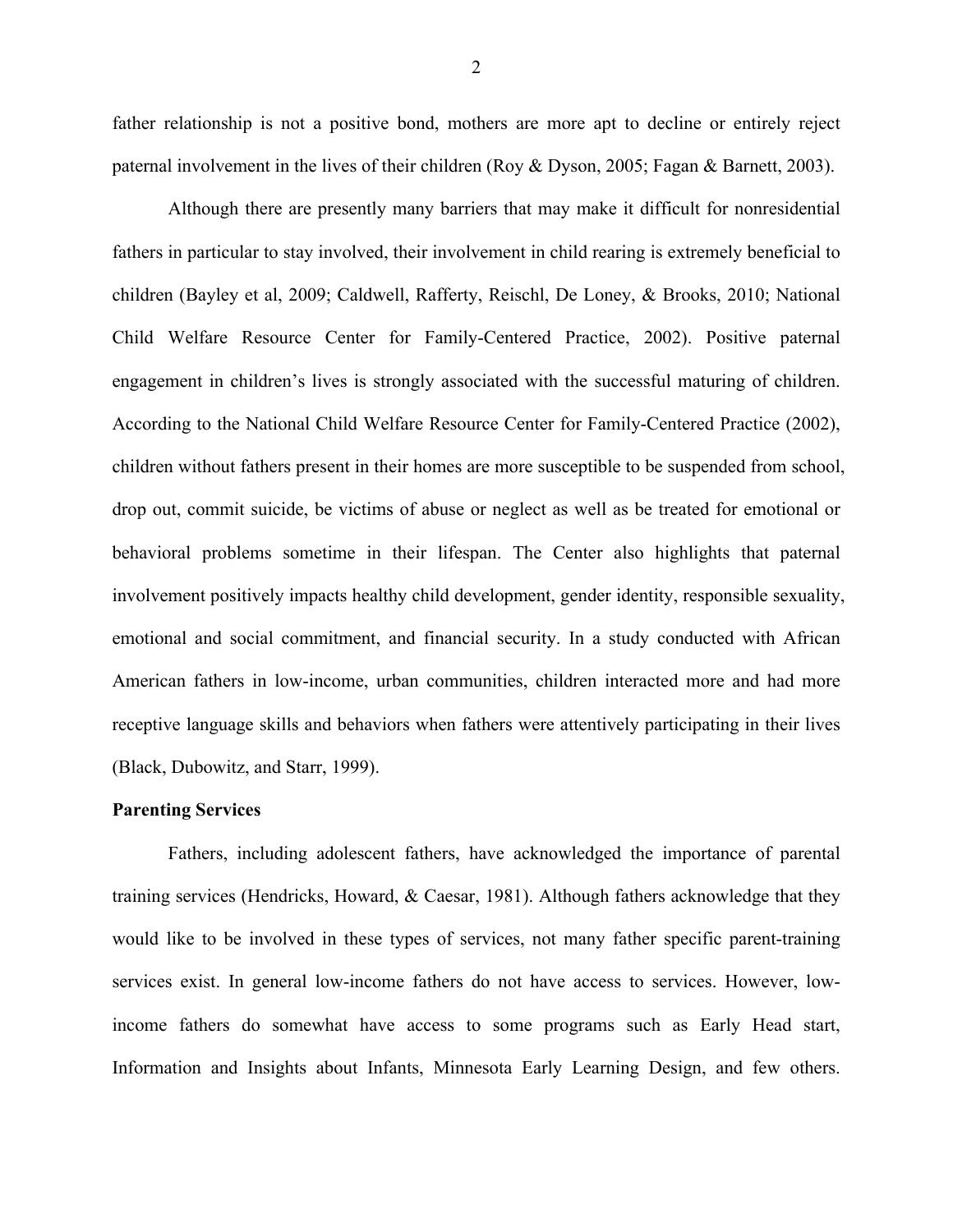Additional programs are available for low-income fathers as well, such as Los Angeles Jobs-First Gain, Men as Teachers, Non-custodial parent choices, Parents' Fair Share and various other programs (Avellar, Dion, Clarkwest, Zaveri, Asheer, Borradaile, Angus, Novak, Redline, Zukiewicz, 2011). However, these programs do not specifically address father-parenting practices. Though some programs specific to paternal child rearing do exist, not much evaluation has been conducted on these programs to guarantee their effectiveness either.

Although fathers affirm the importance of parental training services, a lack of father specific parent training services and resources are available that are specific to fathers (Raikes, Boller, vanKammen, Summers, Raikes, Laible, Wilcox, Ontai, Christensen, 2002). However, for the parenting services that currently do exist, there are many reasons for the lack of involvement of fathers' in these services. Bayley, Choudhry, and Wallace (2009) state that barriers that currently exist for fathers seeking out parenting resources are as follows: lack of awareness, work commitments, female-orientated services, lack of organizational support and concerns over program content. These barriers do not permit fathers to obtain specific parental training and resources. In order to make services more accessible to fathers, Bayley et al. (2009) suggest that the forms of best practices for involving fathers in services are: advertising and raising awareness, using more creative methods, flexible and alternative services, building relationships with fathers, father-focused organizational approaches, and consideration of program format. The authors state that in order for this issue to be addressed properly, a stronger emphasis needs to be placed on understanding father's perspectives and opinions' on involvement with parenting more adequately as well as how they envision support services for themselves.

3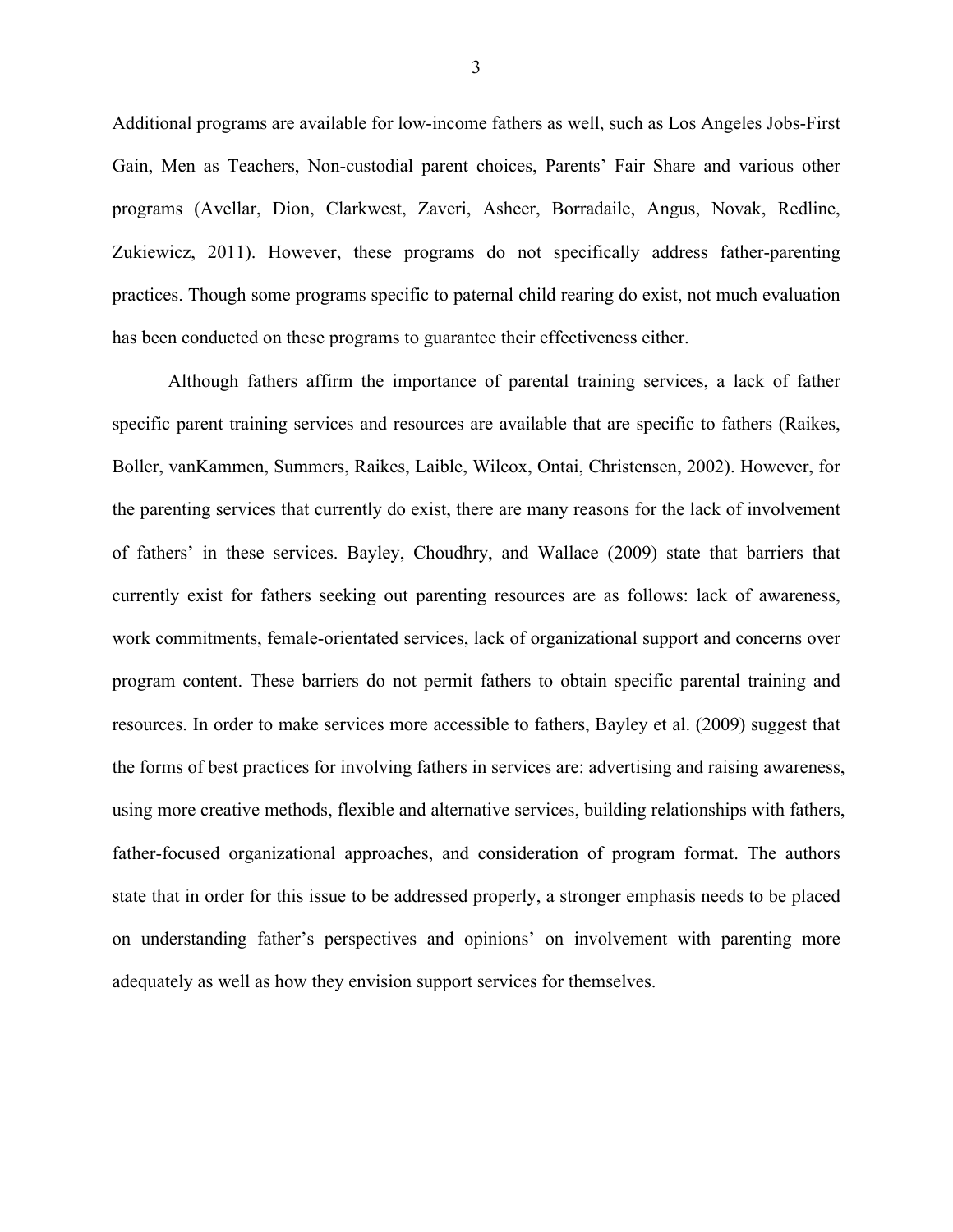#### **Culture and Spirituality**

Another important area to consider in fathering practices is the role of culture and spirituality. Specifically, does culture and spirituality have an influence on paternal involvement in parenting services and their involvement in child rearing? Examining values and principles within cultural traditions can help researchers understand the child-rearing practices that are instilled within any specific racial or ethnic group (Toth  $\&$  Xu, 1999). Taking different cultural and ethnic perspectives into account can reduce the barriers that currently exist with fathers seeking out parenting services as well (Bayley et al., 2009). An additional important and often disregarded influence on paternal child rearing is spirituality or religion (Dollahite, 1998). Since culturally diverse individuals are being represented in the literature, it seems culture and spirituality could be incorporated into parenting programs to increase involvement of fathers in the child rearing process.

Research suggests that stereotypical portrayals of cultural minority fathers as "uninvolved" or disinterested in their children are not warranted. For example, in one study, African American fathers were found to invest much more time and energy into child rearing when compared to their white counterparts. (Toth & Xu, 1999; Black et al., 1999**)**. This study found that both African Americans as well as Hispanic Americans spent much more time discussing race and ethnicity and cognitively preparing their children for the struggles they may encounter as members of a minority group. Due to the strong sense of cultural ties within African American communities as well as the beliefs of racism and economic suppression that exists in society, these fathers feel as though they must prepare their children for future societal tribulations (Caldwell, Bell, Brooks, Ward, & Jennings, 2011). This ideology supports the fact that culture increases the involvement of minority fathers within their children's lives to some extent.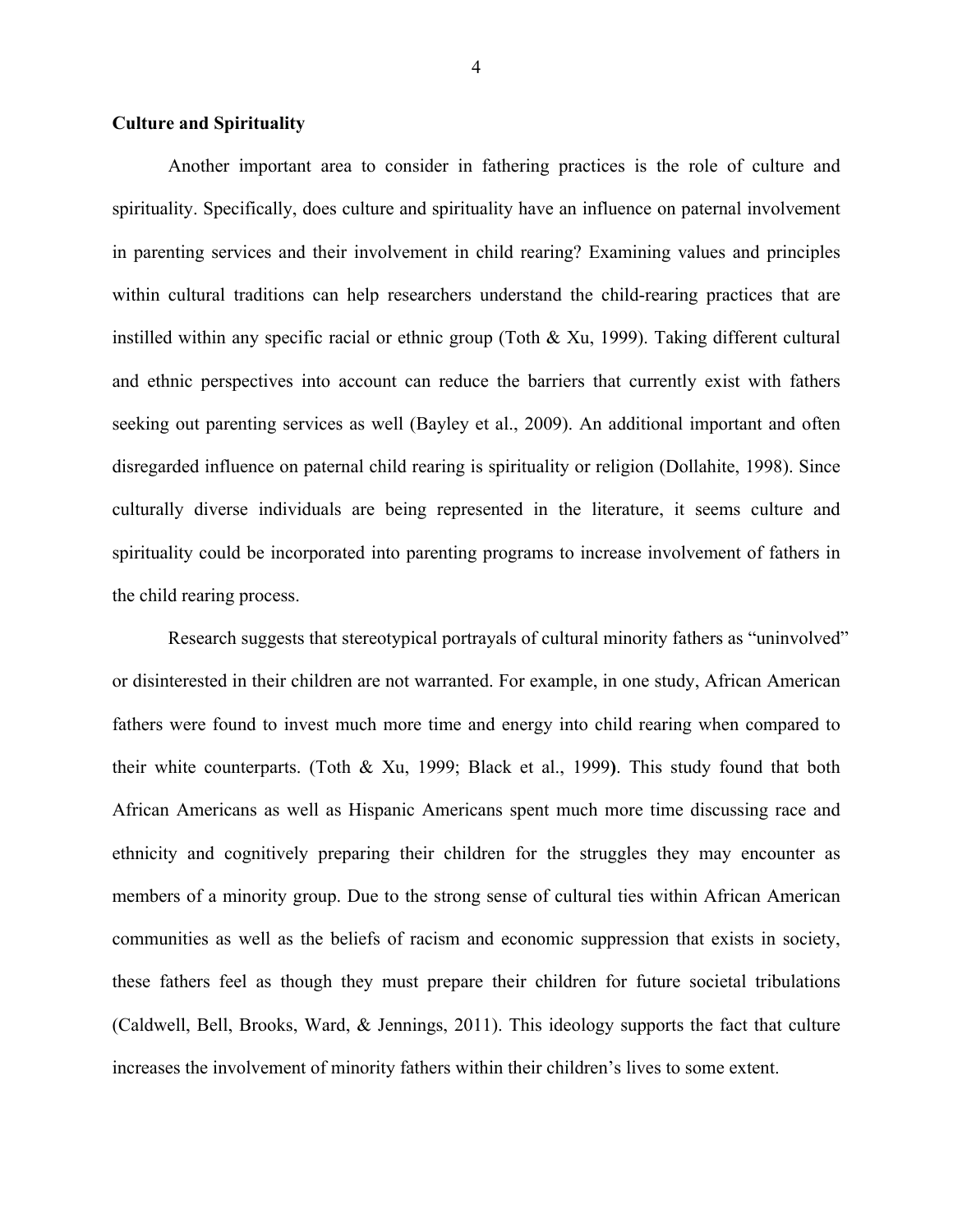Not only does culture appear to have an influence on fathers' involvement in child rearing, it also seems to play a part in whether or not fathers' participate in parental training services. Harachi, Catalano, and Hawkins (1997) suggest that diverse and multicultural fathers are interested in parenting resources such as workshops or parenting training sessions when they are provided information and are recruited by liaisons within their own cultural communities. However, if parenting methods and practices are being taught that do not align with their cultural values, fathers are less likely to exercise those particular parenting strategies (Peterson, Gable, Doyle, Ewigman, 1997). African Americans have a strong sense of community and are less apt to seek outside parenting resources or services. Billingsley and Caldwell (1991) allude to the idea that in the African American community, churches have had a strong influence on the culture and parenting styles of the community in general. Therefore, increasing the level of involvement of the church leadership with outside service agencies could potentially increase the number of African American fathers who engage in parenting services.

One cultural group that has a very limited literature base on fatherhood engagement is the American Indian and Alaska Native population. American Indian and Alaska Native tribal groups have historically highly regarded the child rearing process. Many groups believe that the rearing process is so critical to the wellbeing of children that extended family groups (including grandparents) are regularly involved; parents are not expected play this role in isolation (Edwards & Edwards, 2003; Snipp & Saraff, 2011). Although many tribal groups highly value the parenting process, father involvement is still an issue of concern. Very few studies have been conducted to better understand the role of culture in reaching out to American Indian and Alaska Native fathers to participate in parent involvement programs (Whitbeck, 2006). Dionne, Davis, Sheeber, and Madrigal's (2009) implemented a cultural approach to evidence based parenting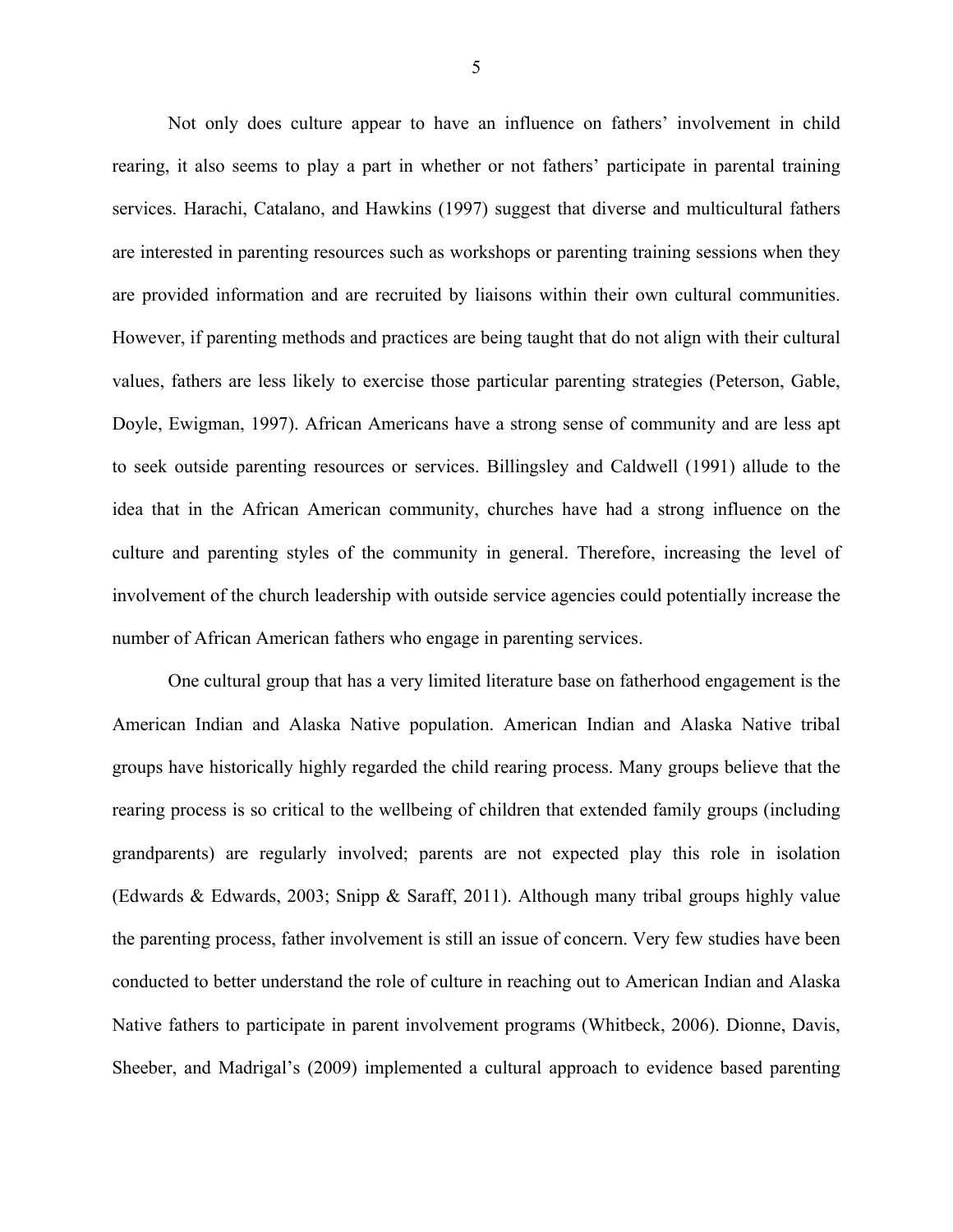interventions within American Indian communities. This study found that there were improvements in the child rearing process of both parents as well as the children's behaviors once a cultural approach was incorporated in the intervention. Although there is some literature pertaining to American Indian and Alaska Natives, little is known specifically about fathers and parenting within this cultural community.

#### **Technology**

Past research has stressed the importance of new creative methods for involving fathers (Bayley et al., 2009). One notable change that can already be recognized in the twenty-first century are vast improvements and the enhancement of availability of technologies such as cellular phones and text messaging both in wealthy and developing countries (Pew Research Center, 2011). Utilizing these advancements in technology for multiple tasks and various responsibilities has been beneficial for many individuals. Cell phones specifically have been exceptionally advantageous because they allow for untraceable individuals to be contacted with ease (Self-Brown & Whitaker, 2008b). These cellular devices have been used to contact parents via phone calls or text messaging when they have been inaccessible by all other means. Texting has been a rather newer technology that is being utilized in interventions as well. Therefore, examining technology and honing in on its effects on fathers will be observed in this study as well.

Although some research suggests that information and communication technologies can have negative consequences on the relationships between parents and their children that are in a "connected home" (Shepherd, Arnold, & Gibbs, 2006), other research points to the ways in which advances in technology could improve parent-child relationships (Self-Brown & Whitaker, 2008a; Bigelow, Carta, & Burke-Lefever, 2008; Feil, Baggett, Davis, Sheeber, Landry, Carta, &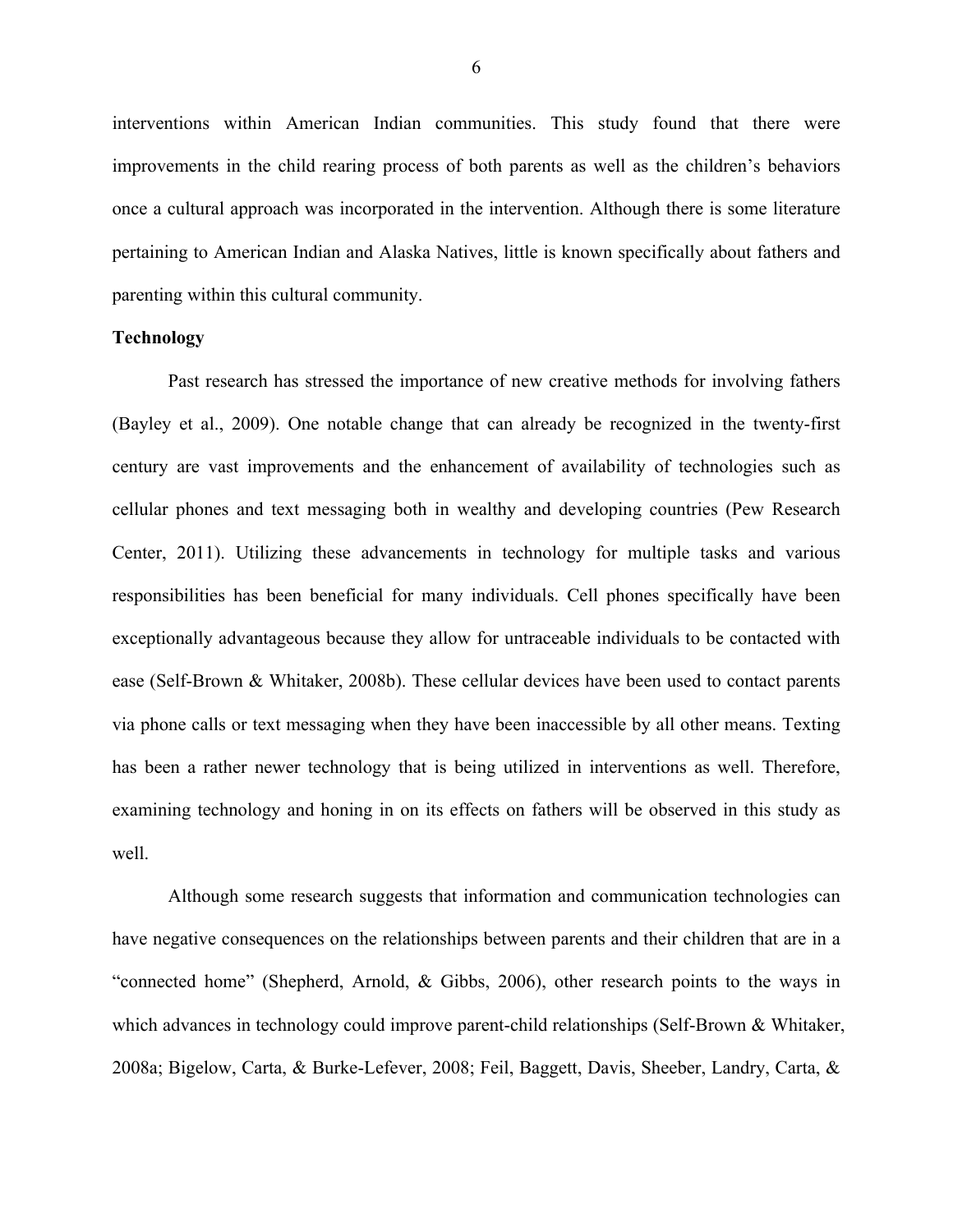Buzhardt's 2008; Calam, Sanders, Miller, & Carmont, 2008). The National Resource Center for Child Welfare Data and Technology (2011) suggests that cellular devices and other mobile technologies could potentially be utilized to offer a wide array of interventions to help families. Although little is known about technology in regards to specifically bridging the gap of paternal involvement in child rearing, various studies have been examining technology in the work with children, families, and parenting in general (Self-Brown & Whitaker, 2008a).

For example, technology has been used to prevent child maltreatment. In one study, cellular phone usage was utilized to enhance the Planned Activities Training intervention. This intervention has five sessions that are intended to improve parent-child interaction in high-risk families. Parent coaches utilized cellular phones to "check-in" with parents involved in this intervention and to ask a series of open-ended questions about the interaction and behaviors of the parents and children. Those parents that participated in this study rated the text messaging and cellular phone usage very highly and thought these were extremely helpful tools during the intervention (Bigelow, Carta, & Burke-Lefever, 2008). This study resulted in a 90% mastery level of the PAT intervention by those high-risk families that completed the program.

The Internet has also been used in interactive training tools for at-risk parents of infants. Participants rated that they were satisfied or very satisfied with this new intervention method that utilized technology to benefit families (Feil, Baggett, Davis, Sheeber, Landry, Carta, and Buzhardt, 2008). These parents felt as though technology was effectively and efficiently benefiting their parenting styles and increasing their knowledge base about child rearing in general. In Calam, Sanders, Miller, and Carmont's study (2008), the investigators explored the effects of technology and media in correlation with preventive parenting interventions. This study looked to improve dysfunctional parenting by utilizing media interventions. With media as

7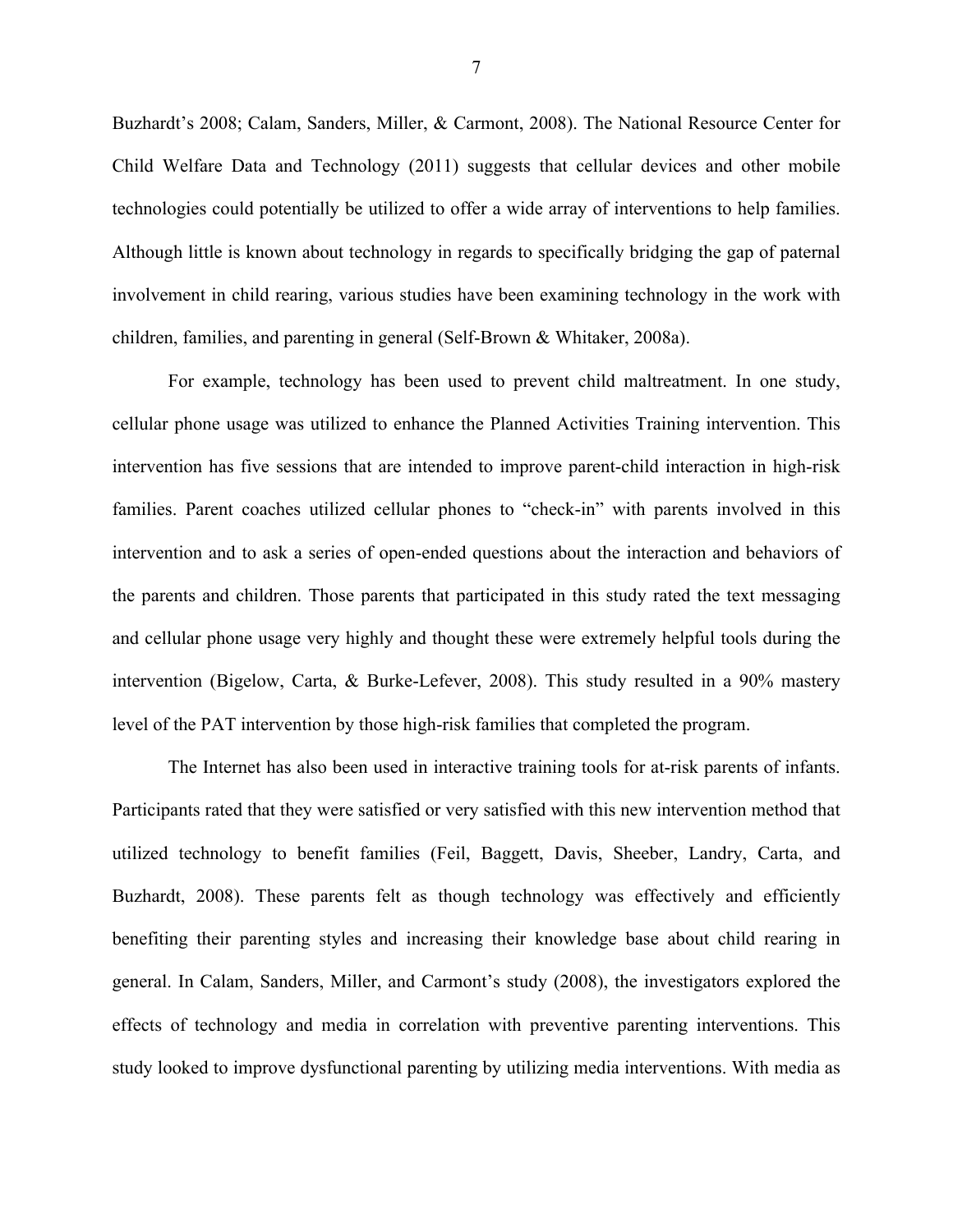well as other technologies rapidly evolving, this study demonstrates how significant technological interventions can be within this current society.

Although the use of social media is one of the latest trends in the technology realm, this has also been brought up in discussion to be utilized in prevention and intervention programs as well. According to Saunders (2008), social networking technology could potentially be utilized in the child maltreatment field as well as other types of prevention and intervention programs.

All of these aforementioned studies have focused predominantly on mothers. Therefore, little is known specifically about fathers and parenting as it parallels with technology. Technology could possibly positively impact fathers' involvement in child rearing as well as increase their participation in parenting services. Technology may provide a new resource for bridging the gap between fathers and their children. This research is designed to build on the scarce literature available; therefore, the ideology that technology can possibly reduce or eliminate other social issues is promising and should not be disregarded. In this study we asked fathers about their use of technology mainly to understand if it might be a potential approach to reach fathers to deliver parenting information in the future.

#### *Present Study*

This study explored fathers' opinions about the parenting information and parenting resources they receive or would like to receive, cultural and spiritual components of child rearing, beliefs about child discipline within their communities, and whether technology can be utilized to lessen the gap and barriers that exist in paternal child rearing. The target population for this study was minority (African American and American Indian/ Alaska Native) fathers' and their opinions on various parenting practices within their own communities. This study utilized a qualitative method and was intended to be exploratory in design. Through this study, researchers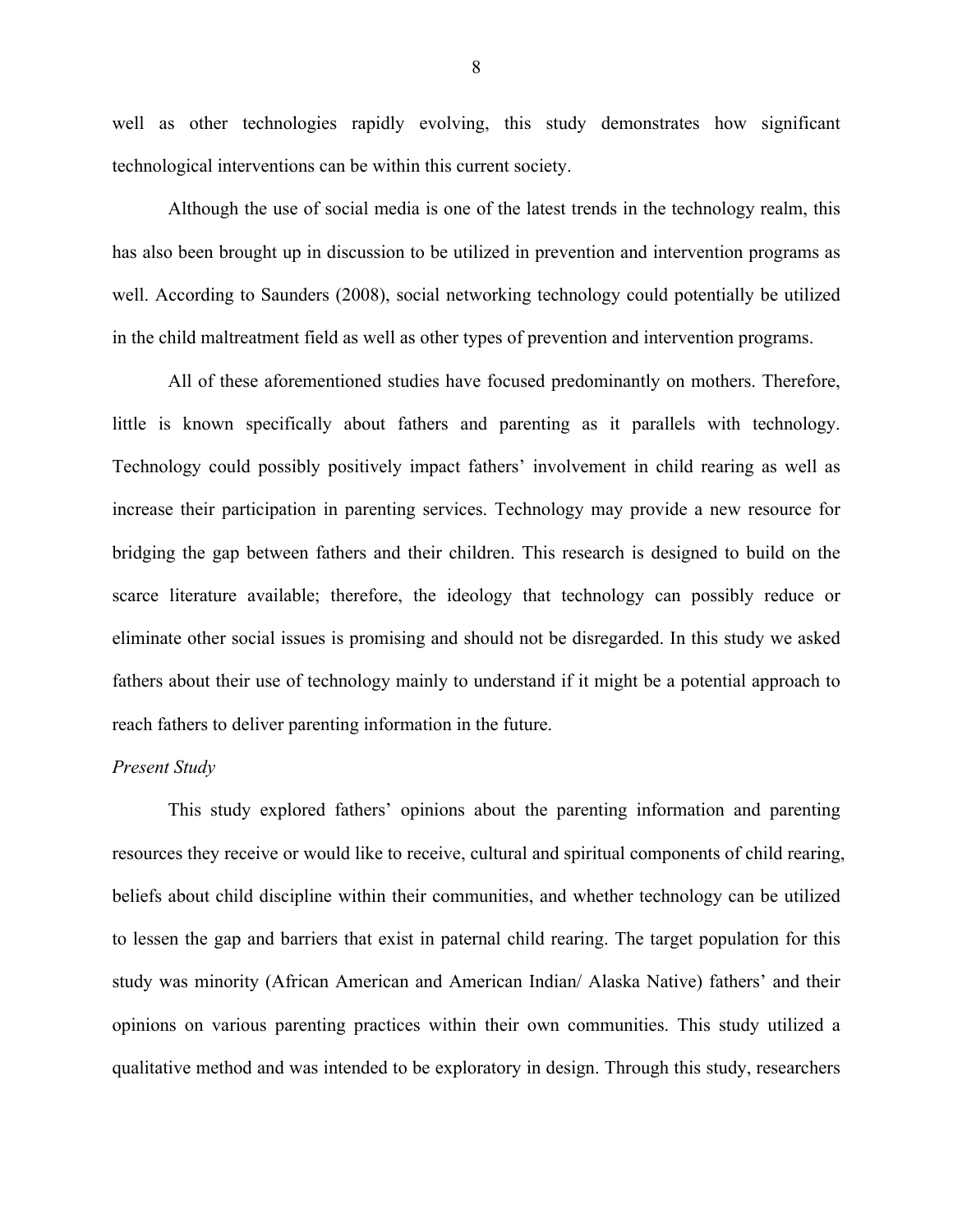sought out answers in regards to gaps and barriers that currently exist for paternal child rearing and how to eliminate those obstacles in today's modern and ever-changing society.

#### **Methods**

#### *Sample*

Multiple focus groups  $(N=6)$  of male participants  $(N=32)$  were conducted. In order to participate in the group discussions, all males had to be directly or indirectly involved in some aspect of child rearing. In order to be inclusive of all family configurations, involvement in child rearing was defined broadly to include involvement in parenting children to whom one was not related or parenting one's biological nonresidential children. Demographic statistics for the various participants in all six focus groups are illustrated in Table 1. However, one individual did not provide responses to many of the questions on the demographic survey, therefore, some information is missing in the table. Participants ranged in age from 20-63. All participants recruited from the church setting self-identified as "Black/African American". Four of the participants recruited from the single non-profit social service agency identified as either "White American", or "Multiracial: Native/White, or Native American/American Indian", and two identified as "Other: Native American/American Indian" as well. The individual that identified with their culture being "White American" also identified that their spirituality was categorized as "Native American/American Indian". Therefore, some individuals interpreted culture and spirituality as being one component and others identified that their culture and spirituality were two entirely different components. The majority of the participants identified as having a "college degree or higher", "employed and working full-time" as well as earning and income "greater than \$60,000". More than half of the participants were married and approximately 90% of the participants had children; of the 90% that had children, just over half of them lived with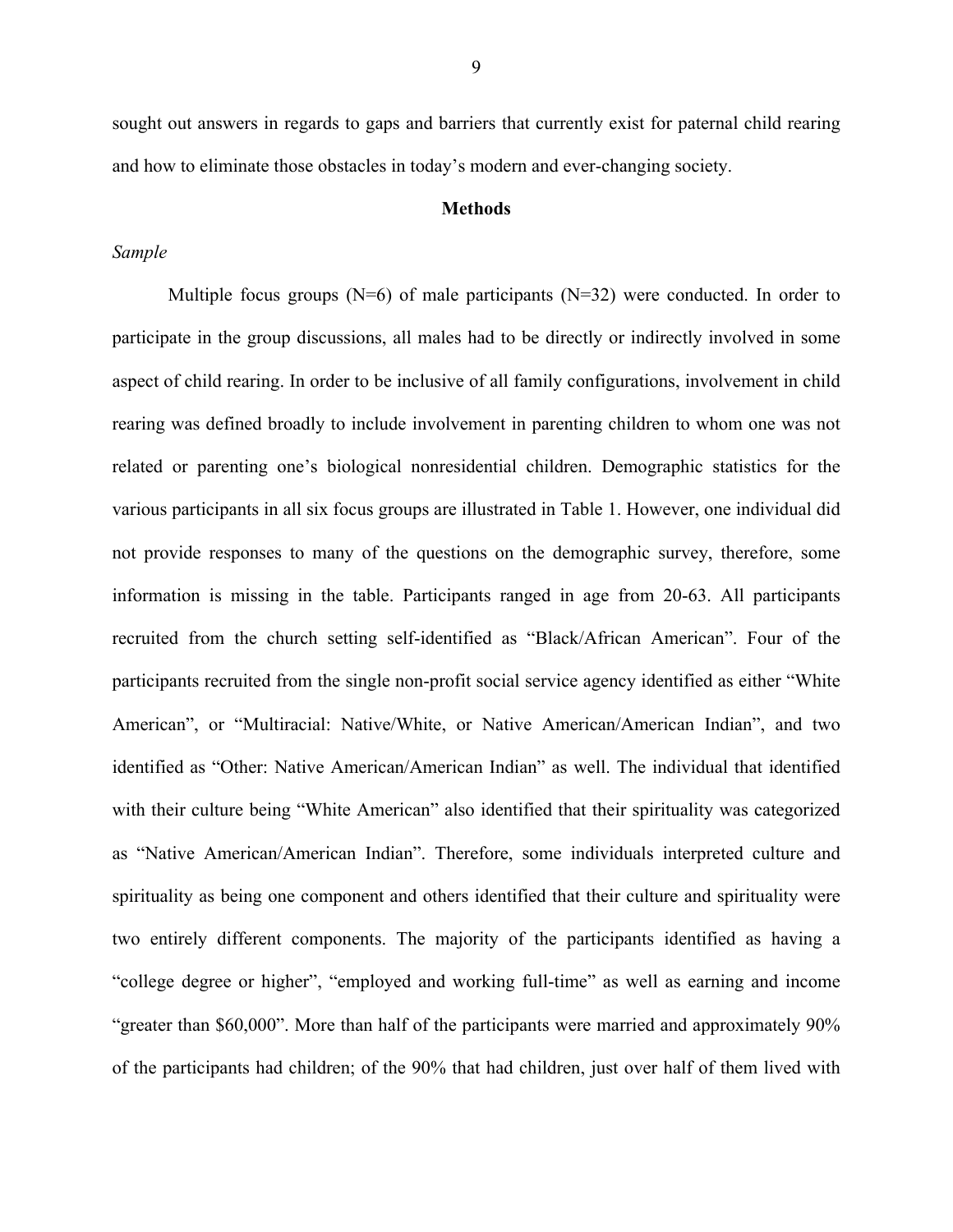their children and were the primary caregiver as well. For a complete list of demographic characteristics, please see Table 1.

#### *Procedures*

This cross-sectional study employed a qualitative methodology with data collected in a semi-structured focus group format using a convenience sampling procedure. A semi-structure format allows for a true exploratory study to be conducted. Semi-structured interviews are able to provide a loose structure whereby researchers are able to gather their originally intended data as well as gain incite on new innovative ideas and information from participants that were not initially intended by the researchers. Focus groups were utilized in this study because they allowed the researchers to understand individual views and opinions as well as entire group ideology (Massey, 2011). This allowed for a more thorough examination of the perspectives and opinions of fathers. This method was considered appropriate because the study was exploratory in nature and sought to identify additional questions to form future hypotheses.

The men who participated in this study were recruited from one church and one social service agency in metropolitan Detroit. There were multiple strategies utilized for recruiting male participants for the five focus groups conducted in a church setting. A male research assistant who was also a member of the church sent email messages to fellow male congregants and made announcements during Sunday morning services soliciting men 18 years of age and older. Additionally, flyers were posted throughout the church. However, most of the recruiting was by word of mouth. The recruiters advised potential participants that they were being recruited for a focus group discussion about fatherhood and that they could forward the information to anyone that qualified as well.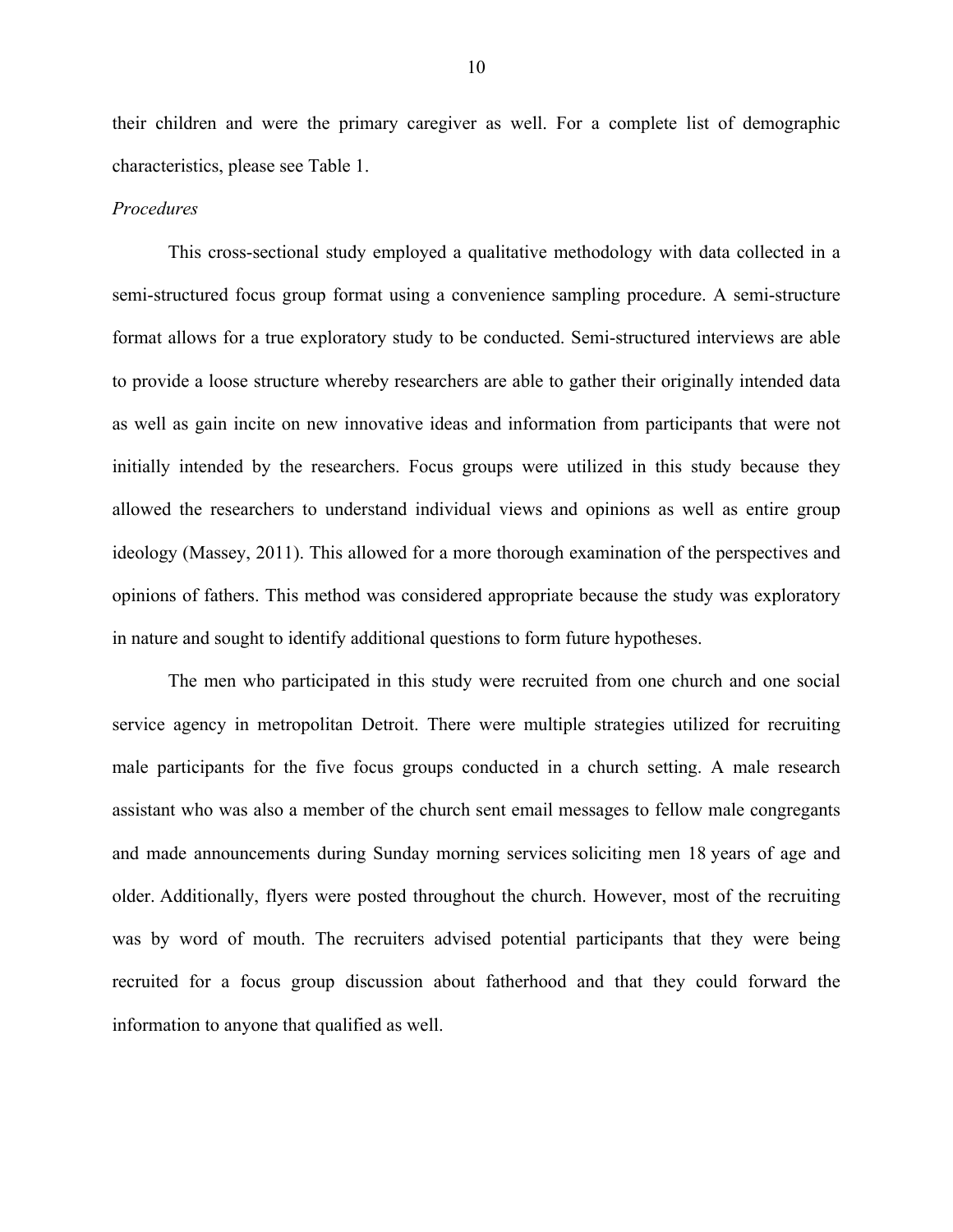The sixth and final focus group was conducted in partnership with the parenting program coordinator and an intern from a local family service agency to determine if any males at their organization were interested in participating in a father focus group. Flyers were posted at the agency and were distributed at organizational events. Interested males who contacted the research team were provided with more detailed information about the study. Researchers encouraged potential participants to forward the information to other men they felt qualified as well.

At each of the six focus groups, the lead researcher introduced the purpose of the study, answered participants' questions, and provided participants with a consent form detailing the information of the focus group. Both African American and White males facilitated the focus group sessions. These group facilitators were recruited, trained, and paid for the duration of the group sessions. Either one or two group facilitators led each group. Focus group discussions lasted approximately 1-1.5 hours. All focus group discussions were recorded and transcribed verbatim. The Wayne State University Institutional Review Board (IRB) approved all recruitment materials and the focus group semi-structured interview protocol.

These discussions were organized around ten semi-structured questions that queried fathers' opinions on parenting resources available, fathers' beliefs about parenting behaviors, their use of different types of discipline, their access to parenting resources in the community, their sources of parenting information (i.e., pastors, pediatricians, other male mentors), and fathers' perception of how culture influences their parenting, and their perception of whether technology-based approaches should be used to reach them in the community. Facilitators ensured accuracy of the data by frequently asking participants to clarify statements individuals made throughout the discussions. Once the group discussion was concluded, all the participants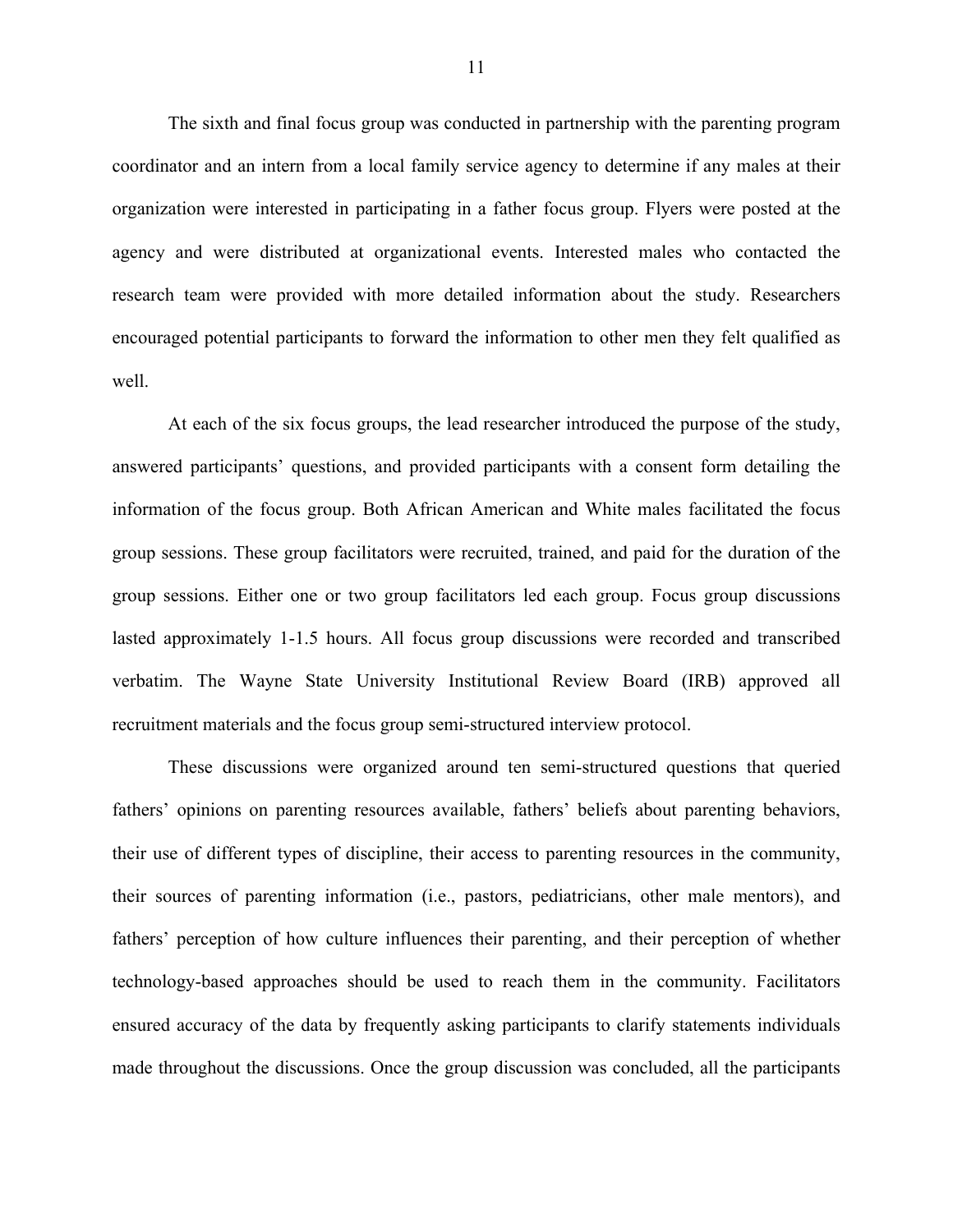filled out the Demographic and Technology survey (see tables 1 and 2 for data) and were given a \$20 gift card to thank them for the time spent participating in the study.

#### *Data Analysis*

All six focus group sessions were recorded, transcribed verbatim, analyzed for common themes (i.e., thematic analysis), and then coded to reflect those common themes (i.e., content coded). In the thematic analysis the author used the semi-structured focus group questionnaire as a guideline (see appendix A) and read each transcript at least four times. An exhaustive and comprehensive list of themes was created independently for each focus group and each question. Themes across the focus groups were compared and condensed to develop a set of content codes. During the content coding process, additional categories of themes emerged separate from the original questions. Two new additional questions that merged from the data included "What are some specific ways that men that don't live in the home can stay involved in raising the child and in disciplining the child?" and "How would you, or any of you, use social media or try to find information on the internet or using your smart phones for instance to find information, or even to keep up with the children?" For the final focus group, various questions pertaining to culture, spirituality, cultural competence as well as whether or not fathers were currently participating in services, was added due to some of the themes that presented themselves in the first five focus groups (see appendix A).

The transcriptions were manually content coded and uploaded into NVivo (QSR International, 2008) software and individually coded using the established codes and sub-codes (referred to as "parent nodes" in the NVivo software). The researcher read each transcript multiple times to distinguish recurrent themes in order to identify whether there were common beliefs and opinions across the participants. Utilizing NVivo, the researcher was able to extract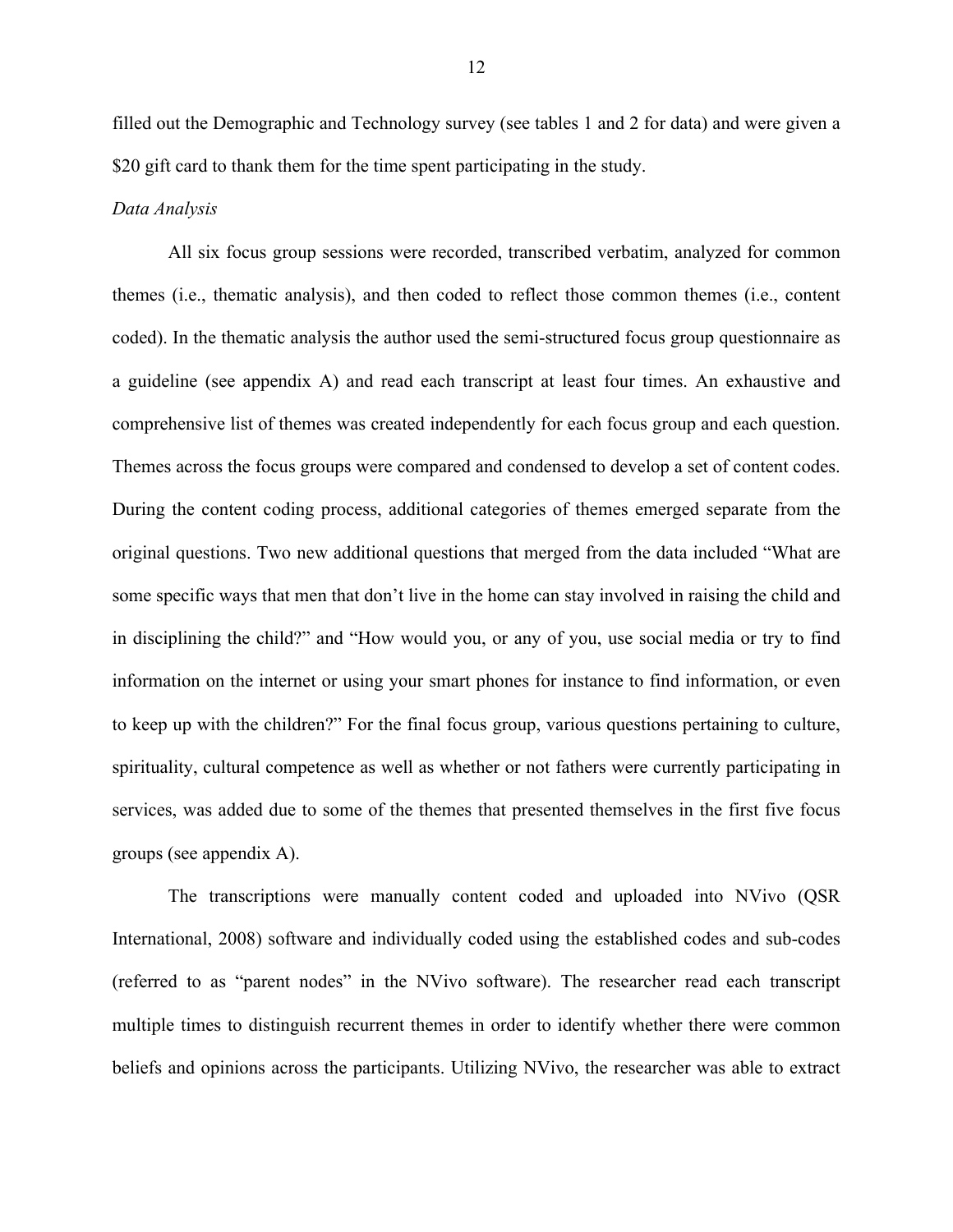specific nodes pertaining to key themes established throughout all six transcripts. Although themes pertaining to the anticipated exploratory topic existed, many additional themes presented themselves as well.

#### **Results**

Analysis indicated four major themes: (1) parenting, (2) discipline, (3) culture and spirituality, and (4) technology. Although the six focus group discussions centered on relatively similar themes, the sixth group was asked more specific questions pertaining to culture and spirituality, and thus culture and spirituality emerged more often in this group.

Within the first and most predominate theme of parenting, there were numerous subthemes that emerged such as learning about parenting from family members, why fathers parent their children, parenting partnerships, and why fathers wanted specialized parenting classes that were targeted for them. From all six of the focus groups, receiving parenting information from a family member was mentioned a total of thirty times. One-third of these men received most of their parenting information from a male in their family. Many men stressed that only "male" role models could mentor other young males. They stated that if fathers were not present in their lives while being raised, they looked to other male role models such as clergymen, coaches, grandfathers, neighbors, and other various male community leaders.

The fathers in these focus groups also stated that they believed that father involvement in the child rearing process was crucial for their children for many reasons. However, the primary reason these fathers stated they wanted to be involved in paternal child rearing was to protect and guide their children. One African American father stated:

…We need to show him how to be raised so that he can raise his children when they grow up as well. And too we talked about-I don't want my son have to go off (into the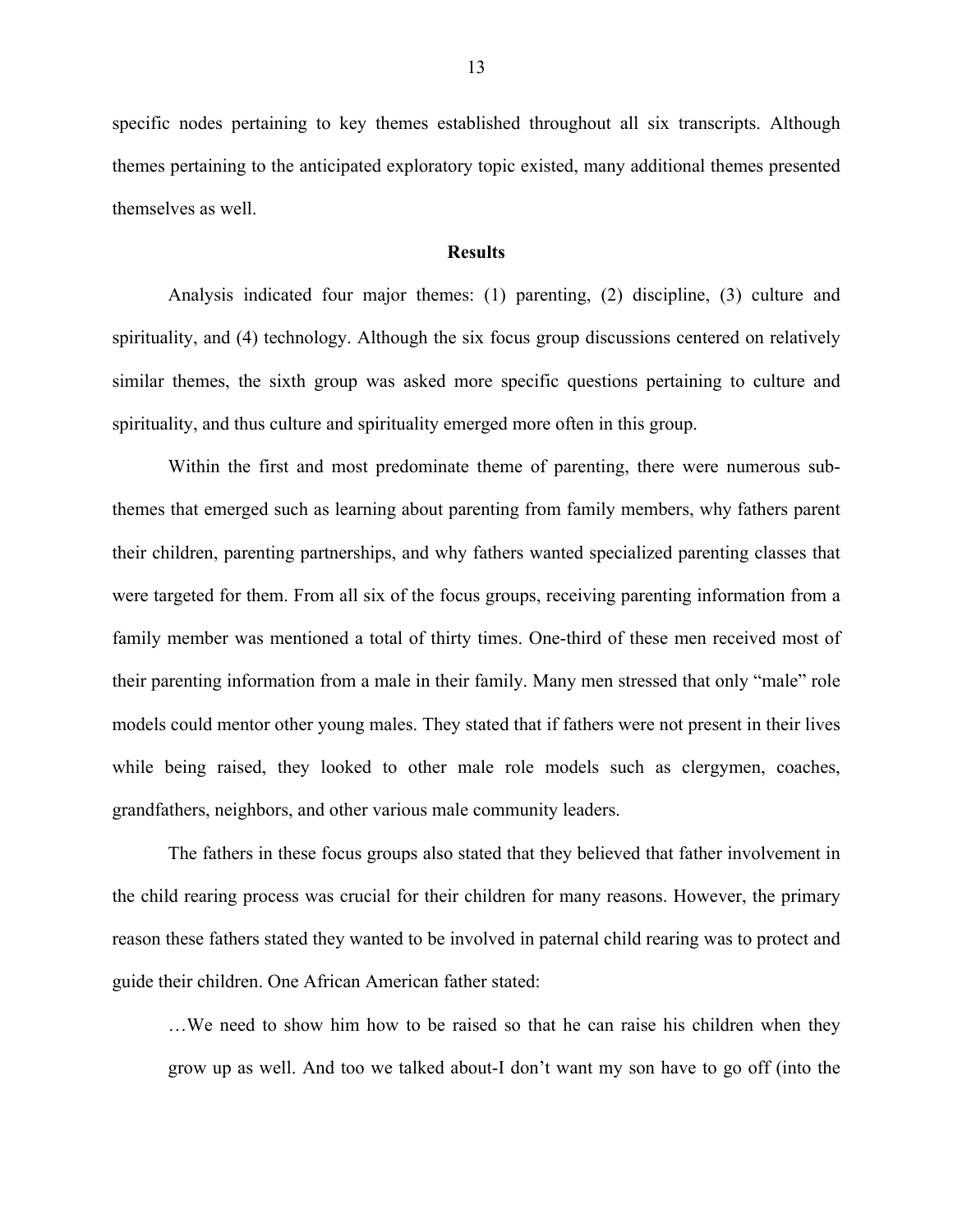world) I want him to know what's right, what's wrong because I'm trying to prevent him from becoming a statistic.

Twelve other participants concurred with responses similar to the aforementioned reaction. Another participant stated:

It's not hard to walk away so…You try to talk to them and teach 'em life lessons because we learned life and that's one of the things we do as parents is try to pass down the things that we learned the hard way [so] it won't be so hard for them.

Fathers discussed why they wanted to be part of the child rearing process; fathers from three out of the six focus groups discussed co-parenting and stressed the importance of children having both parents. When it came to disciplining and child rearing in general, fathers from one focus group stated, "Women are too emotional". An additional father stressed the significance of co-parenting by stating:

I think both parents should be involved. In a way there is no back and forth. It's said. It's set in stone. It's what is gonna happen. There is no back and forth.

The subsequent sub-theme that emerged was to the idea of parenting classes for men. A few men stated that they were not comfortable taking classes with women for various reasons. One participant stated:

Everybody comes here and we see that we've got no women around, we are sitting around here talking and joking and doing our thing. We have women here, we're watching the words…we're a lot more careful and half of us wouldn't be laughing at all. They'd be mad.

The next item discussed was whether or not men were participating in any type of parenting class. A couple participants stated they were, but when prompted to discuss which types of classes,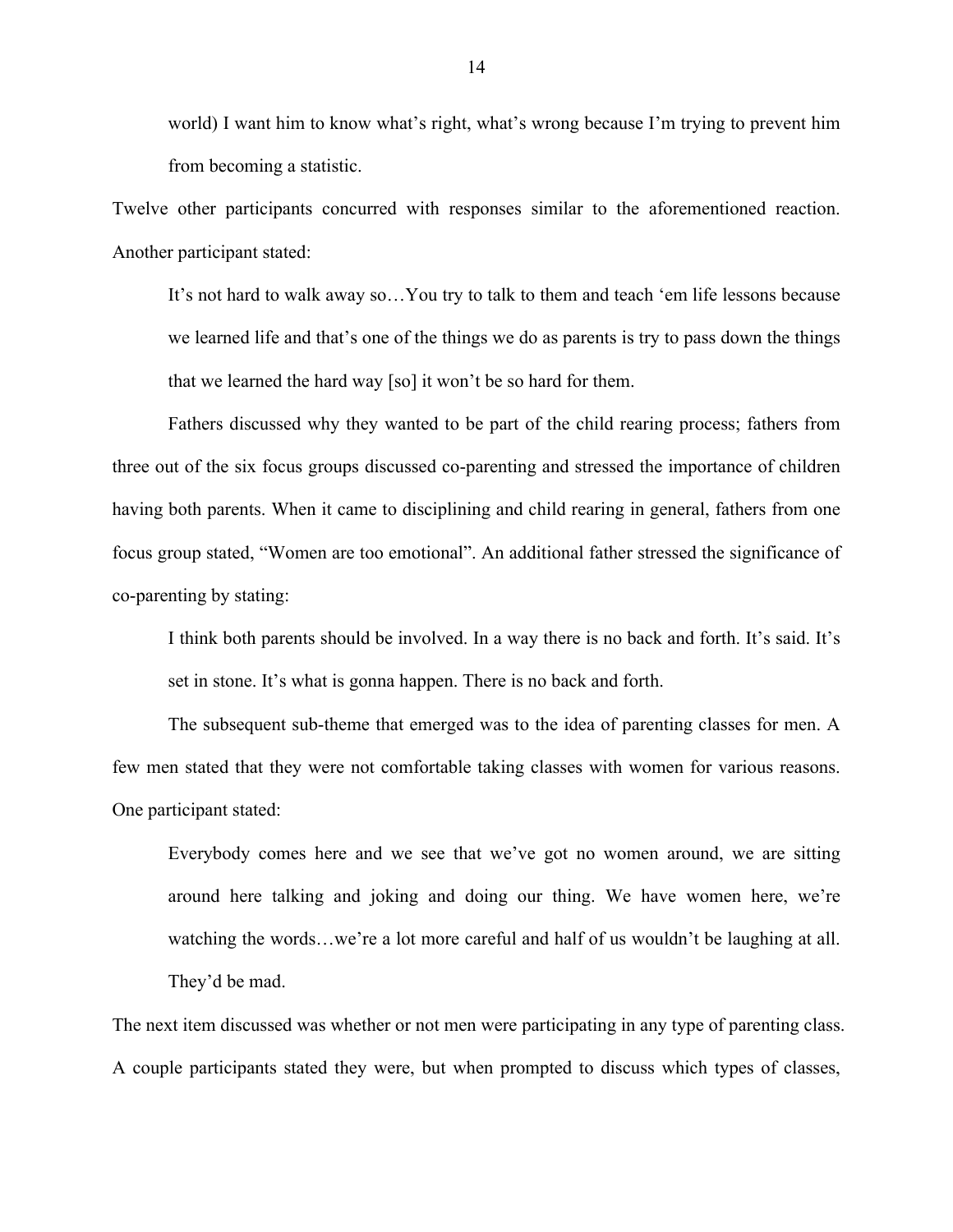they stated "this one", meaning the parenting focus group they were presently involved in. However, a few participants from the family service agency stated that they had attended a class on parenting in the past through that specific agency. The majority of the participants did however state that they were not presently in a parenting class, nor have they attended a parenting class in the past other than Lamaze classes with their significant others. In regards to parenting classes that men were aware of, many fathers stated concerns similar to these: "There are not in my neighborhood" and "Yeah, zero, as far as I can tell". Many men did state that they would attend classes if they knew they existed.

An additional overarching theme that emerged within the all six of these focus groups was child discipline. Many participants made statements similar to this: "there's just a lack of discipline these days". Some fathers emphasized that discipline was not utilized enough and others stated it was not used properly (i.e. inconsistency or parents are not "firm" in their discipline). Regardless of whether or not it was utilized enough, many fathers agreed that discipline was different for all children because all children are different. One father stated, "There is no playbook on being a parent". Another father stated, "You can't use a cookie cutter approach on each child, because children think different".

A particular goal of these focus groups was to gain information about men's preferred parenting practices, including their use of discipline towards children. We also asked questions about specific to spanking. As such, participants mentioned whooping, spanking, and beating quite commonly - approximately fifty times throughout the focus groups. Primarily within the African American group discussions, whooping, spanking, and beating was mentioned most of all types of discipline. However, half of those references also highlighted that physical discipline was not always effective and was not something that was utilized frequently. Spanking was not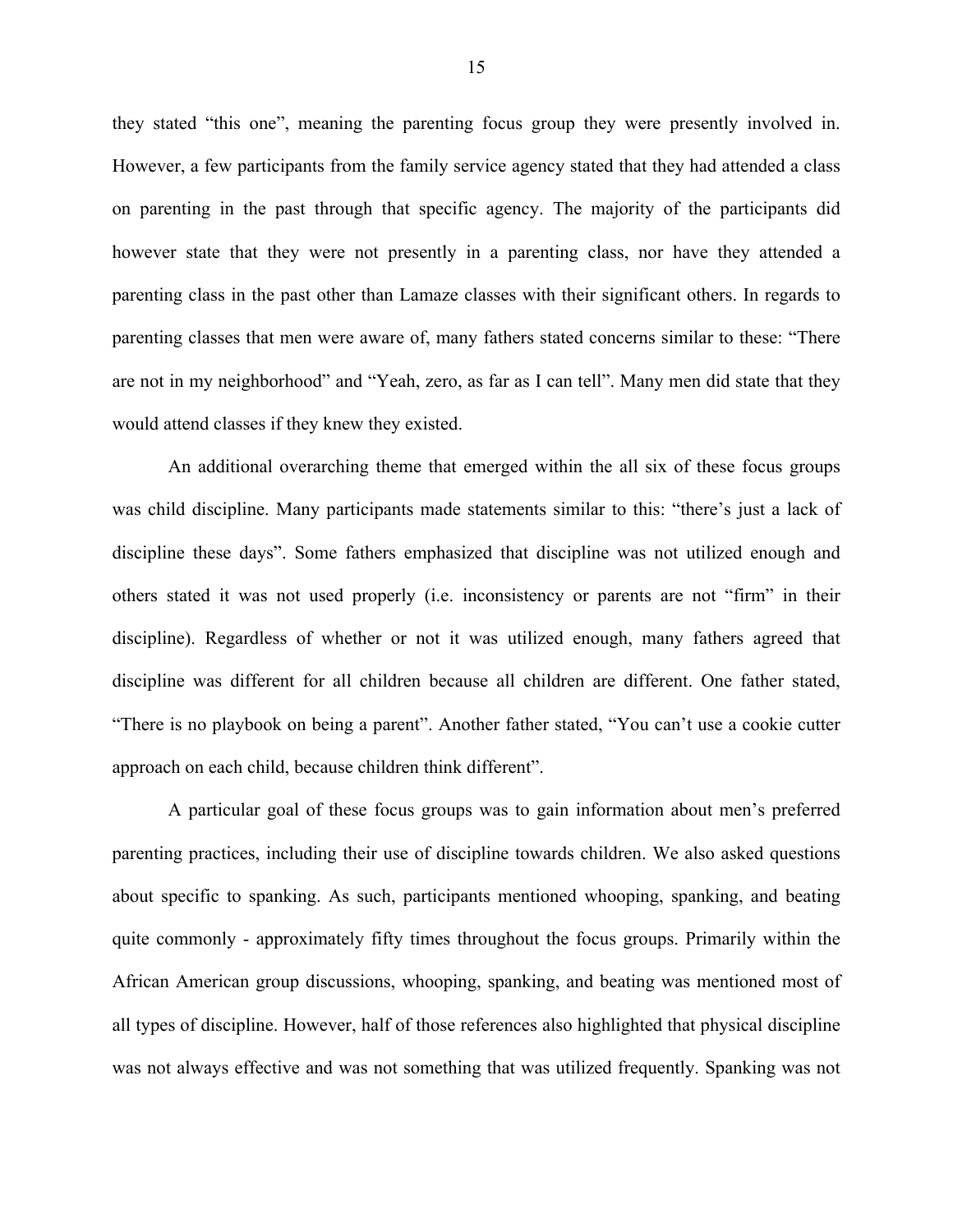deemed an appropriate form of discipline within the Native American/Alaska Native group discussion. Fathers in all of the six focus groups stated "Taking things away" from their children was an effective discipline option. Some examples of this are taking away video games, toys, T.V., not being able to shop, shortening curfew, losing other privileges they enjoy, taking the car, and taking away allowance. These fathers all emphasized that with modern technology and society moving forward, children perceived losing tangibles as a much more extreme consequence than physical discipline.

The next theme that emerged within most of the focus groups pertained to culture and spirituality. Although only focus group six was asked specific questions relevant to culture and spirituality and potential correlations with paternal child rearing, culture and spirituality was still a prevalent theme that emerged in many of the focus groups. Many participants in the focus group from the family service agency stated that culture did impact their child rearing. One participant stated, "Basically just living the culture. Put the culture into your daily life. Doing things that revolve around your culture". Other participants stated that they enjoyed bringing their children around cultural practices, such as POW Wows, social gatherings, dances, and the Native American Indian Association (NAIA).

Fathers from the first five focus groups mentioned culture but not in the same context. A few fathers stated that parenting classes were frowned upon in the African American community. Some men also stressed that they were uncertain that parenting classes would be offered from a culturally competent perspective. One man in particular stated:

Well, first of all, I've never heard of another black man that's been involved in it. I'm quite sure that there has been, but I've never heard friends or acquaintances mention it. …. I might be reluctant to seek out that kind of assistance because I'm not sure that my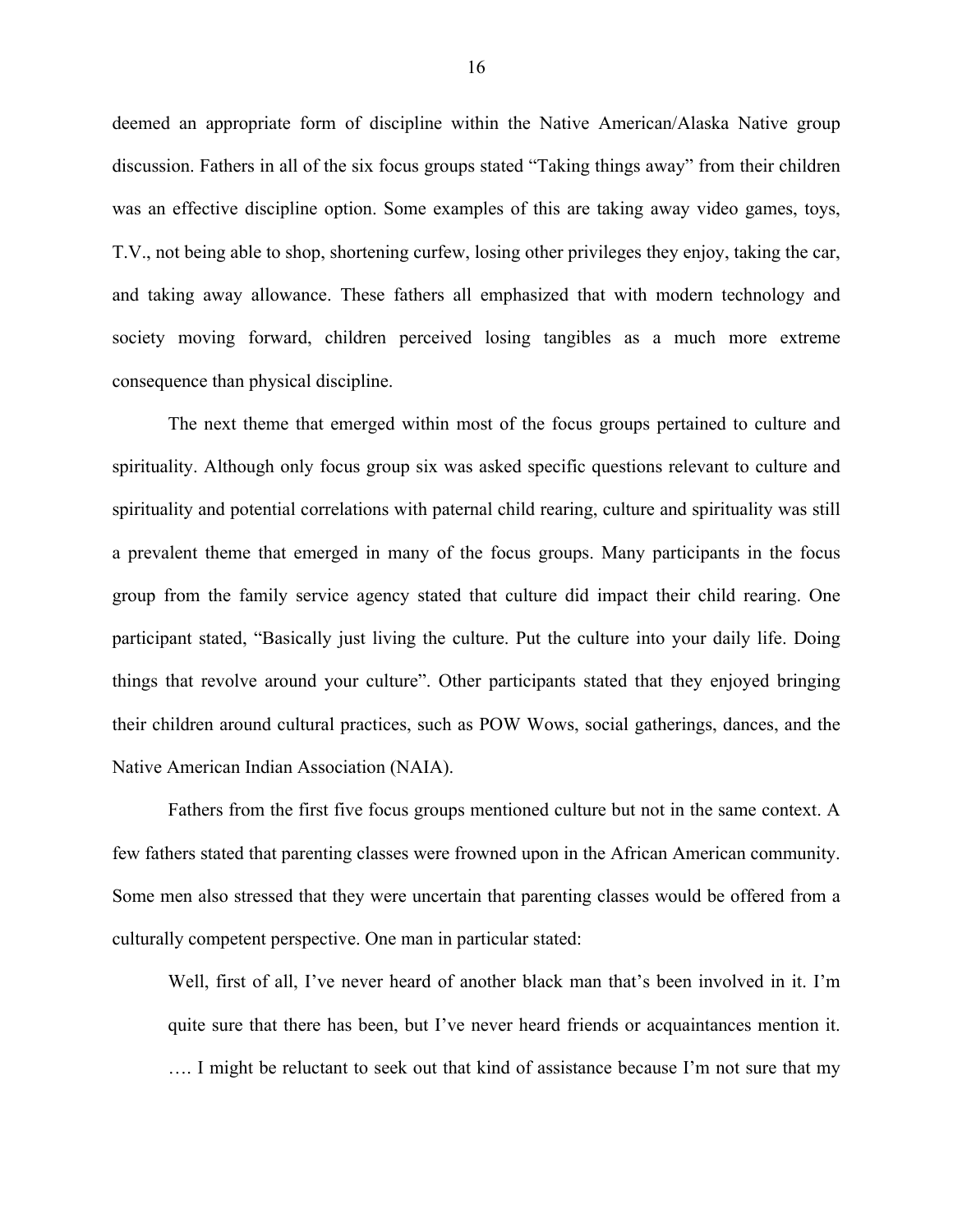brother here is going to be in there to give me some insight from a black person's perspective. And I think you all know what I'm saying.

Many individuals in these groups stressed that raising children in African American communities was extremely different than raising children in Caucasian communities.

Fathers from all of the focus groups mentioned religion and spirituality in one way or another. A father from the sixth focus group emphasized that religion and spirituality was embedded in their parenting style. He stated:

Yeah I think like everyone the same. It's there all the time. It's part in one way or another. To me it's all about being in balance. The creator gave everyone instructions. All the different tribes got their teachings/ instructions on how things were supposed to be done. The creator gave his teachings to all the Europeans too. So he was like here are your instructions and follow the rules.

Many of the other fathers in this group agreed with this statement. However, some of the fathers addressed culture and spirituality as one in the same thing. Some men identified that being Native American/American Indian was both their religion and culture and was a strong part of who they were and how they parented. African American fathers emphasized that "church", "the word of God", "the Bible" and "religious structure" all play a crucial part in their child rearing and the child rearing of those within their communities.

The final theme that emerged throughout the six focus group discussions was that of "Technology". Throughout all of the focus groups, fathers emphasized that communication between their children was key to the child rearing process. Many participants stated that in order to maintain communication between their children, they utilize modern technology such as emails, Facebook, Skype and text messaging. Participants have stated that technology is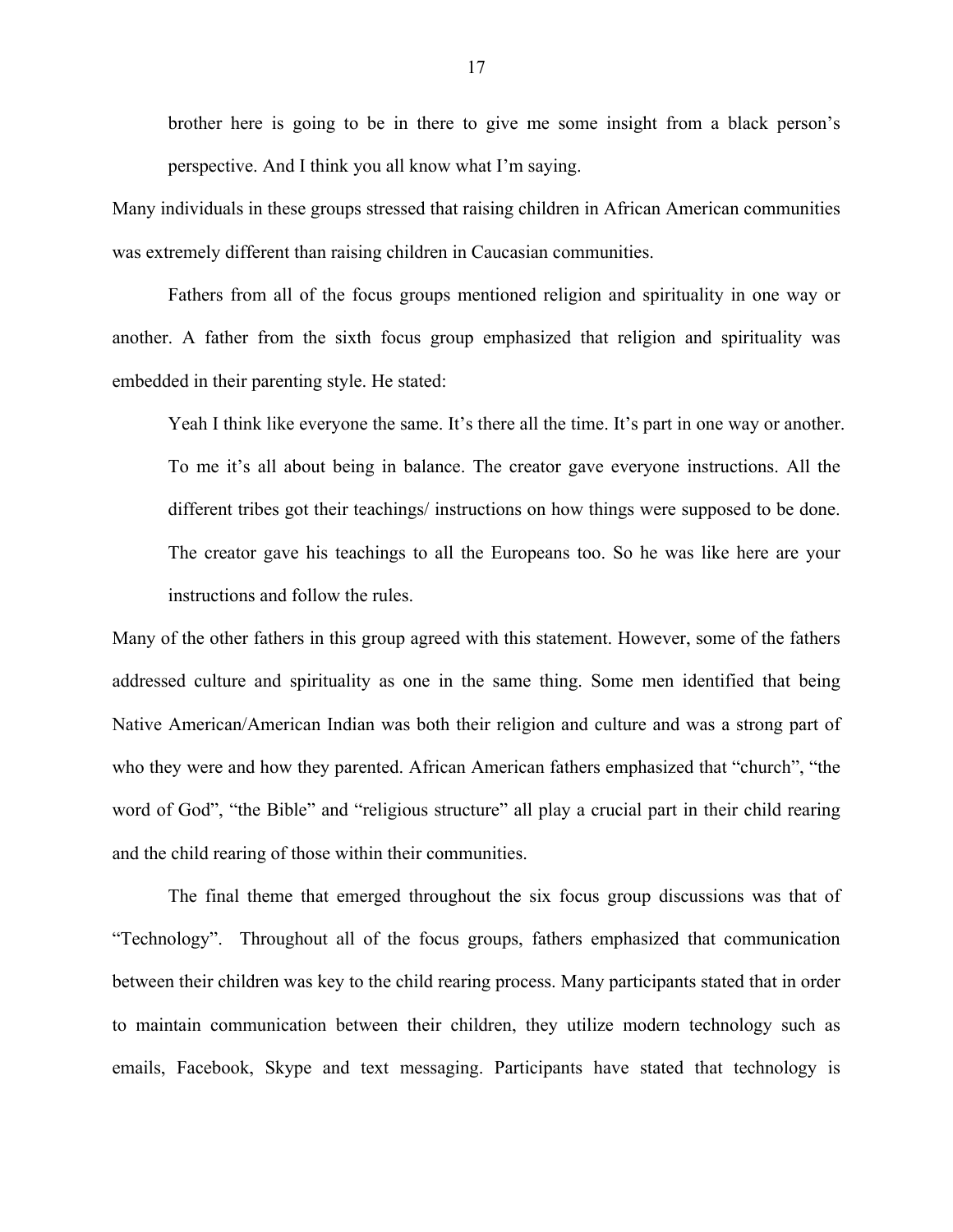important to their child rearing because it allows for them to be involved when they are nonresidential fathers. One father stated, "I text my daughter all the time". However, not all fathers utilized technologies such as Twitter or Facebook. Four participants made statements like: "I'll be honest with you, I'm not going to Twitter or Facebook nothing".

A few fathers stated that they utilize TV personalities such as Oprah or Dr. Phil and online material for parenting information. When asked whether or not technology could be a useful tool for parenting information, many fathers were surprisingly open to this idea. One participant stated, "I think so; technology, I'm all for it, there is effective ways of using it. The All Pro dad that I spoke of earlier, I follow that on Facebook". However, some participants were also cautious when answering this question. Some stated responses similar to this, "I think it could be…" and "If you partner up with the right companies". In two of the focus groups fathers also stated that they thought technology could be a useful tool for services only if it was something used to introduce or advertise a class or resource. One father stated, "Good that you can have the social media to get the word out about different seminars or something like that, but I think that's still, it still needs to be a face-to-face, one-on-one type of thing". Many fathers seemed to agree with this statement as well.

#### **Discussion**

The aim of this study was to explore fathers' perspectives and opinions about the parenting information and parenting resources they receive or would like to receive, cultural and spiritual components of child rearing, beliefs about child discipline within their communities, and whether technology can be utilized to lessen the gap and barriers that exist in paternal child rearing. This study sought to provide fathers and father figures with an opportunity to present their opinions concerning parenting resources and practices with a focus also on the cultural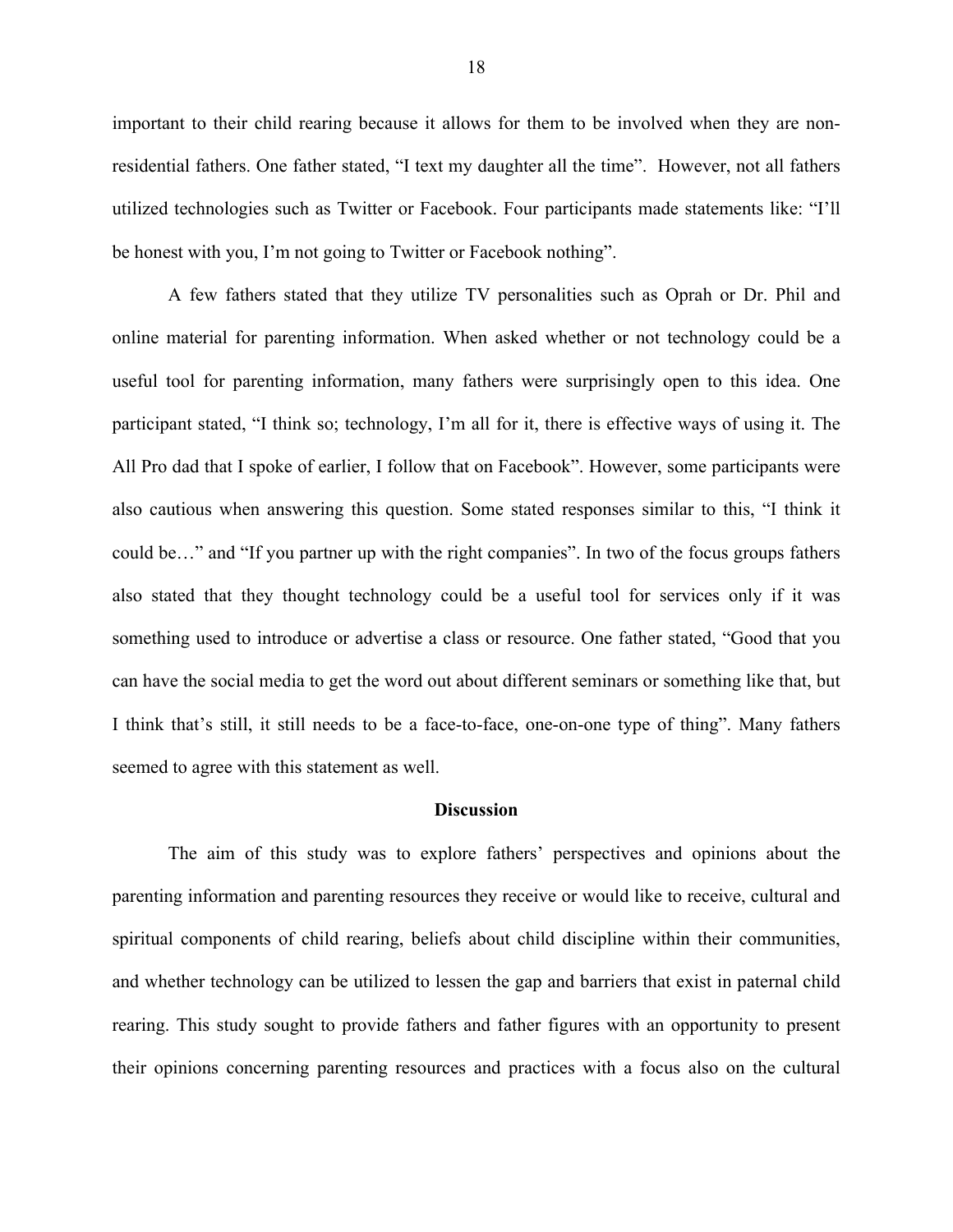aspects of parenting and with questions that examined technology. Without having to abide by a strict and structured interview, these participants expressed multiple concerns and issues from their perspective of fathers caring for children in an urban environment.

As studies have concluded in the past, not many parenting resources for fathers currently exist, and if they do, they are not advertised well (Bayley, 2009). The majority of the fathers in this study were not presently involved in parenting services and did not receive much parenting information in the past. Their preferred method of parenting information was from many sources other than family members and by word of mouth. This is consistent with another study that interviewed Early Head Start fathers, which suggested that fathers feel more comfortable around their friends and family members, and particularly other male peers (Raikes et al., 2002). Like the suggestions made in Raikes et al. (2002), existing interventions should be tailored to involve more paternal participation in programs. For example, hiring more male facilitators to provide services could increase involvement in father-targeted parenting classes. Another option is to work within a community and recruit in a way that will engage mothers as well as fathers, perhaps by suggesting to mothers that they can include their partner or their child's father in various programs being offered as well. Being culturally cognizant that both residential and nonresidential fathers may need referrals as well as additional resources or services besides the parenting class, is highlighted in this study as well.

Many fathers seemed to get their parenting resources from family members or friends. Consequently much of what they knew about parenting was passed on from one generation to the other or learned from a relative, not researched data and evidence-based practice. None of these fathers seemed to feel as though they lacked parenting knowledge. However, similar to Roy and Dyson's (2010) study, many of the men in this present study emphasized that they would have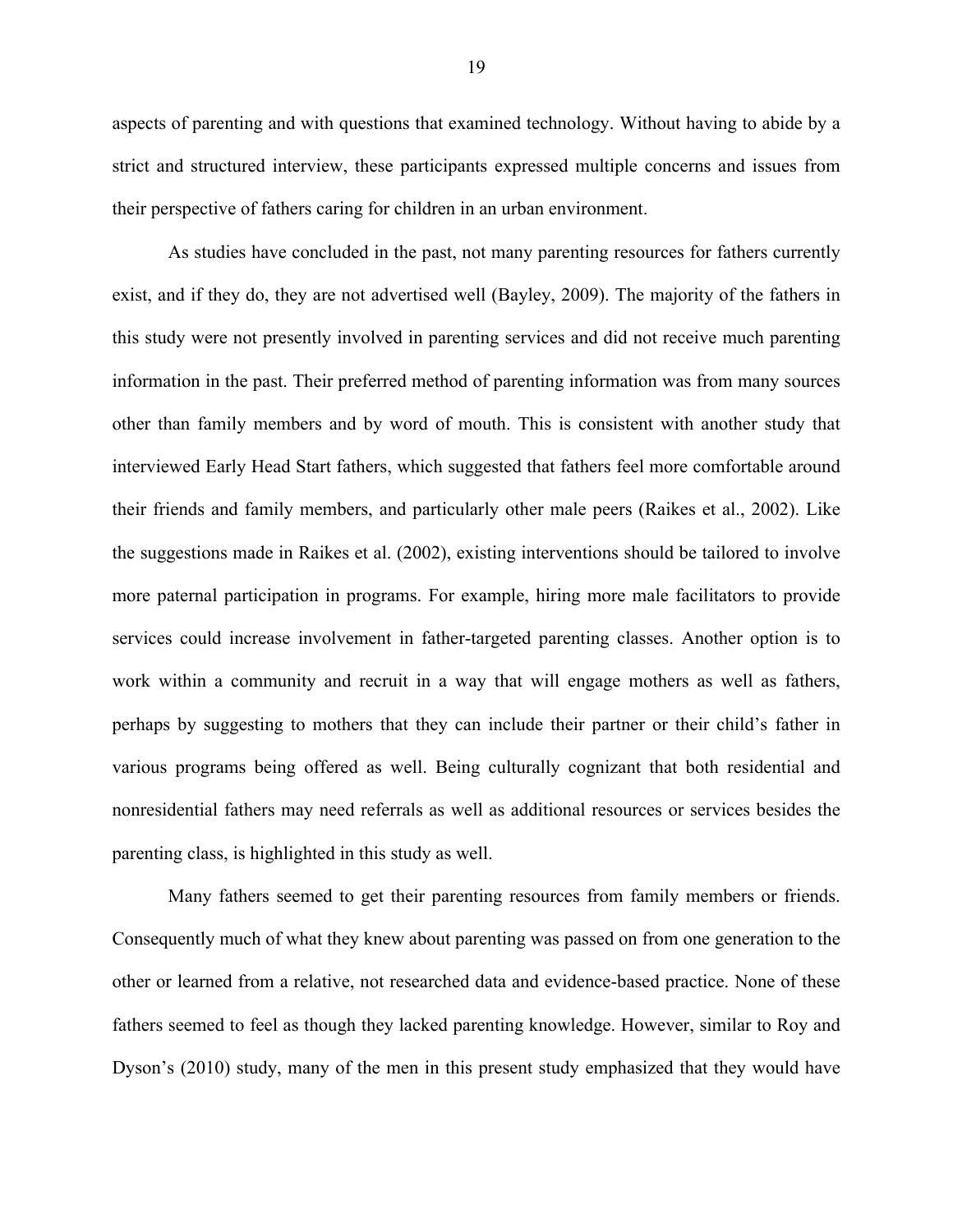liked and still would be keen on participating in father specific parenting resources and trainings. Father specific meaning that they would like to have parenting classes specifically for fathers only. These fathers stressed that they did not feel comfortable around women and would appreciate their own learning environment in which they could feel at ease while learning about child rearing. In addition, they suggested more father friendly programs such as activities and outings with fathers and children, or peer father mentor programs rather than traditional, didactic parenting courses to deliver parenting information.

An additional theme that emerged was the importance of discipline. Participants noted what they thought were effective and ineffective forms of discipline. The most effective and most significant form of discipline that emerged through these discussions was "taking things away". Similar to other studies, this shows that fathers have been utilizing and have learned responsible parenting practices (Lee, Yelick, Brisebois, & Banks, 2011). Many fathers in this study agreed that times were changing, and taking their children's most prized possessions was the most effective way to discipline their children. However, African American fathers in particular emphasized that spanking or physical discipline and timeouts were commonly utilized in their community as well. Fathers in this study noted that children were becoming more difficult to discipline each day, and that there was no single correct way to discipline their children. Fathers appeared to be at a loss for direction in how to properly discipline their children. Perhaps additional parent training sessions could provide fathers within this community more effective alternatives to discipline their children rather than physical aggression.

Culture and spirituality also emerged as important themes, especially in the groups where fathers were specifically asked about the role of culture and spirituality in their parenting. Some participants felt that culture and spirituality played some sort of role in their method of paternal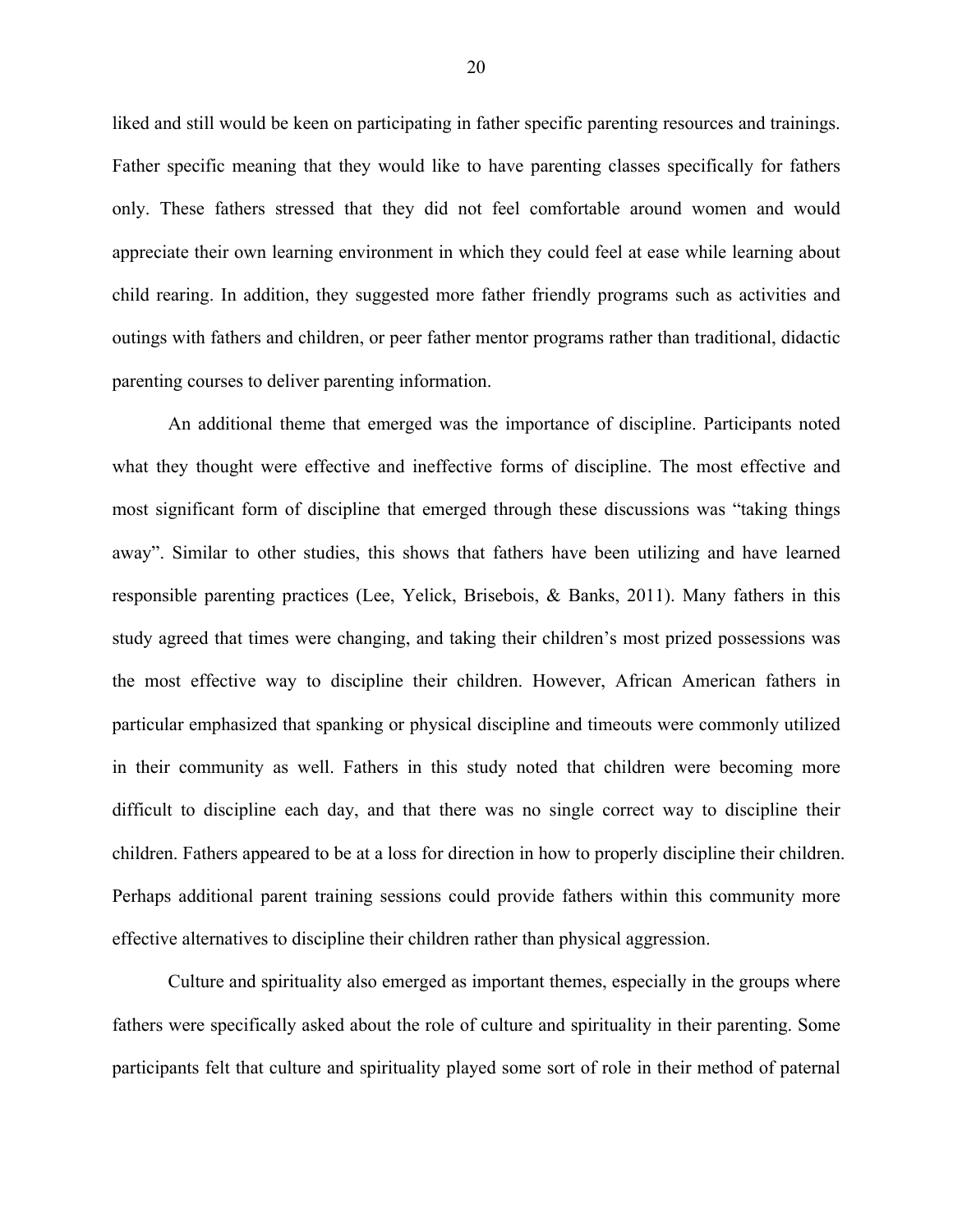child rearing. However, it appeared that many also felt that their child rearing practices came from the way they were raised; which did not necessarily always have something to do with their cultural upbringings. Similar to the literature in this culture, most individuals that self-identified as Native Americans/ American Indians or Alaska Native, stated that culture positively impacted their child rearing practices (Edwards & Edwards, 2003; Snipp & Saraff, 2011). Although culture was mentioned within the African American focus groups, it did not seem to play as large of a role with the African American fathers. However, similar to the literature, spirituality did seem to play a great role within both the African American and American Indian groups (Billingsley & Caldwell, 1991; Locust, 1988). The American Indian group mentioned "the creator" and spirituality in general a vast amount of times throughout the session. Additionally, the African American fathers that participated mentioned the church, the bible, God, and made various other spiritual references. Although the additional groups of African American's were recruited from a church, African Americans in general do tend to be close to their churches or congregations as opposed to other races. Perhaps creating more spiritual or culture programs or creating programs that are delivered in spiritual settings such as churches, could greatly benefit some of these communities. An example of a program that could be utilized is the Fathers and Sons Program (Caldwell, Rafferty, Reischl, De Loney, & Brooks, 2010). This program focused on the cultural issues within the African American community and had much positive feedback from those fathers that utilized the program. This study supports the idea that perhaps there could be more positive associations between culture or spirituality and paternal child rearing.

Technology was also discussed, in part because we hoped to gain a better understanding of how and when technology might be used to deliver parenting information to fathers. Similar to studies of mothers and their technology utilization, many fathers in this study also agreed with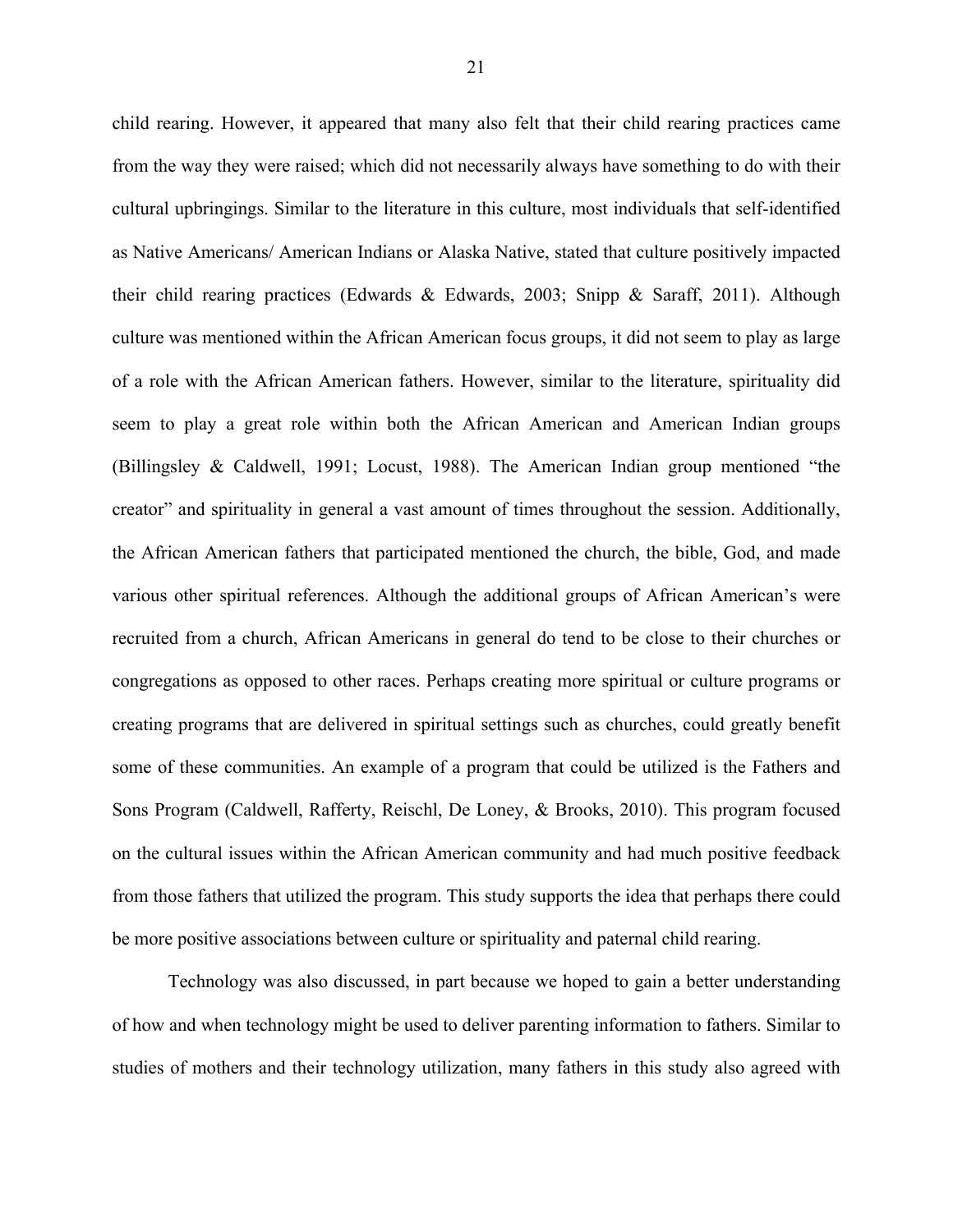the idea to utilize technology to increase paternal involvement in child rearing (Self-Brown & Whitaker, 2008a; Self-Brown & Whitaker, 2008b; Bigelow, Carta, & Burke-Lefever, 2008; Feil, Baggett, Davis, Sheeber, Landry, Carta, & Buzhardt's 2008; Calam, Sanders, Miller, & Carmont, 2008). However, these fathers emphasized that parenting and parenting education was something that must be done in a personal setting, using face-to-face instruction methods as opposed to primary methods of social media or technology. As Saunders (2008) suggested, and from the results of this study, utilizing technology such as social media to advertise paternal parenting resources could be best used to inform and recruit more fathers for participation in some of the scarce parenting programs and resources that do currently exist. An additional idea could be creating an application on smart phones to alert fathers about certain developmental stages in their children's lives, similar to those used by women during pregnancy. Smart phones could also be utilized in ways such as the aforementioned studies pertaining to at-risk parents and their children for reminders and checking in with parent coaches/mentors or human service workers (Bigelow, Carta, & Burke-Lefever, 2008). Little is currently known on the impacts of technology on paternal child rearing. However, this study alludes to the possibility of a new way of involving fathers in the child rearing process. It also provides more insight on how to approach this research area in the future. The possibilities with modern technology are endless. However, in order to utilize technology most efficiently and effectively, more researchers must begin asking fathers what they expect out of technology as a potential parenting resource.

#### **Limitations**

It is important to consider study limitations. As with many studies that use focus groups or other qualitative methods, the sample size was relatively small  $(N=32)$ . A small sample size does not allow for generalizing of the results for the target population, which could pose as a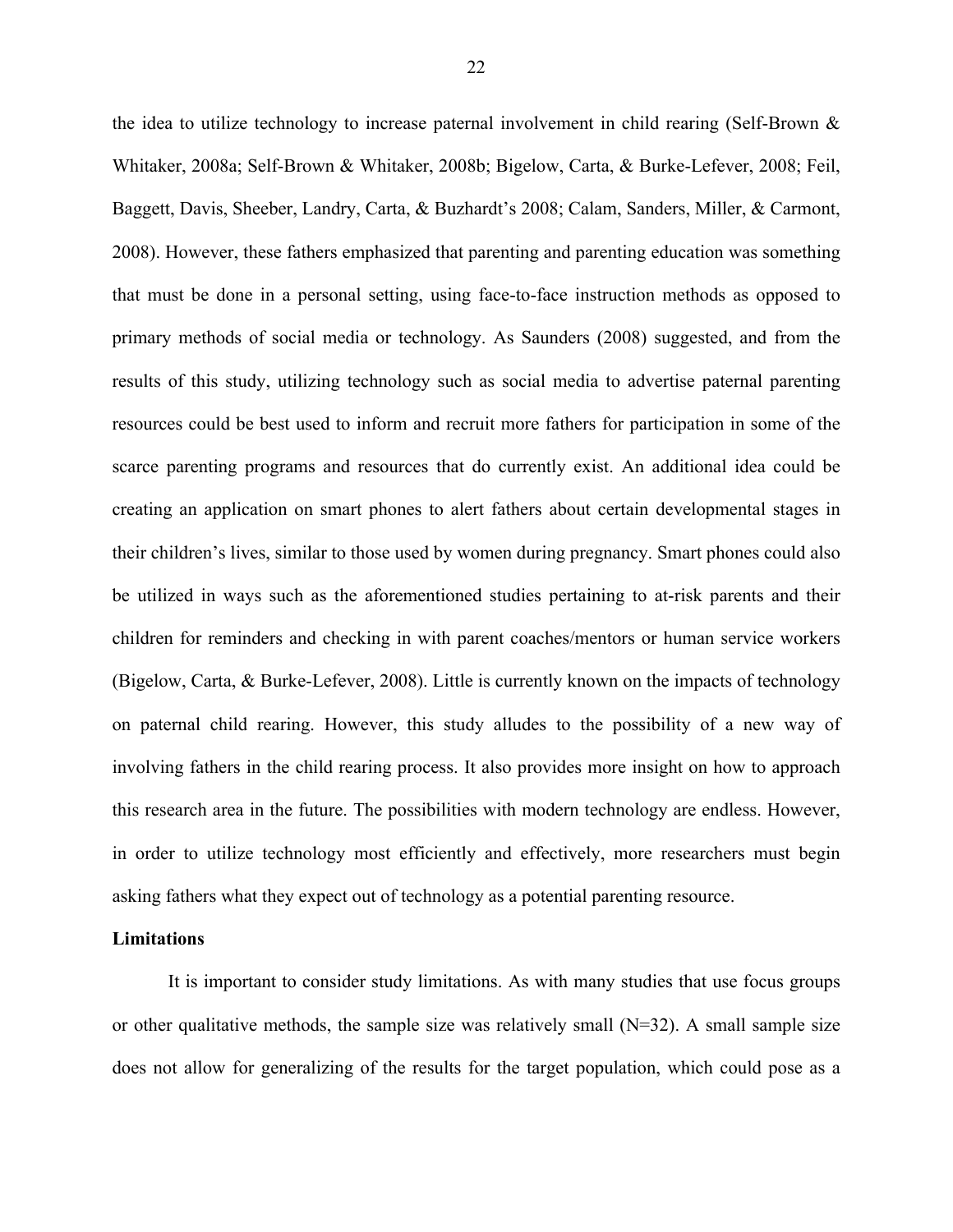great limitation to any study. Additionally, focus groups should have 6-12 participants per group (Massey, 2011). However, these focus groups only had 5 and 6 participants per group.

Another limitation is that only fathers that consider themselves to already be involved in some type of service or in their children's lives participated in this study. Perhaps an even larger limitation is the idea that there is not one succinct way to define 'involvement', therefore, it is left to individual interpretation. Society may believe that fathers are not 'involved' in their children's lives; however, some fathers may feel as though they are being involved above and beyond their own expectations.

Since this was an exploratory study that employed a convenience sampling approach, generalizations from this sample should not be made (i.e. all fathers of one race feel one specific way about fatherhood). Although this study aimed to target a wide range of cultures and minority groups, only two types of minority groups were essentially examined. Only one of the groups examined was diversified from the rest of the primarily African American focus groups. The majority of this separate group identified as Native American or American Indian/Alaska Native. The limitation that presented itself was that the lack of diversity of these focus groups could not be generalized for all people of those cultures. This is also true of the other demographic characteristics that are presented in Table 1 (i.e. socioeconomic status, education level).

An additional limitation was the type of questions being asked throughout the group discussion. This focus group was purposefully semi-structured, however at times; these questions did not necessarily bring out specific responses that were inquired. An example of these types of vague questions was the culture and spirituality question set. The researchers did not specifically ask about the role of culture in the fathers' own upbringing. Therefore, whether or not culture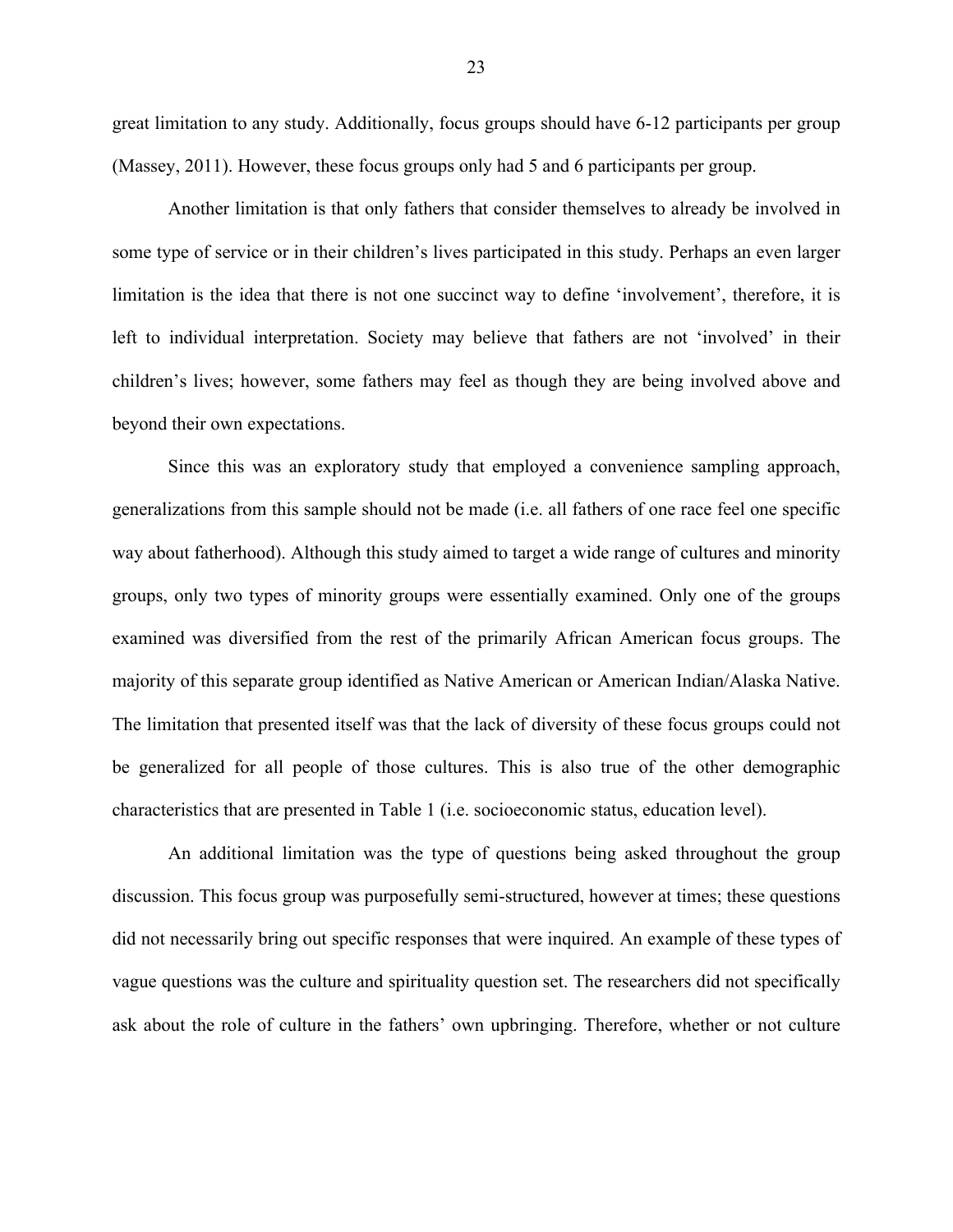and spirituality were specifically part of their childhood and carried out into their current child rearing practices could not always be determined.

Another limitation that became known was the transcription process. On each transcription, there was no way of distinguishing one participant from the next. Names were not provided on the transcripts; therefore, it was difficult to accurately state whether or not all men or most of the men agreed with a particular point. This could have also impacted the results of this study by skewing the data either negatively or positively. However, this is the chance that researchers must take when utilizing focus groups as the primary research method.

Although focus groups are efficient and effective, group settings inherently run the risk of people's responses conforming to what the group defines as socially acceptable. There was also one small variation in the questions that were asked, such that members who were recruited from the church setting were not explicitly asked about culture or spirituality. When comparing data among similar focus groups, questions should be as similar as possible in order to extract the most accurate themes for all focus groups.

#### **Implications for Future Research**

Although this study explored the possibility of some associations between father involvement, culture and spirituality, and technology utilization, more research is needed. Perhaps employing a mixed methods procedure would more accurately address these issues and the aforementioned limitations of this study as well. For example, conducting quantitative forms of research such as surveys, for fathers that participate in parenting services can provide measurable evidence for future researchers to build on. In addition, having these same fathers participate in qualitative forms of research such as interviewing as well as focus group discussions can provide innovative exploratory information for future research as well. Therefore,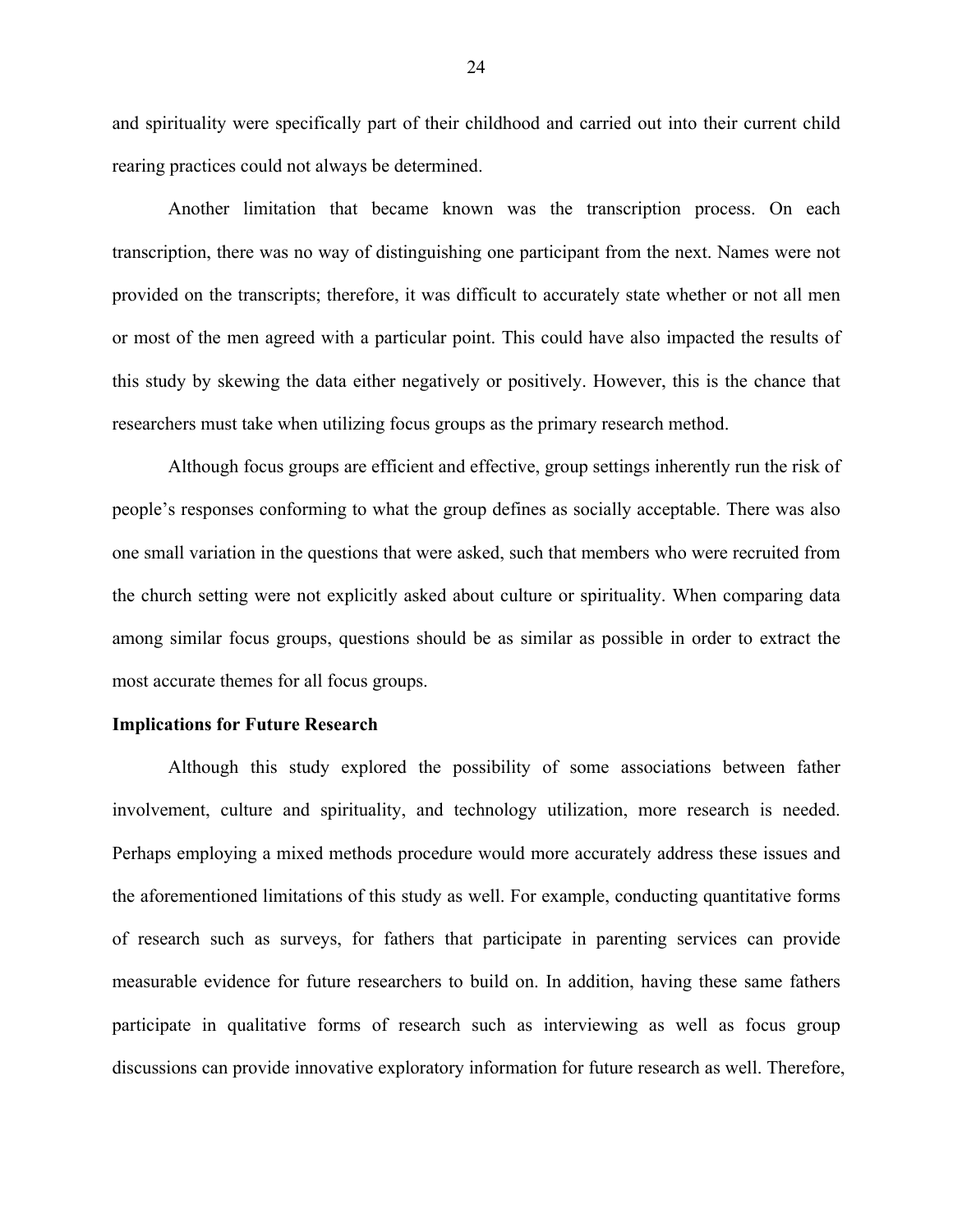utilizing a mixed methods approach could be extremely advantageous when working with this target population. Larger sample sizes as well as several more culturally and spiritually diverse focus groups should also be utilized in future research studies. Additional questions pertaining to specific information about culture and spirituality and fathers' upbringings should also be inquired during these discussions as well.

Many more possibilities of utilizing technology for an increase in father involvement should be explored in the future. With the significant rise in technology usage as well as the noteworthy amount of responses from fathers in these focus groups promoting the idea of utilizing technology for father involvement, more studies pertaining to fathers and technology should be conducted in the near future. Perhaps even creating more specific questions addressing fathers and the potential of utilizing technology for more father involvement could be advantageous in future research studies as well (i.e. potentially creating smart phone applications for fathers). Although this exploratory study only examined a relatively small portion of ideologies surrounding paternal involvement in child rearing, implications for future research appears to be promising.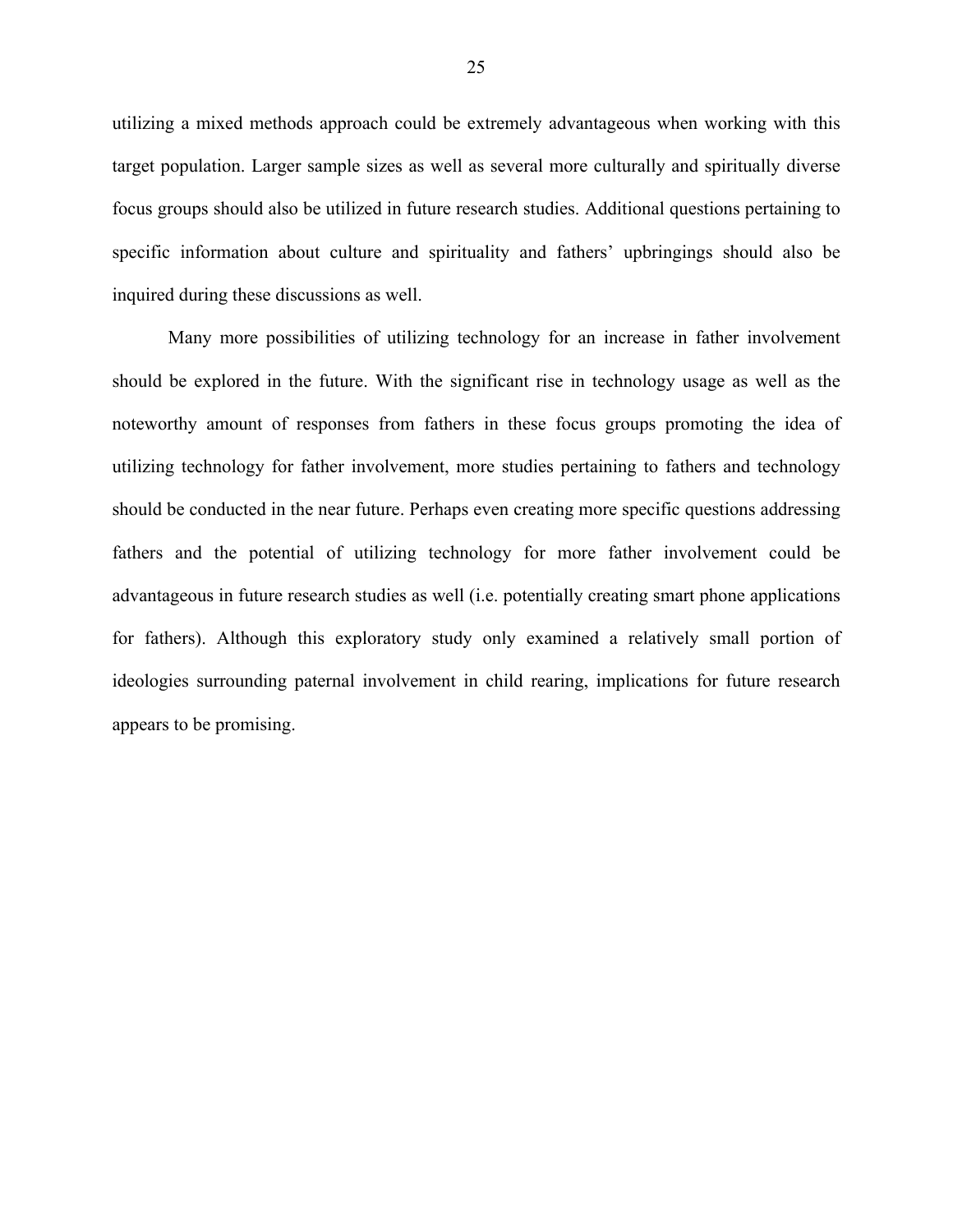### **APPENDIX A**

## **FOCUS GROUP QUESTIONS SEPARATED BY MAIN THEMES**

| <b>Parenting</b><br><b>Information (10</b><br><b>Minutes</b> ) |    | 1. Where do men in your community [neighborhood] get information or<br>advice about parenting and how to take care of children?<br>What kind of parenting information do you get from these<br>a.<br>sources?<br>b. Where else do you or other men you know get parenting<br>information from?<br>c. If you had a parenting question or issue, who would you ask? |
|----------------------------------------------------------------|----|-------------------------------------------------------------------------------------------------------------------------------------------------------------------------------------------------------------------------------------------------------------------------------------------------------------------------------------------------------------------|
| <b>Culture/Spirituality</b><br>(5 Minutes)                     |    | 2. Explain in your own words, if culture is involved in your parenting<br>style? How?<br>a. Is religion or spirituality involved in your parenting style?<br>How?<br>b. What would it look like or mean to have more culturally<br>appropriate services?                                                                                                          |
| <b>Fathering</b><br>Discipline (30<br><b>Minutes</b> )         |    | 3. What are common disciplinary practices that fathers in your<br>community/culture use?<br>What are some disciplinary practices that are not frequently<br>a.<br>used by the fathers in your community? Why or why not?                                                                                                                                          |
|                                                                |    | 4. Do you think it's important for fathers to be involved in child<br>discipline? Why or why not?                                                                                                                                                                                                                                                                 |
|                                                                |    | 5. In your opinion, what are effective ways for a father to discipline a<br>child?                                                                                                                                                                                                                                                                                |
|                                                                | 6. | In your opinion, what are ineffective ways for a father to discipline a<br>child?                                                                                                                                                                                                                                                                                 |
| <b>Parenting</b><br><b>Programs/Services</b><br>(10 Minutes)   |    | 7. Are you receiving services from any parenting classes now?<br>a. If so, which ones?<br>8. Are you aware of any parenting programs in your community that are<br>specifically for fathers?                                                                                                                                                                      |
|                                                                |    | What about other parenting programs that may not be.<br>a.<br>specifically for fathers but you or other fathers might consider<br>participating in anyway?                                                                                                                                                                                                        |
|                                                                |    | What kind of parenting programs would be of interest to you?<br>$\mathbf{b}$ .                                                                                                                                                                                                                                                                                    |
| <b>Technology</b> (10<br><b>Minutes</b> )                      |    | 9. Do you have a smart phone? If so, how often do you use your smart<br>phone to access the Internet?                                                                                                                                                                                                                                                             |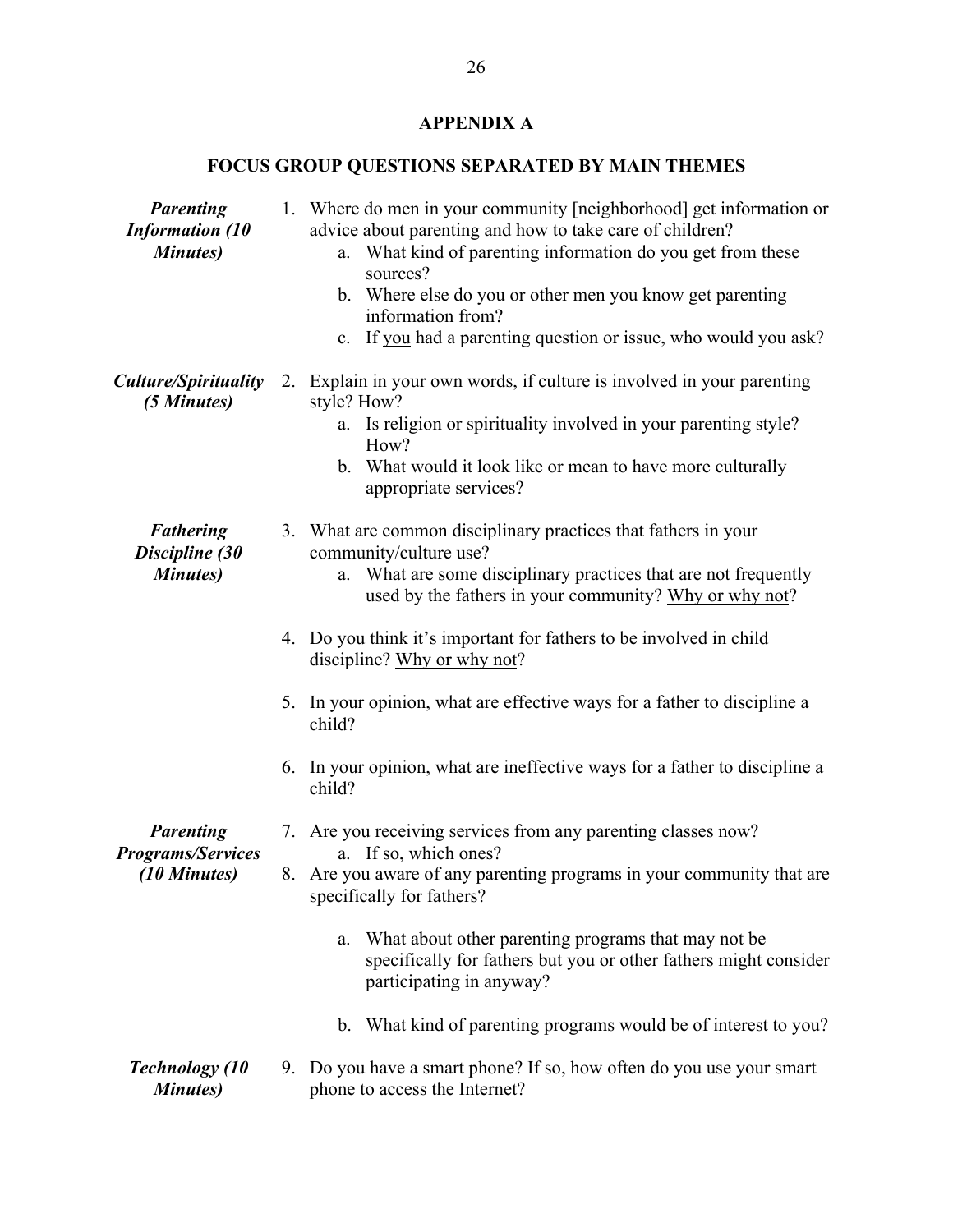- a. About how many text messages do you send each day?
- 10. Do you think that smart phones, twitter, or social media like Facebook would be an effective way to reach fathers? Why or why not?

*Note: Question 2 and Question 7 were added for the final focus group discussion, but were not included in the first five focus groups.*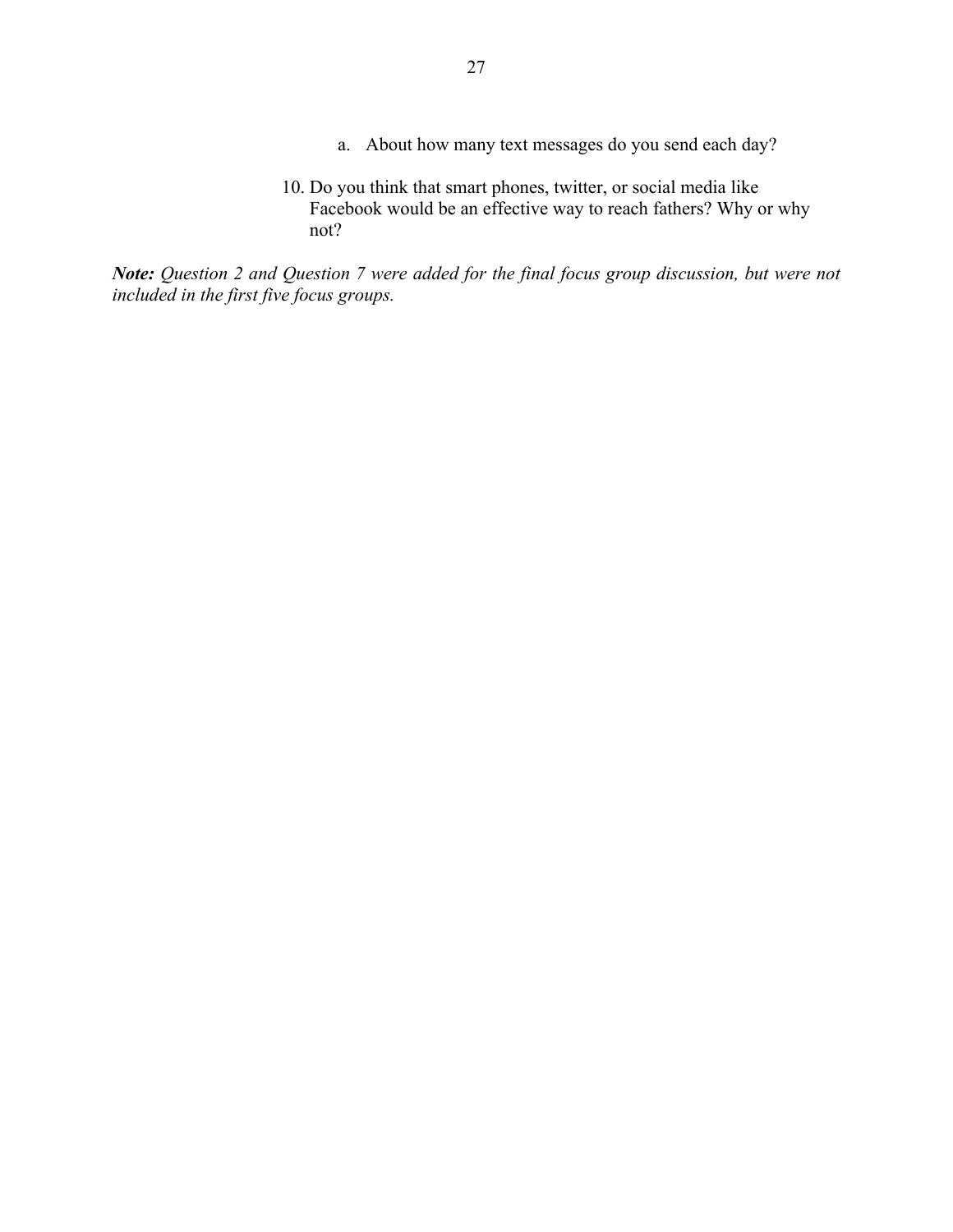### **APPENDIX B**

Table 1.

### *Father Focus Group Characteristics and Demographic Data*

| Characteristic                                | Range     | Average        | Median  |
|-----------------------------------------------|-----------|----------------|---------|
| Age                                           | $20 - 63$ | 42.25          | 42      |
|                                               |           | N              | Percent |
| Race/ethnicity                                |           |                |         |
| <b>Black/African American</b>                 |           | 26             | 78.8    |
| White American                                |           | $\mathbf{1}$   | 3.0     |
| Multiracial: Native/White                     |           | $\overline{c}$ | 6.1     |
| Other: Native American/American Indian/Alaska |           | $\overline{2}$ | 6.1     |
| Native                                        |           |                |         |
| Religion/Spirituality                         |           |                |         |
| Catholic                                      |           | 1              | 25.0    |
| Native/Christian                              |           | $\mathbf{1}$   | 25.0    |
| Native American/American Indian/Alaska Native |           | $\overline{2}$ | 50.0    |
| Education                                     |           |                |         |
| High school diploma or GED                    |           | 4              | 12.9    |
| Some College                                  |           | 9              | 29.0    |
| <b>Associates Degree</b>                      |           | $\overline{2}$ | 6.5     |
| College degree or higher                      |           | 16             | 51.6    |
| <b>Employment Status</b>                      |           |                |         |
| Unemployed                                    |           | 4              | 13.8    |
| Employed working part-time                    |           | $\overline{2}$ | 6.9     |
| Employed working full-time                    |           | 23             | 79.3    |
| Income                                        |           |                |         |
| 0-\$9999                                      |           | $\mathfrak{Z}$ | 9.7     |
| \$10000-\$19999                               |           | $\overline{4}$ | 12.9    |
| \$20000-\$29999                               |           | 3              | 9.7     |
| \$30000-\$39999                               |           | $\overline{4}$ | 12.9    |
| \$40000-\$49999                               |           | $\overline{c}$ | 6.5     |
| \$50000-\$59999                               |           | $\mathbf{1}$   | 3.2     |
| Greater than \$60000                          |           | 14             | 45.2    |
| <b>Relationship Status</b>                    |           |                |         |
| Single                                        |           | 7              | 22.6    |
| Living with partner                           |           | $\mathbf{I}$   | 3.2     |
| Married                                       |           | 19             | 61.3    |
| Divorced                                      |           | $\overline{4}$ | 12.9    |
| Have Children?                                |           |                |         |
| N <sub>0</sub>                                |           | 4              | 12.5    |
| Yes                                           |           | 28             | 87.5    |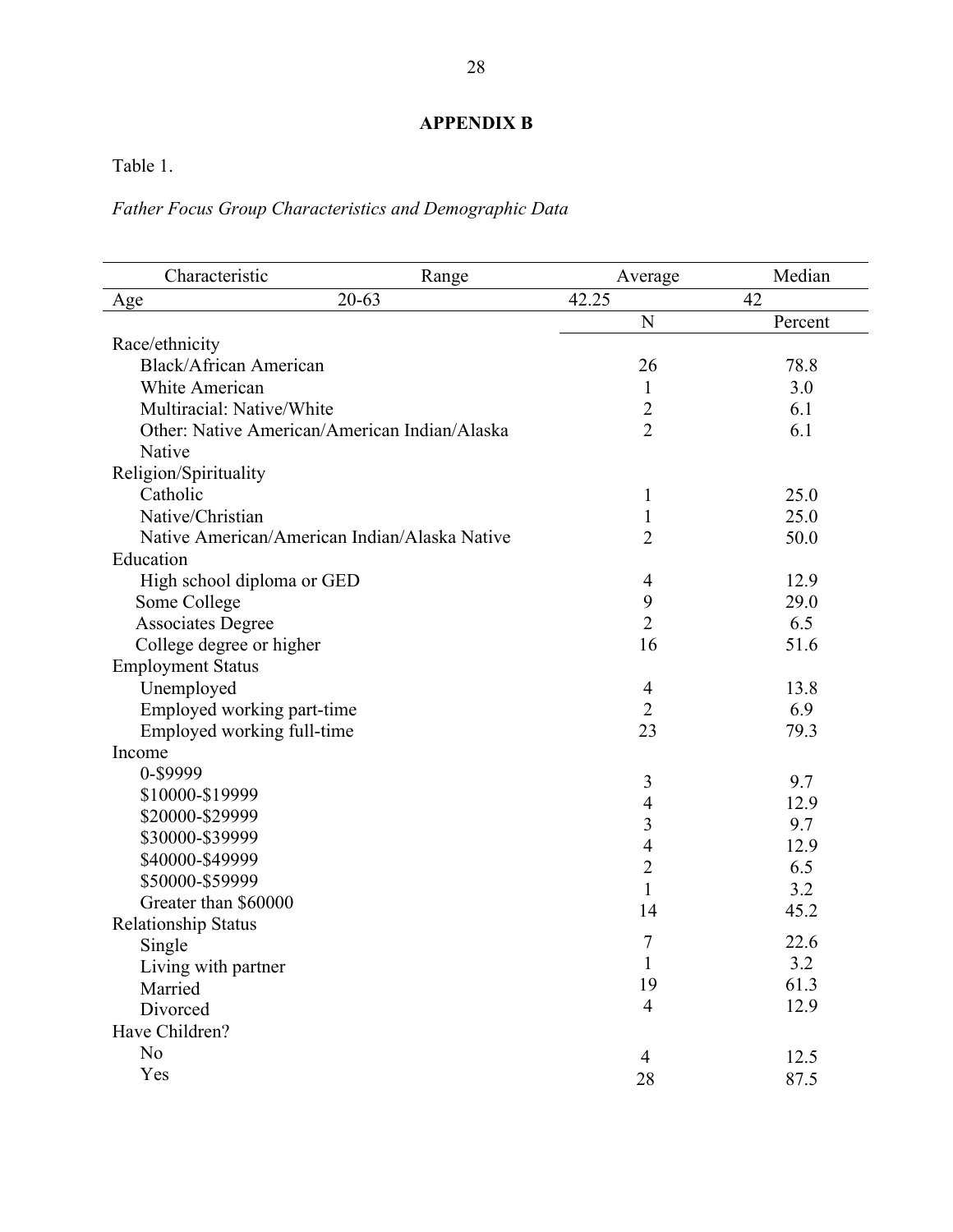| How many Children?                             |    |      |
|------------------------------------------------|----|------|
|                                                | 4  | 14.3 |
| 2                                              | 17 | 60.7 |
|                                                | 4  | 14.3 |
| 4                                              | 3  | 10.7 |
| Currently live with children?                  |    |      |
| N <sub>0</sub>                                 | 14 | 43.8 |
| Yes                                            | 18 | 56.3 |
| How many children do you live with?            |    |      |
|                                                | 4  | 22.2 |
| $\mathcal{D}_{\mathcal{A}}$                    | 10 | 55.6 |
| 3                                              | 4  | 22.2 |
| Are you the Primary Caregiver to any children? |    |      |
| N <sub>0</sub>                                 | 13 | 41.9 |
| Yes                                            | 18 | 58.1 |

*Note:* This table depicts the data that was inquired for the demographic survey. Not all participants answered each demographic question. The Religion/Spirituality demographic question was added to the last focus group at the Family Service agency and was left in an openended format.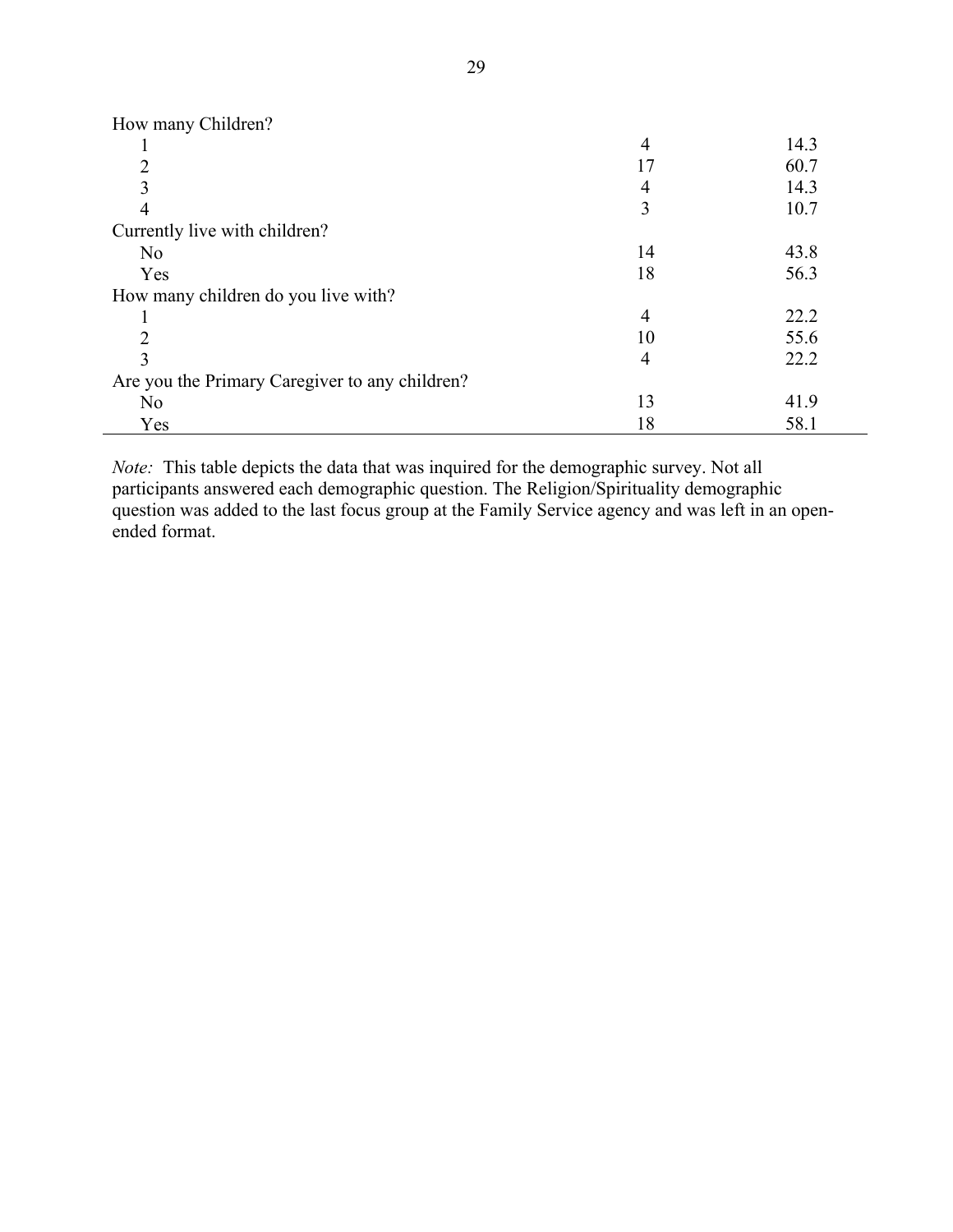Table 2.

*Technology Survey*

| Questions                                             | N              | Percent |
|-------------------------------------------------------|----------------|---------|
| Do you have a cell phone?                             |                |         |
| N <sub>o</sub>                                        | $\mathbf{1}$   | 3.1     |
| Yes                                                   | 31             | 96.9    |
| If you have a cell phone is it a smart phone, like an |                |         |
| iPhone or a Droid?                                    | 12             | 37.5    |
| N <sub>o</sub>                                        | 20             | 62.5    |
| Yes                                                   |                |         |
| Do you use a cell phone or smart phone for text       |                |         |
| messaging?                                            |                |         |
| N <sub>o</sub>                                        | $\mathbf{1}$   | 3.1     |
| Yes                                                   | 31             | 96.9    |
| Please estimate how many times per day you send       |                |         |
| text messages:                                        |                |         |
| $\boldsymbol{0}$                                      | $\mathbf{1}$   | 3.1     |
| $1 - 10$                                              | 17             | 53.1    |
| $11 - 20$                                             | $\overline{4}$ | 12.5    |
| $21 - 30$                                             | $\overline{2}$ | 6.3     |
| $30+$                                                 | 8              | 25.0    |
| Have you ever used a cell phone or smart phone to     |                |         |
| view a video, for example on Youtube?                 |                |         |
| N <sub>o</sub>                                        | 13             | 40.6    |
| Yes                                                   | 19             | 59.4    |
| Have you ever used a cell phone or smart phone to     |                |         |
| access the Internet?                                  |                |         |
| N <sub>0</sub>                                        | 4              | 12.5    |
| Yes                                                   | 28             | 87.5    |
| Have you ever used a smart phone "app" like on an     |                |         |
| iPhone or Droid?                                      |                |         |
| N <sub>o</sub>                                        | 9              | 28.1    |
| Yes                                                   | 23             | 71.9    |
| Do you think text messaging or smart phone            |                |         |
| technology would be an effective way to reach men     |                |         |
| to inform them about future focus groups?             |                |         |
| N <sub>o</sub>                                        | 3              | 9.4     |
| Yes                                                   | 29             | 90.6    |
| Do you think text messaging or smart phone            |                |         |
| technology would be an effective way for men to       |                |         |
| receive parenting information?                        |                |         |
| N <sub>o</sub>                                        | 7              | 21.9    |
| Yes                                                   | 25             | 78.1    |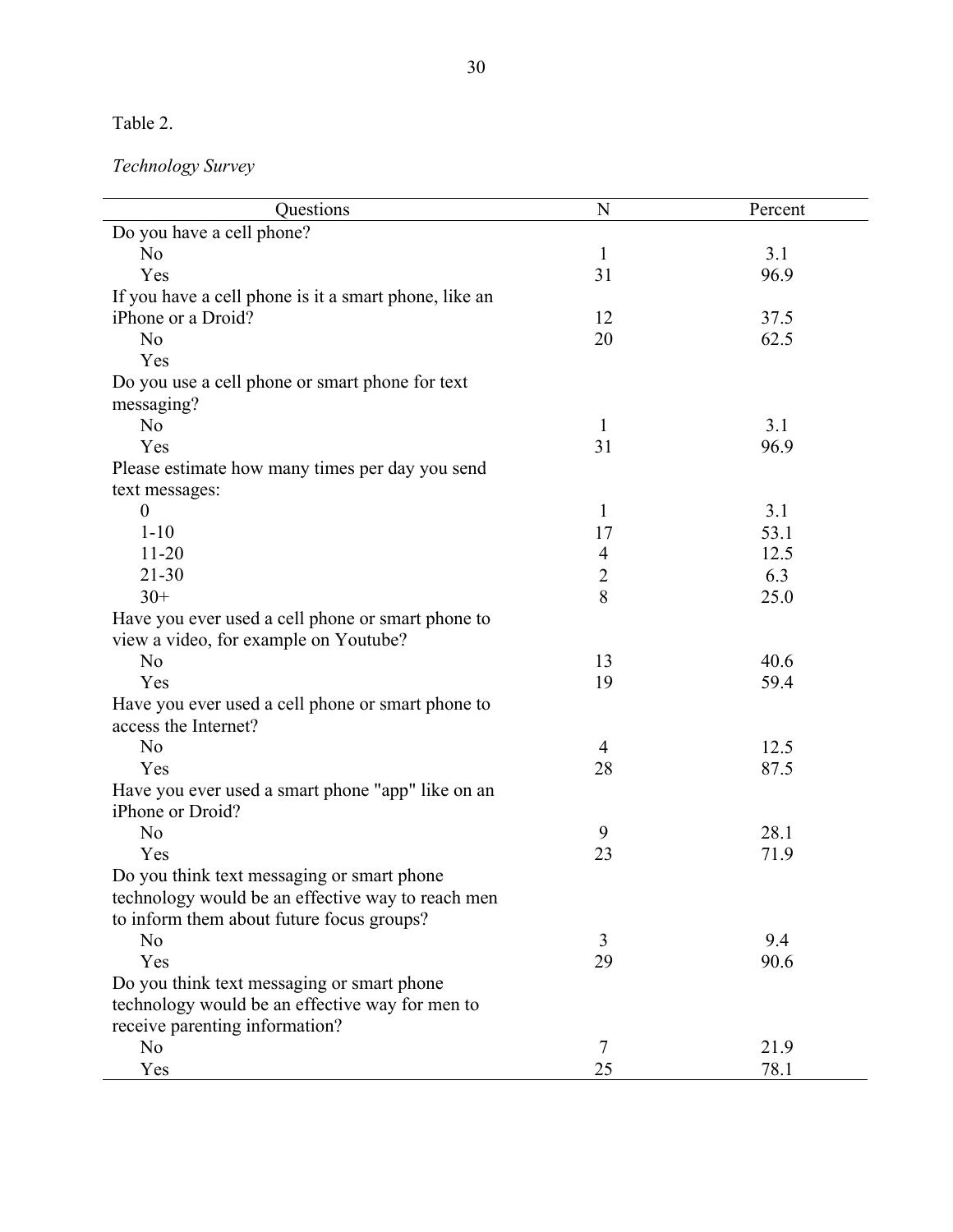*Note:* This technology survey was provided to all participants (N=32) to fill out simultaneously with the demographic survey.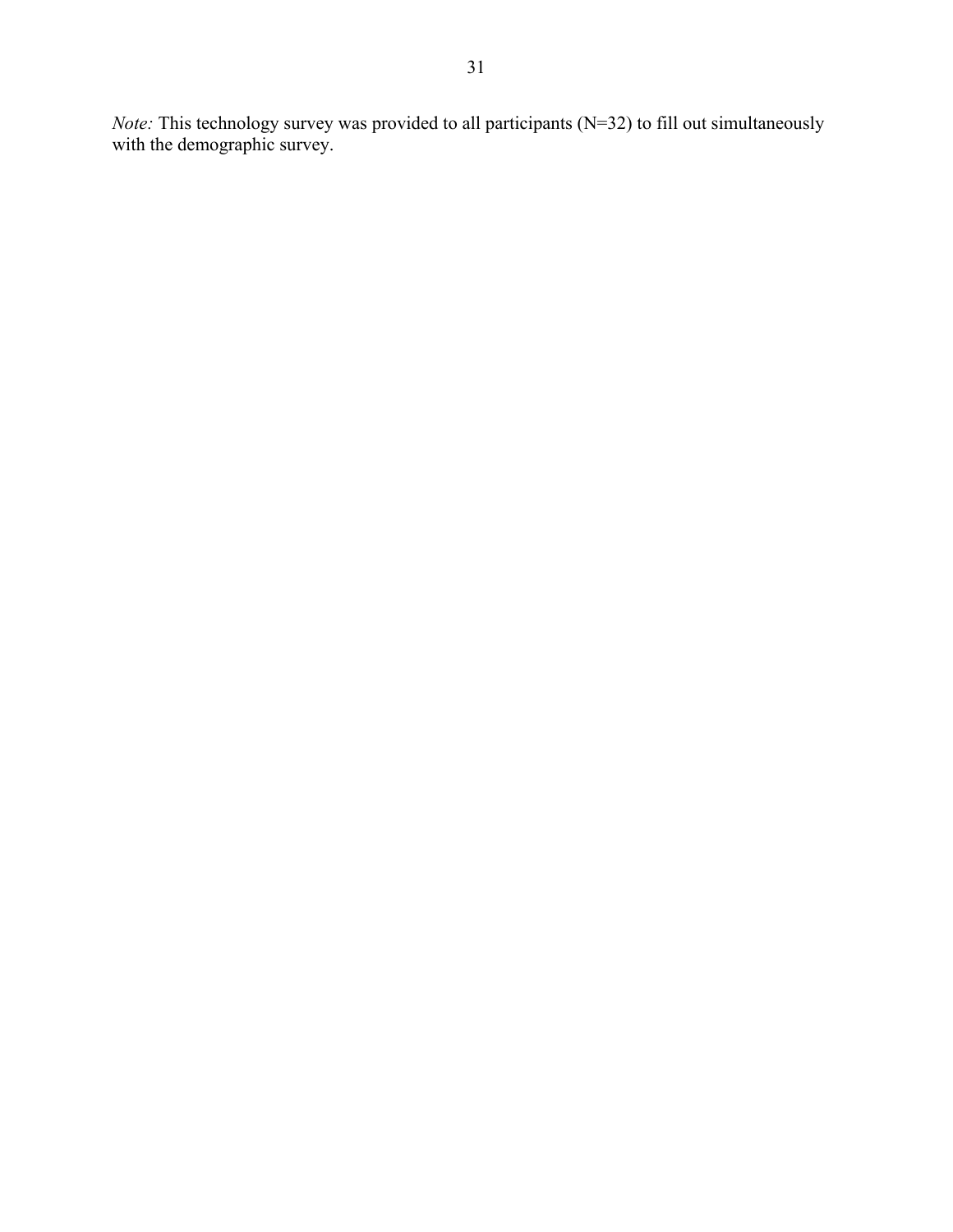

**Figure 1 Overall Themes of Father Focus Groups**

*Figure 1.* This figure represents the four major overarching themes of the father focus groups. Each theme has sub-themes that are also present within these focus groups.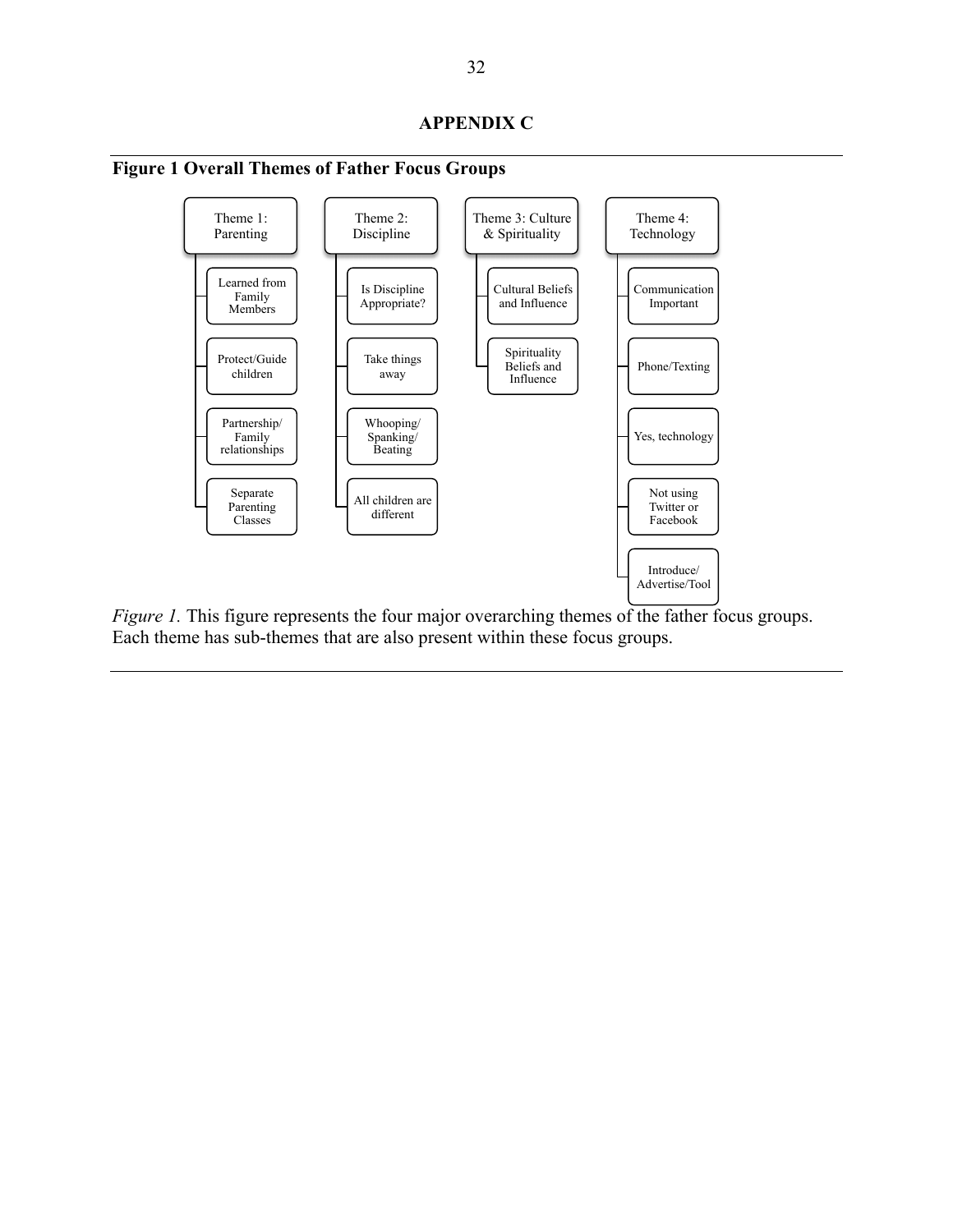#### **REFERENCES**

- Avellar, S., Dion, M. R., Clarkwest, A., Zaveri, H., Asheer, S., Borradaile, K., et al. (2011, June). *Catalog of research: Programs for low-income fathers* (2011-20). Washington, DC: Mathematica Policy Research.
- Bayley, J., Choudhry, K., & Wallace, L. M. (2009). Fathers and parenting programmes: Barriers and best practice. *Community Practitioner*, *82*(4), 28+. Retrieved from http://go.galegroup.com.proxy.lib.wayne.edu/ps/i.do?&id=GALE%7CA196729970&v=2 .1&u=lom\_waynesu&it=r&p=HRCA&sw=w
- Bigelow, K. M., Carta, J. J., & Lefever, J. B. (2008). Txt u ltr: Using cellular phone technology to enhance a parenting intervention for families at risk for neglect. *Child Maltreatment, 13*(4), 362-367.
- Billingsley, A., & Caldwell, C. H. (1991). The church, the family, and the school in the African American community. *The Journal of Negro Education, 60*(3), 427-440.
- Black, M. M., Dubowitz, H., & Starr Jr, R. H. (1999). African American fathers in low income, urban families: Development, behavior, and home environment of their three-year-old children. *Child Development, 70*(4), 967-978.
- Cabrera, N. J., Tamis-LeMonda, C. S., Bradley, R. H., Hofferth, S., and Lamb, M. E. (2000). Fatherhood in the twenty-first century. *Child Development, 71*, 127-136.
- Calam, R., Sanders, M. R., Miller, C., Sadhnani, V., & Carmont, S. (2008). Can technology and the media help reduce dysfunctional parenting and increase engagement with preventative parenting interventions? *Child Maltreatment, 13*(4), 347-361.
- Caldwell, C. H., Bell, L., Brooks, C. L., Ward, J. D., & Jennings, C. (2011). Engaging nonresident African American fathers in intervention research: What practitioners should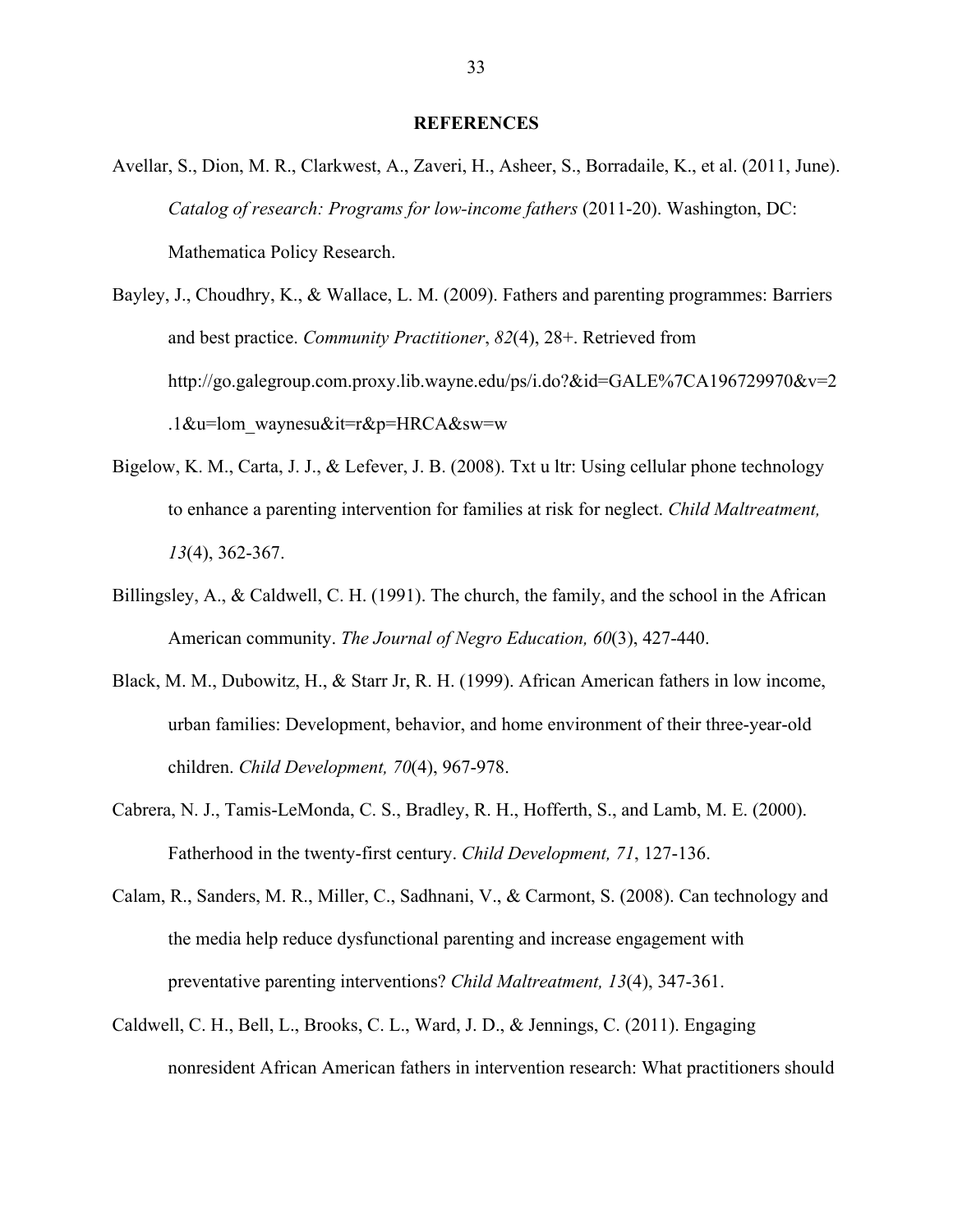know about parental monitoring in nonresident families. *Research on Social Work Practice, 21*(3), 298-307. doi: 10.1177/1049731510382923

- Caldwell, C. H., Rafferty, J., Reischl, T. M., De Loney, E. H., & Brooks, C. L. (2010). Enhancing parenting skills among nonresident African American fathers as a strategy for preventing youth risky behaviors. *American Journal of Community Psychology, 45,* 17- 35.
- Center for Research and Child Wellbeing. (2011). *Fragile families and child wellbeing study* [Factsheet]. Retrieved from http://www.fragilefamilies.princeton.edu/documents/FragileFamiliesandChildWellbeingS tudyFactSheet.pdf
- Coley, R. L. (2001). (In)visible men: Emerging research on low-income, unmarried, and minority fathers. *American Psychologist, 56*(9), 743-753.
- Dionne, R., Davis, B., Sheeber, L., & Madrigal, L. (2009). Initial evaluation of a cultural approach to implementation of evidence-based parenting interventions in American Indian communities. *Journal of Community Psychology, 37*(7), 911-921.
- Dollahite, D. (1998). Fathering, faith, and spirituality. *The Journal of Men's Studies, 7*(1), 3-15.
- Edwards, E. E., & Edwards, M. E. (2003). Family-centered social work practice. In E. Gonzalez-Santin & T. Perry (Eds.), *Understanding the cultural context: Working with American Indian Children and families* (30-55). Tempe, Arizona: Arizona Board of Regents for the Arizona State University Office of American Indian Projects.
- Fagan, J. & Barnett, M. (2003). The relationship between maternal gatekeeping, paternal competence, mothers' attitudes about the father role, and father involvement. *Journal of Family Issues, 24*(8), 1020-1043.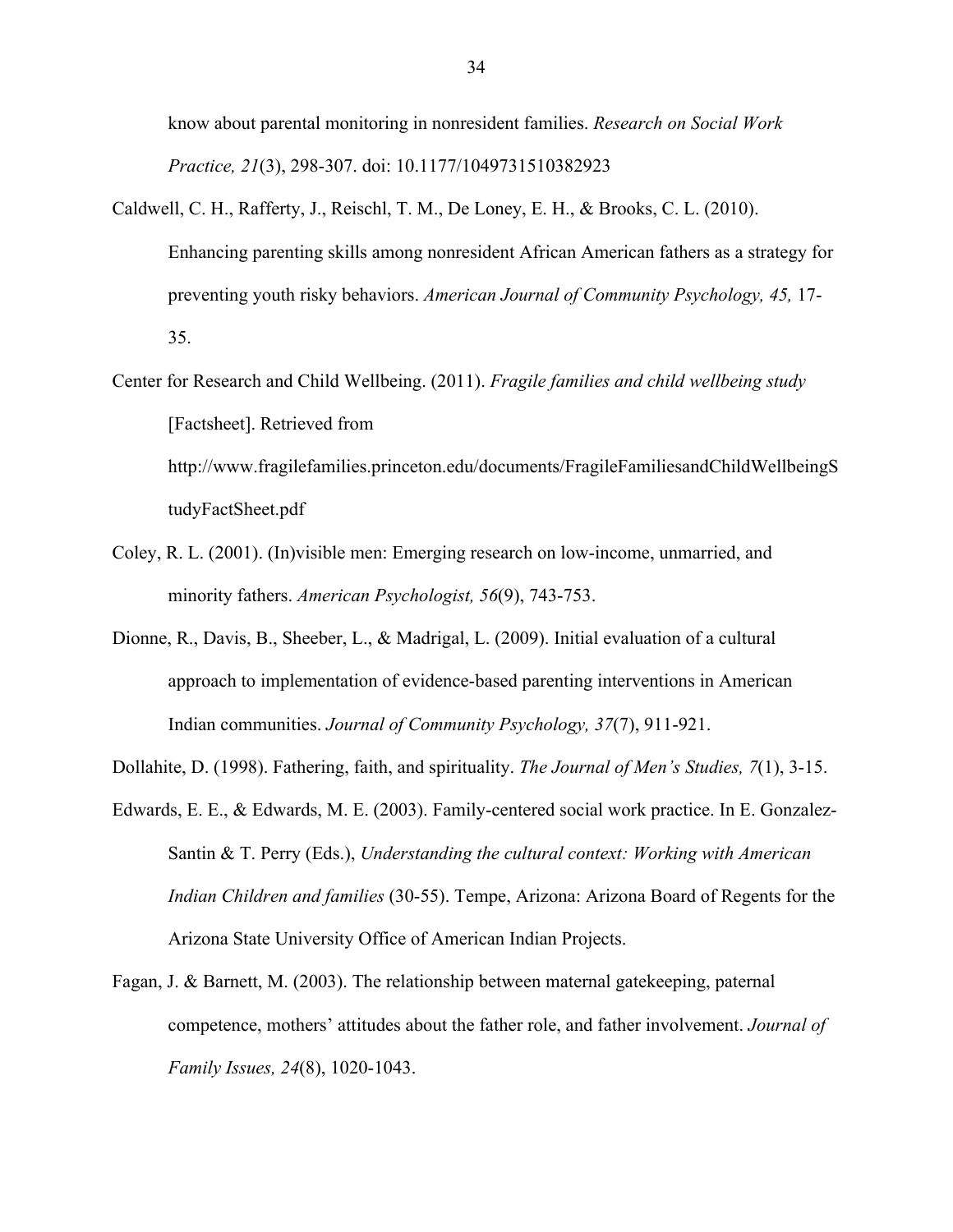- Feil, E. G., Baggett, K. M., Davis, B., Sheeber, L., Landry, S., Carta, J. J., & Buzhardt, J. (2008). Expanding the reach of preventive interventions: Development of an Internet-based training for parents of infants. *Child Maltreatment, 13*(4), 334-346.
- Harachi, T. W., Catalano, R. F., & Hawkins, J. D. (1997). Effective recruitment for parenting programs within ethnic minority communities. *Child and Adolescent Social Work Journal, 14*(1), 23-39.
- Hendricks, L. E., Howard, C. S. & Caesar, P. P. (1981). Black unwed adolescent fathers: A comparative study of their problems and help seeking behavior. *Journal of the National Medical Association, 73*(9), 863-868.
- Lee, S. J., Kim, J., Taylor, C. A., & Perron, B. E. (2011). Profiles of disciplinary behaviors among biological fathers. *Child Maltreatment, 16*(1), 51-62.
- Lee, S. J., Yelick, A., Brisebois, K., & Banks, K. L. (2011). Low-income fathers' barriers to participation in family and parenting programs. *Journal of Family Strengths, 11*(1), 1-16.
- Locust, C. (1988). Wounding the spirit: Discrimination and traditional American Indian belief systems. *Harvard Educational Review, 58*(3), 315-330.
- Mincy, R., Garfinkel, I., & Nepomnyaschy, L. (2005). In-hospital paternity establishment and father involvement in fragile families. *Journal of Marriage and Family, 67*(3), 611-626.
- National Child Welfare Resource Center for Family-Centered Practice. (2002). Father involvement in child welfare: Estrangement and reconciliation. *Best Practice/Next Practice: Family-Centered Child Welfare*, 1-39.
- National Resource Center for Child Welfare Data and Technology (2011). Retrieved from http://www.nrccwdt.org/2011/10/mobile-technology-innovations-in-child-welfare-thesimple-cell-phone/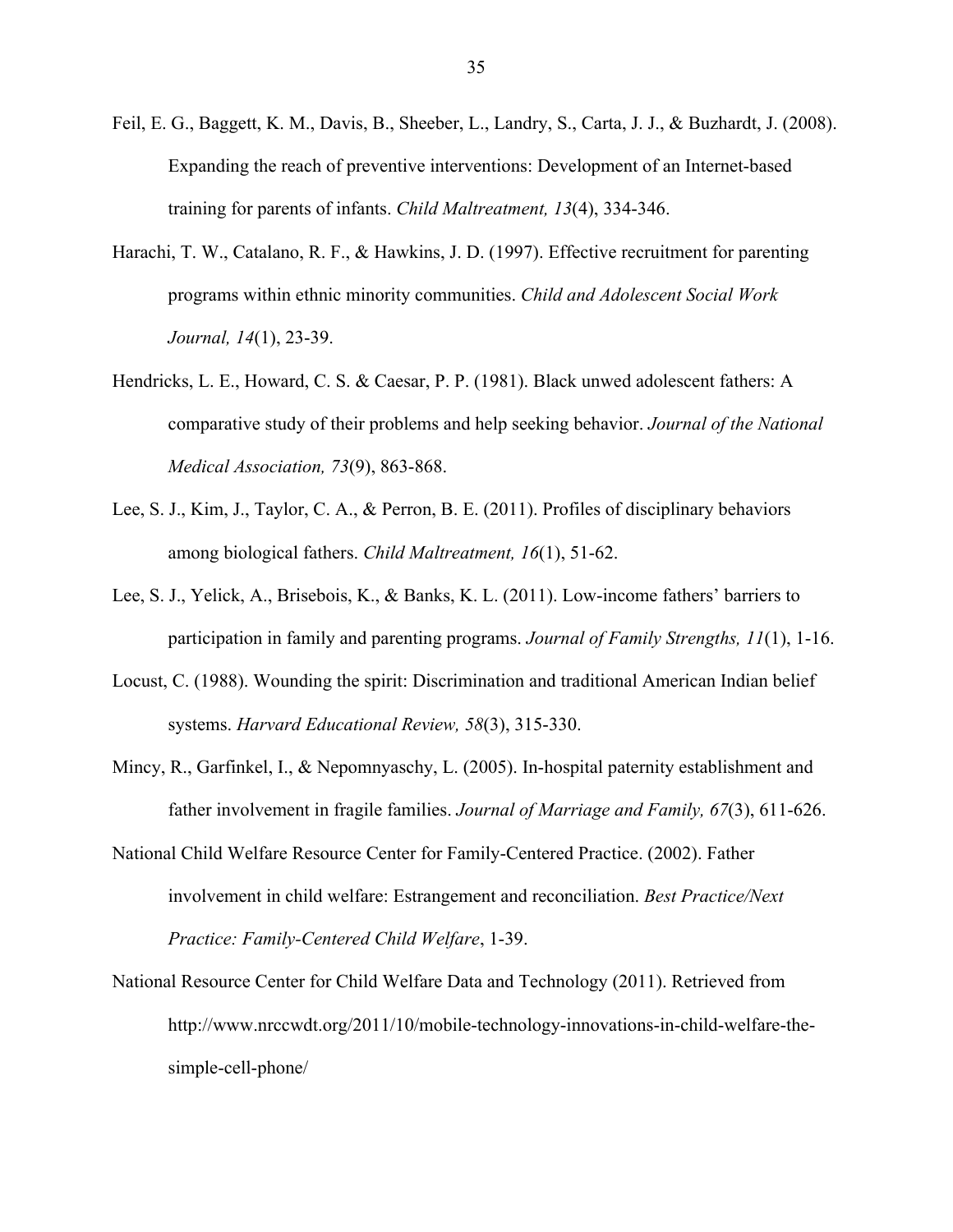- Peterson, L., Gable, S., Doyle, C., & Ewigman, B. (1997). Beyond parenting skills: Battling barriers and building bonds to prevent abuse and neglect. *Cognitive and Behavioral Practice, 4,* 53-74.
- Pew Research Center (2011, December 20). Usage differs by age and education. Global digital communication: Texting, social networking popular worldwide. Retrieved from http://www.pewglobal.org/2011/12/20/global-digital-communication-texting-socialnetworking-popular-worldwide/
- QSR International. (2008). NVivo 9: Home, Retrieved from http://www.qsrinternational.com/products\_nvivo.aspx
- Raikes, H.H., Boller, K., VanKammen, W., Summers, J.A., Raikes, H. A., Laible, D., Wilcox, B., Ontai, L., & Christensen, L (2002). *Father involvement in Early Head Start programs: A practitioners' study.* Lincoln, NE: University of Nebraska.
- Roy, K. M., & Dyson, O. L. (2005). Gatekeeping in context: Babymama drama and the involvement of incarcerated fathers. *Fathering, 3*(3), 289-310.
- Roy, K. M., & Dyson, O. L. (2010). Making daddies into fathers: Community-based fatherhood programs and the construction of masculinities for low-income African American men. *American Journal of Community Psychology, 45*, 139-154. doi: 10.1007/s10464-009- 9282-4
- Saunders, B. E. (2008). Commentary on using new technologies in the child maltreatment field. *Child Maltreatment, 13*(4), 417-423.
- Self-Brown, S., & Whitaker, D. J. (2008a). Introduction to the special issue on using technology to address child maltreatment. *Child Maltreatment, 13*(4), 319.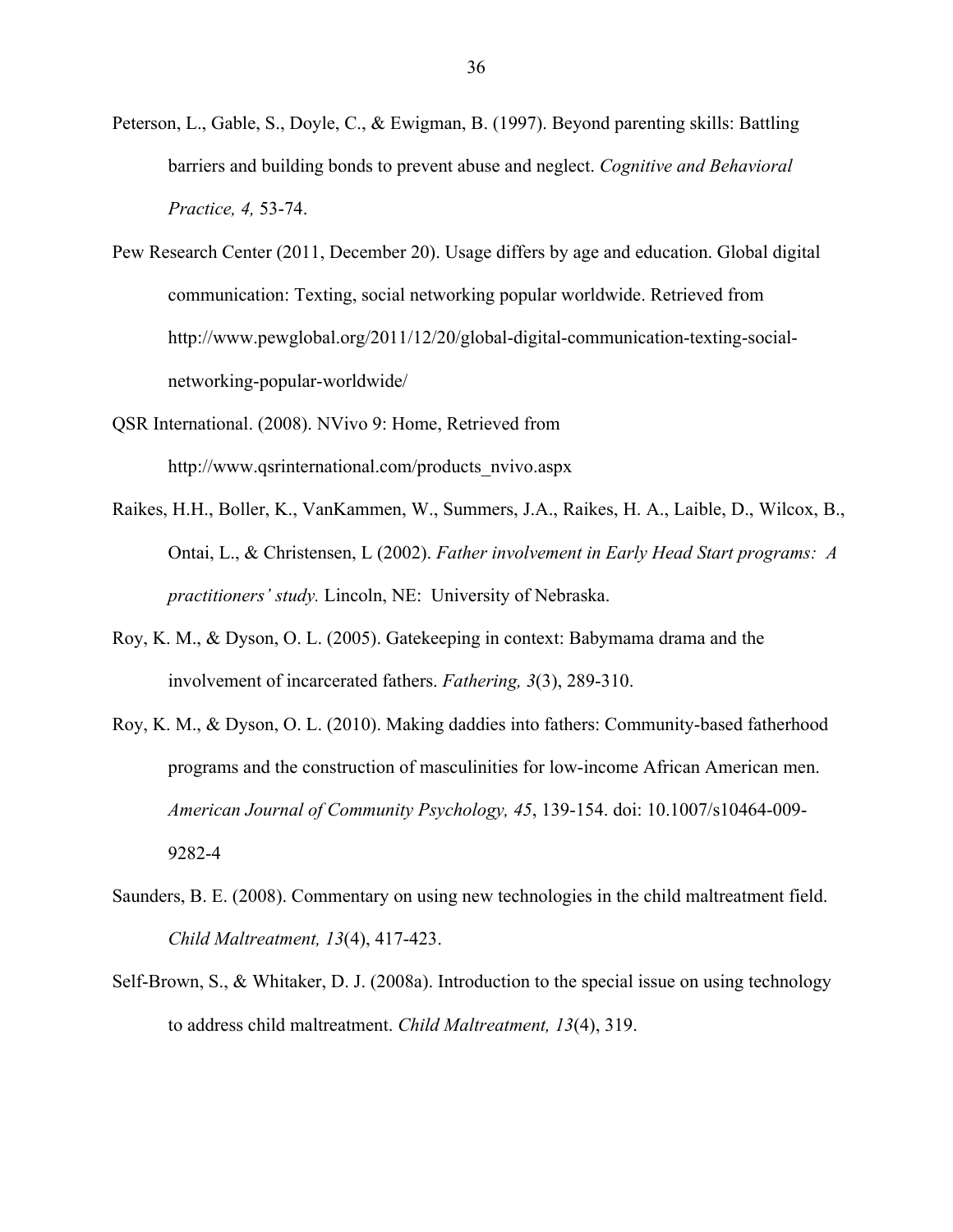- Self-Brown, S. & Whitaker, D. J. (2008b). Parent-focused child maltreatment prevention: Improving assessment, intervention, and dissemination with technology. *Child Maltreatment, 13*(4), 400-416.
- Shepherd, C., Arnold, M., & Gibbs, M. (2006). Parenting in the connected home. *Journal of Family Studies, 12*(2), 203-223.
- Snipp, M., & Saraff, A. (2011). American Indian and Alaska Native children and families: Social and economic conditions. In M. C. Sarche, P. Spicer, P. Farrell, & H. E. Fitzgerald (Eds.), *American Indian and Alaska Native children and mental health: Development, context, prevention, and treatment* (27-42). Santa Barbara, California: ABC-CLIO, LLC.
- Toth, J. F., & Xu, X. (1999). Ethnic and cultural diversity in fathers' involvement: A racial/ethnic comparison of African American, Hispanic, and White fathers. *Youth & Society, 31*, 76-99.
- Whitbeck, L. B. (2006). Some guiding assumptions and a theoretical model for developing culturally specific preventions with Native American people. *Journal of Community Psychology, 34*(2), 183-192.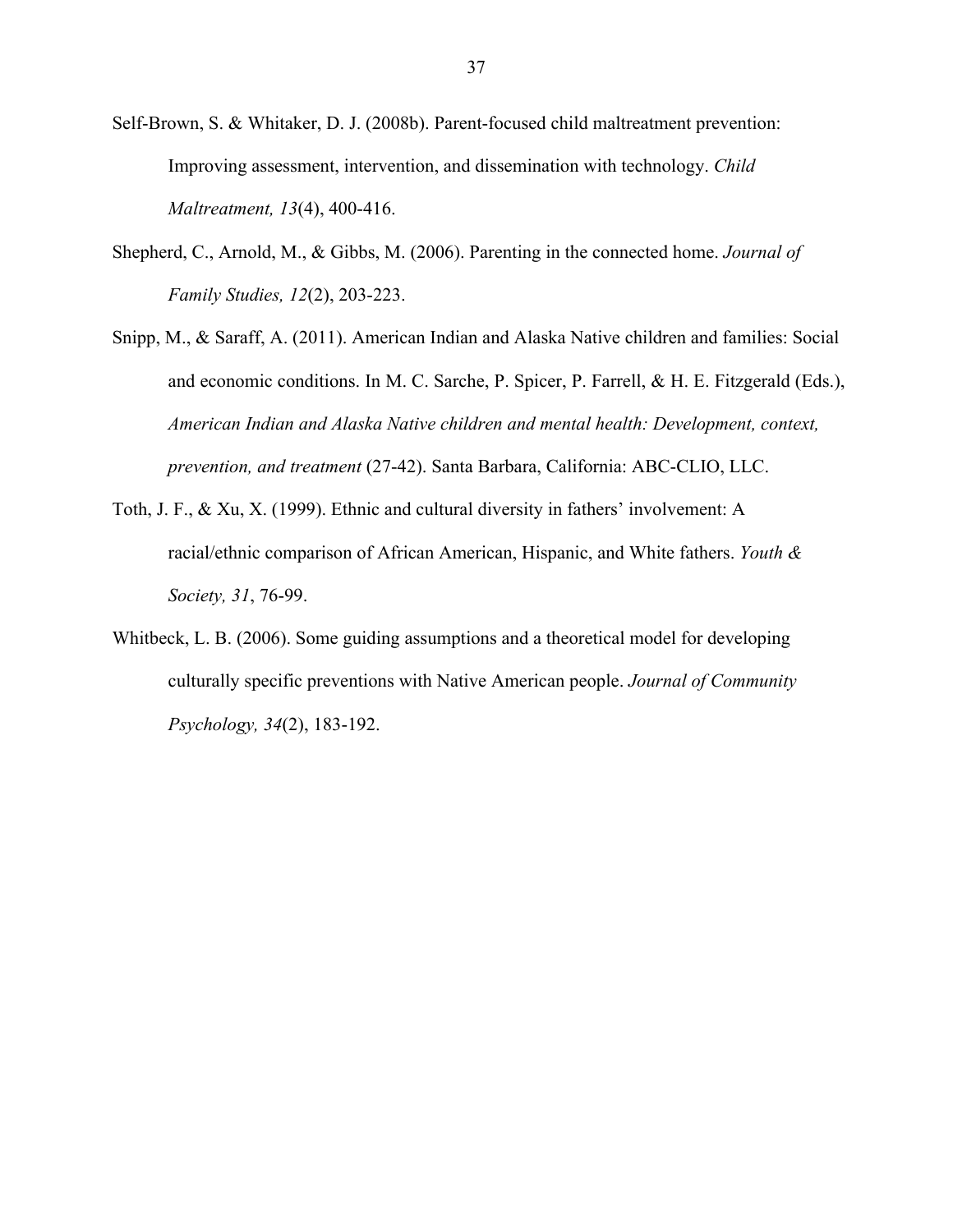#### **ABSTRACT**

#### **FATHERS' OPINIONS CONCERNING PARENTING RESOURCES AND PRACTICES: AN EXPLORATION OF CULTURAL COMPONENTS AND TECHNOLOGY ON PARENTING**

by

#### **VALENTINA DJELAJ**

#### **May 2012**

**Advisor:** Dr. Shawna J. Lee

**Major:** Social Work

**Degree:** Master of Social Work

Fathers' involvement in child rearing is extremely beneficial to children. However, there are currently many barriers that exist, which do not allocate fathers to receive specific parental resources. For decades, fathers admit needing services and resources but are often denied for various reasons.

This study explored fathers' opinions about the parenting information and parenting resources they receive or would like to receive, cultural and spiritual components of child rearing within their communities, and whether technology can be utilized to lessen the gap and barriers that exist in paternal child rearing.

In this study, six semi-structured father-centered focus groups  $(N=32)$  were conducted and ran for approximately 1-1½ hours. These discussions were then transcribed, content coded, and analyzed. Themes surrounding culture and spirituality as well as utilizing technology for paternal child rearing were prevalent throughout these focus groups, as well as additional and unintentional themes. Implications for future research were also discussed.